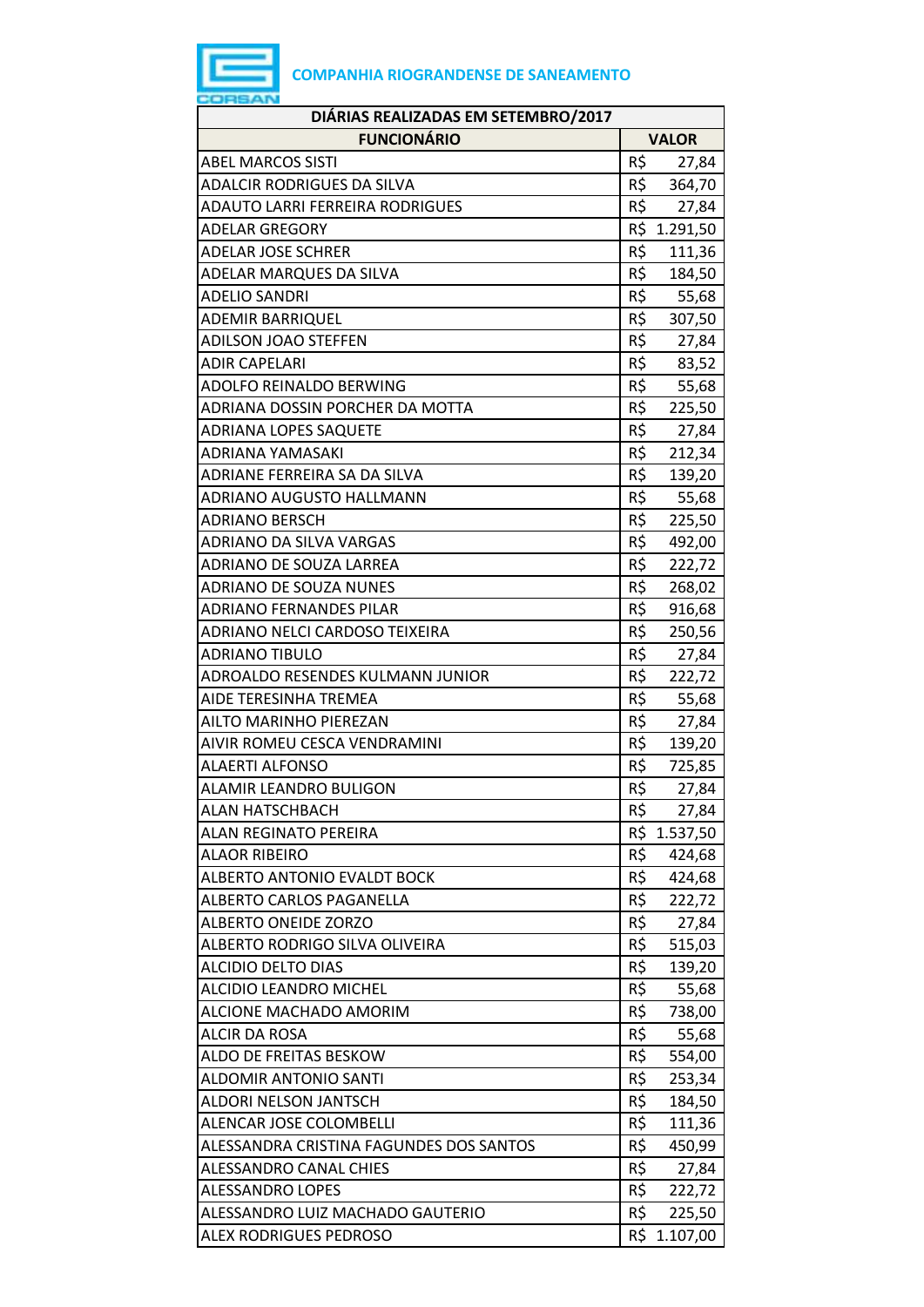

| DIÁRIAS REALIZADAS EM SETEMBRO/2017  |     |              |
|--------------------------------------|-----|--------------|
| <b>FUNCIONÁRIO</b>                   |     | <b>VALOR</b> |
| <b>ALEX SANDER ZANOTELI MARTINS</b>  | R\$ | 417,60       |
| ALEX SANDRO BANDEIRA DE SOUSA        | R\$ | 417,60       |
| <b>ALEX SANDRO DIAS CASTRO</b>       |     | R\$ 1.168,50 |
| ALEXANDER RUAN BAIERLE               | R\$ | 55,68        |
| ALEXANDRA DA SILVA VIANNA            | R\$ | 83,52        |
| ALEXANDRA RECH TISSIANI              | R\$ | 27,84        |
| ALEXANDRE BOURSCHEIDT GABRIEL        | R\$ | 306,24       |
| ALEXANDRE CAVALHEIRO MARCHESAN       | R\$ | 553,50       |
| ALEXANDRE DE SOUZA GONZALVES         | R\$ | 250,56       |
| ALEXANDRE DOS SANTOS DE OLIVEIRA     | R\$ | 225,50       |
| ALEXANDRE EDUARDO KRAMER             | R\$ | 55,68        |
| ALEXANDRE FERREIRA TOLFO             |     | R\$ 1.675,44 |
| <b>ALEXANDRE MIETH DOS SANTOS</b>    |     | R\$ 1.107,00 |
| <b>ALEXANDRE SOKOLOV</b>             |     | R\$ 612,48   |
| ALEXANDRE SOUZA SCHNEID              | R\$ | 27,84        |
| <b>ALEXANDRE TEDESCO FARIAS</b>      |     | R\$ 2.152,50 |
| ALEXANDRO ANTONIO MARCON             | R\$ | 27,84        |
| ALEXSANDER MIRANDA                   |     | R\$ 430,50   |
| ALFREDO LEONARDO GUEDES FULBER       | R\$ | 501,12       |
| ALHESTERTOLINO DOS SANTOS OLIVEIRA   | R\$ | 375,83       |
| ALINE DUARTE DE BORBA                | R\$ | 184,50       |
| <b>ALINE GARTNER</b>                 | R\$ | 55,68        |
| ALINE JACONDINO RIBEIRO              | R\$ | 431,51       |
| ALINE SCHERER DE ALVES               | R\$ | 55,68        |
| ALLAN DE CASTRO ROSA                 | R\$ | 430,50       |
| ALMIR JOSE LUDWIG OSMARI             | R\$ | 306,24       |
| <b>ALVARINO LIMA PEREIRA</b>         | R\$ | 55,68        |
| <b>ALVARO AUGUSTO STEFFEN TORRES</b> | R\$ | 696,00       |
| <b>ALVARO LEITE FERNANDES</b>        |     | R\$ 1.206,72 |
| ALVARO MOISES SILVEIRA JACOBSEN      | R\$ | 55,68        |
| ALVARO VELASQUES ESPELOCIM           | R\$ | 123,00       |
| AMANDA DA PAIXAO SCAPIN              | R\$ | 111,36       |
| <b>AMANDA MARTINS MAFASSIOLLI</b>    | R\$ | 27,84        |
| <b>AMAURI LUIS MEOTTI</b>            | R\$ | 139,20       |
| <b>AMAURI PASINI ROSSO</b>           | R\$ | 27,84        |
| AMERICO SALVADOR LIMA DA SILVA       | R\$ | 27,84        |
| ANA BEATRIZ NOSCHANG MITTELSTAEDT    | R\$ | 27,84        |
| ANA CAROLINA ABI RODRIGUES           | R\$ | 307,50       |
| ANA CRISTINA BIELOHOUBEK CARNIEL     | R\$ | 27,84        |
| ANA MARIA MERLOTTI CAVALCANTI        | R\$ | 27,84        |
| ANA MARIA PRESTES BRUM DA SILVEIRA   | R\$ | 111,36       |
| ANA MARILIGE CORNELI                 | R\$ | 556,80       |
| ANA PAULA BENETTI PACHECO            | R\$ | 55,68        |
| ANA PAULA FERRARI                    | R\$ | 123,00       |
| ANA PAULA VEZZOSI BIANCHI            | R\$ | 184,50       |
| ANA ROSELI GATTO                     | R\$ | 240,18       |
| <b>ANACLETO MARCA</b>                | R\$ | 139,20       |
| <b>ANACLETO SOLETTI</b>              | R\$ | 278,40       |
| <b>ANDERSON HERMES</b>               | R\$ | 536,04       |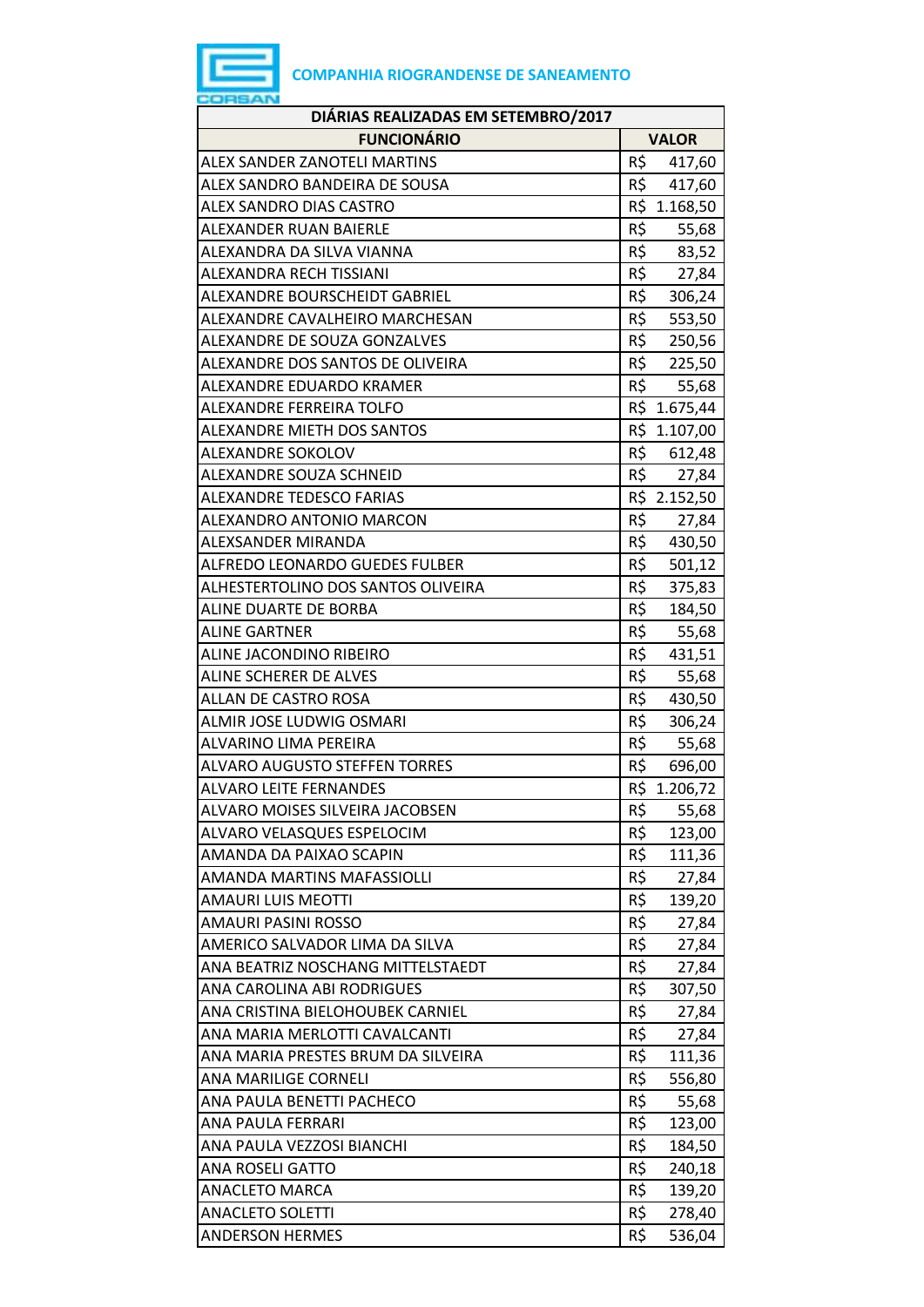| DIÁRIAS REALIZADAS EM SETEMBRO/2017         |     |              |
|---------------------------------------------|-----|--------------|
| <b>FUNCIONÁRIO</b>                          |     | <b>VALOR</b> |
| ANDERSON MEDINA FONSECA                     | R\$ | 194,88       |
| <b>ANDERSON SODRE</b>                       | R\$ | 83,52        |
| ANDRE ALEXANDRE LEITE DA SILVA              | R\$ | 278,40       |
| ANDRE DA SILVA MACEDO                       | R\$ | 150,84       |
| ANDRE DE MATOS BRANCO                       | R\$ | 83,52        |
| ANDRE FABIANO DA SILVA CHAVES               | R\$ | 369,00       |
| <b>ANDRE GUTTERRES BORGES</b>               | R\$ | 55,68        |
| ANDRE LIMA DE LIMA                          | R\$ | 27,84        |
| ANDRE LUCIANO ROSSETO                       |     | R\$ 1.230,00 |
| ANDRE LUIS DA SILVA OLIVEIRA                | R\$ | 27,84        |
| ANDRE LUIS DE CAMPOS                        | R\$ | 612,48       |
| <b>ANDRE LUIS GUERRA</b>                    | R\$ | 635,50       |
| ANDRE LUIS MACHADO MOREIRA                  | R\$ | 519,84       |
| ANDRE LUIS MAURICIO DOS SANTOS              |     | R\$ 430,50   |
| ANDRE MAGANHA MANIQUE                       | R\$ | 27,84        |
| ANDRE NOETZOLD SCHEFFER                     |     | R\$ 1.291,50 |
| ANDRE PEREIRA DE ARAUJO                     | R\$ | 445,44       |
| <b>ANDRE RAMOS ROMERO</b>                   |     | R\$ 212,34   |
| ANDRE RICCIERI NHOATO DUARTE                |     | R\$ 27,84    |
| <b>ANDRE SERAFIN</b>                        | R\$ | 83,52        |
| <b>ANDRE VIANA</b>                          | R\$ | 799,50       |
| ANDRE ZARPELON DA SILVA                     |     | R\$ 2.214,00 |
| ANDREA BANDEIRA SANCHES                     | R\$ | 27,84        |
| ANDREA DE ARAUJO BORGES                     | R\$ | 445,44       |
| ANDREI MOREIRA VASSALLI                     | R\$ | 363,18       |
| ANDREIA DE MORAES ZANINI                    | R\$ | 225,50       |
| ANDREIA VARGAS DOS SANTOS                   | R\$ | 27,84        |
| ANDREWS MIGUEL DE SOUZA DUARTE              | R\$ | 908,82       |
| <b>ANDREY JAIME POGORECKI</b>               | R\$ | 194,88       |
| ANDREY REICHELT AZAMBUJA                    | R\$ | 445,44       |
| ANDRIGO JAMUR DA SILVA                      | R\$ | 361,92       |
| ANDRISA LIDIANE DA SILVA PANTALEAO PEREIRA  | R\$ | 83,52        |
| <b>ANELISE TESSARI CHAVES</b>               | R\$ | 27,84        |
| ANGELA BEATRIZ DE SOUZA STORCH BRASIL PRADO |     | R\$ 1.357,56 |
| <b>ANGELA COCIO MARTINS</b>                 | R\$ | 240,18       |
| ANGELICA SOUZA DA SILVEIRA RITTER           | R\$ | 27,84        |
| ANGELITA PINHEIRO ROSA                      | R\$ | 167,04       |
| ANGELO ALVES WILLRICH                       | R\$ | 167,04       |
| <b>ANGELO FANTONI</b>                       | R\$ | 490,74       |
| ANGELO SCHWARZ                              |     | R\$ 3.321,00 |
| <b>ANTONIO ARENARE JUNIOR</b>               | R\$ | 27,84        |
| ANTONIO CARLOS CARATI GENERALI              | R\$ | 55,68        |
| ANTONIO CARLOS DE BORBA                     | R\$ | 250,56       |
| <b>ANTONIO CARLOS DE MORAIS</b>             |     | R\$ 1.045,50 |
| ANTONIO CARLOS PINTO DA SILVA               | R\$ | 27,84        |
| <b>ANTONIO CARLOS TORRES FERREIRA</b>       | R\$ | 430,50       |
| <b>ANTONIO CARLOS VEIGA</b>                 | R\$ | 27,84        |
| <b>ANTONIO GOMES</b>                        | R\$ | 202,31       |
| ANTONIO LUIZ NOGUEIRA JUNIOR                | R\$ | 250,56       |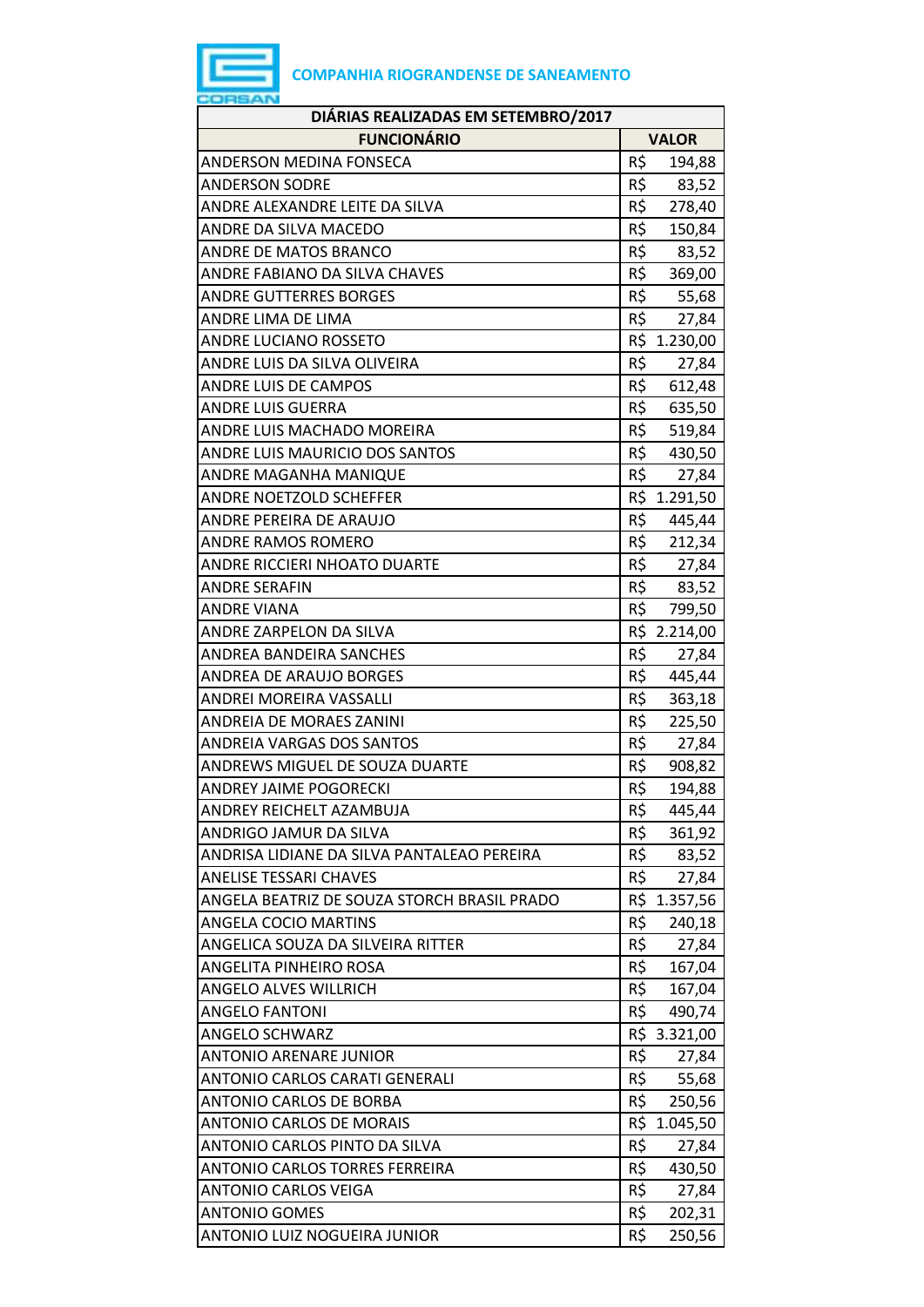

| DIÁRIAS REALIZADAS EM SETEMBRO/2017      |     |              |
|------------------------------------------|-----|--------------|
| <b>FUNCIONÁRIO</b>                       |     | <b>VALOR</b> |
| <b>ANTONIO MARCOS MARTINS DOS SANTOS</b> | R\$ | 27,84        |
| <b>ANTONIO PIVETTA</b>                   | R\$ | 361,92       |
| ANTONIO ROBERTO MACHADO SILVEIRA         | R\$ | 417,60       |
| ANTONIO RODOLFO FERNANDES JUNIOR         | R\$ | 27,84        |
| ANTONIO SERGIO DE OLIVEIRA BERNARDO      | R\$ | 363,18       |
| ARIEL FABIANO CARDOSO                    | R\$ | 389,76       |
| <b>ARIOVALDO DAROIT</b>                  | R\$ | 222,72       |
| <b>ARMIN NERI HAUPT</b>                  | R\$ | 55,68        |
| ARY SA DE FIGUEIREDO                     | R\$ | 691,18       |
| <b>AUDREI RIBEIRO</b>                    | R\$ | 27,84        |
| <b>AUGUSTO CESAR NICODEMO RODRIGUES</b>  | R\$ | 437,84       |
| <b>AURIO VIANA</b>                       | R\$ | 361,92       |
| <b>BEN HUR DE SOUZA JENSEN</b>           |     | R\$ 1.107,00 |
| <b>BIANCA GIULIANI FANTINEL</b>          | R\$ | 225,50       |
| BRUNA DE MOURA DELGADO                   | R\$ | 27,84        |
| <b>BRUNA DE VARGAS DUCATO</b>            | R\$ | 526,16       |
| <b>BRUNA RODRIGUES LINCK</b>             | R\$ | 184,50       |
| <b>BRUNA STANGHERLIN OLIVEIRA</b>        | R\$ | 684,85       |
| <b>BRUNO BARBOSA BARRETO</b>             | R\$ | 55,68        |
| <b>BRUNO FERRAZ DOS SANTOS</b>           | R\$ | 27,84        |
| <b>BRUNO FOGLIATTO MARIOT</b>            | R\$ | 222,72       |
| <b>BRUNO GONCALVES DE OLIVEIRA</b>       | R\$ | 250,56       |
| <b>BRUNO LINDNER MARQUISIO</b>           |     | R\$ 1.414,50 |
| <b>BRUNO RAFAEL SCHMITZ</b>              | R\$ | 212,34       |
| <b>CAETANA VENTER</b>                    | R\$ | 925,80       |
| CAMILA ALMEIDA DE OLIVEIRA               | R\$ | 27,84        |
| <b>CAMILA YUMI OTSUKA</b>                | R\$ | 184,50       |
| CANDIDO ERLI ROCHA LIMA JUNIOR           | R\$ | 55,68        |
| <b>CARINE LUISA LERMEN</b>               | R\$ | 1.045,50     |
| CARLA DE LIMA VASQUES                    | R\$ | 27,84        |
| CARLA GIOVANA NOGUEIRA CARDOSO           | R\$ | 27,84        |
| <b>CARLINE GASS PARODIA</b>              | R\$ | 676,49       |
| <b>CARLOS ALBERTO ALVES</b>              | R\$ | 334,08       |
| CARLOS ALBERTO AZEVEDO DE NEQUE          | R\$ | 55,68        |
| CARLOS ALBERTO BERTUOL MACHADO           | R\$ | 424,68       |
| CARLOS ALBERTO CORREA DOS SANTOS         | R\$ | 55,68        |
| <b>CARLOS ALBERTO KUNZLER</b>            | R\$ | 55,68        |
| <b>CARLOS ALBERTO ROSBACK AMERICO</b>    | R\$ | 55,68        |
| <b>CARLOS ALBERTO SOARES ANTUNES</b>     | R\$ | 83,52        |
| CARLOS ANTONIO SCHNEIDER DA SILVA        | R\$ | 1.599,00     |
| <b>CARLOS AUGUSTO PETERSEN</b>           | R\$ | 27,84        |
| <b>CARLOS AUGUSTO SOARES</b>             | R\$ | 27,84        |
| CARLOS AUGUSTO WALLAU DE JESUS           | R\$ | 240,18       |
| CARLOS BENJAMIN DE MACEDO COSTA          | R\$ | 27,84        |
| CARLOS BIBIANO DALLA NORA BORGES         | R\$ | 27,84        |
| <b>CARLOS CEZAR MENNET LEAL</b>          | R\$ | 222,72       |
| CARLOS HENRIQUE BARBOSA DA COSTA         | R\$ | 240,18       |
| CARLOS MARCIO GALARCA PEREIRA            | R\$ | 55,68        |
| CARLOS MOISES DA SILVA FLORES            | R\$ | 111,36       |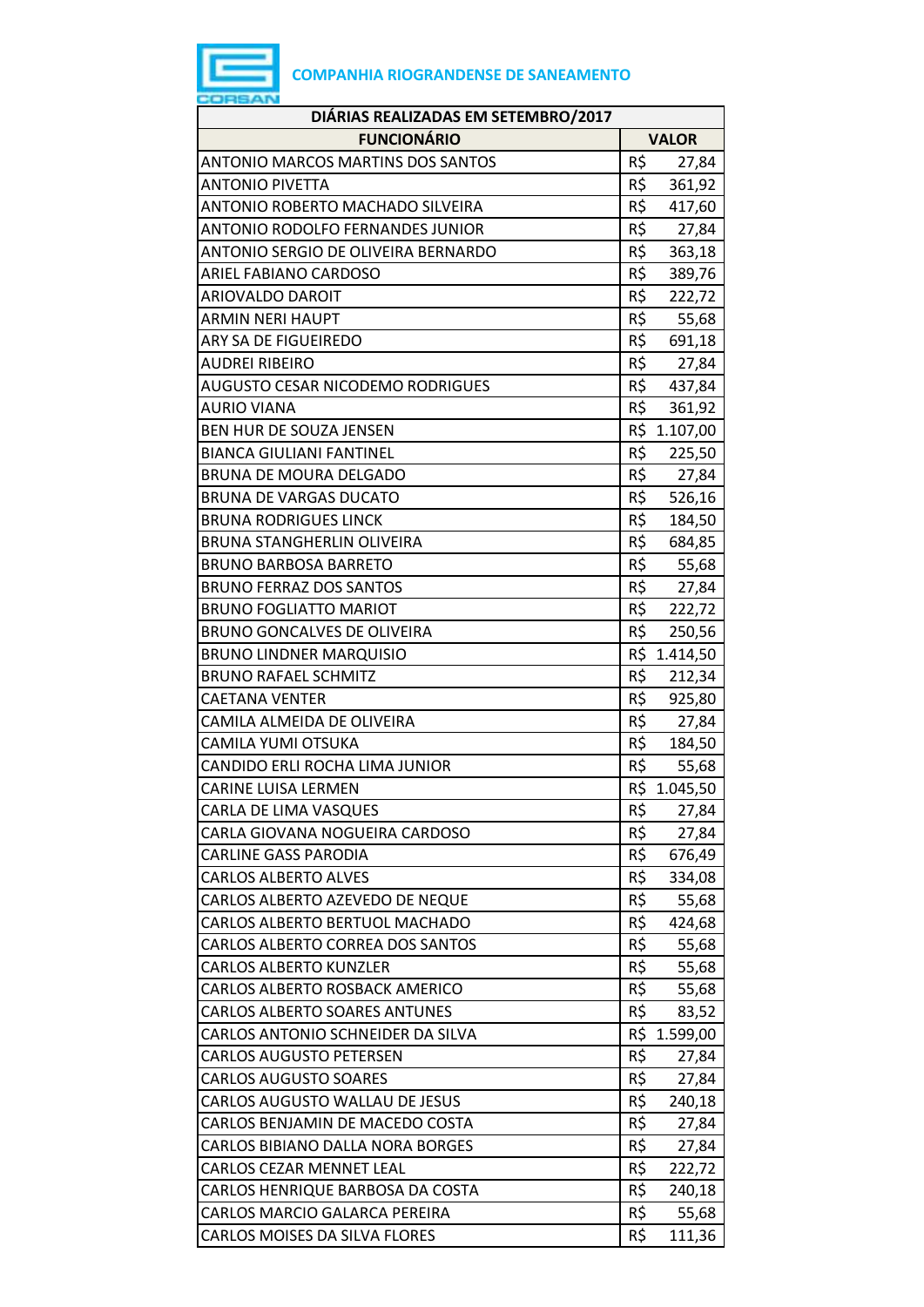

| DIÁRIAS REALIZADAS EM SETEMBRO/2017       |                 |  |
|-------------------------------------------|-----------------|--|
| <b>FUNCIONÁRIO</b>                        | <b>VALOR</b>    |  |
| <b>CARLOS RAYMUNDO SCHERER GONZALEZ</b>   | R\$<br>83,52    |  |
| <b>CARLOS RENAN MENDES</b>                | R\$<br>375,83   |  |
| CARLOS UBIRAJARA MOREIRA GARCIA           | R\$ 369,00      |  |
| CARMEN LUCIA DAVILA SCHUTTZ               | R\$ 139,20      |  |
| CASSIANO CAMERA                           | R\$ 1.599,00    |  |
| <b>CASSIANO DAL PONTE</b>                 | R\$ 334,08      |  |
| <b>CASSIANO VINICIUS ZANARDI</b>          | R\$<br>417,60   |  |
| <b>CASSIO CHAVES BERTOLDO</b>             | R\$ 1.660,50    |  |
| <b>CASSIO EMANUEL OPPITZ</b>              | R\$<br>167,04   |  |
| CATIANE MARISETE RAMBORGER ALVES          | R\$<br>27,84    |  |
| <b>CELIO OSVALDO DE VARGAS</b>            | R\$<br>306,24   |  |
| <b>CELITO JOSE FORTE</b>                  | R\$<br>417,60   |  |
| <b>CELMAR LUIS ZANELATO</b>               | R\$ 27,84       |  |
| <b>CELSO DONATO</b>                       | R\$<br>111,36   |  |
| CELSO LUCIANO LYRIO DA SILVA              | R\$<br>222,72   |  |
| CESAR ALENCAR AMARAL NASCIMENTO           | R\$<br>27,84    |  |
| <b>CESAR FERNANDO MARTINS</b>             | R\$ 1.046,51    |  |
| <b>CESAR LEMOS ARIM</b>                   | R\$ 2.706,00    |  |
| <b>CESAR LUIS BONNEBERGER</b>             | R\$ 389,76      |  |
| <b>CESAR LUIS RAMBO</b>                   | R\$<br>55,68    |  |
| <b>CESAR ORTIZ BERLET</b>                 | R\$<br>27,84    |  |
| <b>CESAR SALVETTI</b>                     | R\$<br>55,68    |  |
| CHARLENE CRISTINA DOS SANTOS SILVEIRA     | R\$<br>306,24   |  |
| <b>CHARLES IVAIR JONER</b>                | R\$ 1.333,51    |  |
| <b>CHARLINE BRIGO</b>                     | R\$<br>184,50   |  |
| <b>CHARLTON ALEX BRACCINI VAZ MARTINS</b> | R\$<br>27,84    |  |
| <b>CILDO MARCOS VONTROBA</b>              | R\$ 2.214,00    |  |
| <b>CILVIO FARIAS DE SOUZA</b>             | R\$ 396,84      |  |
| <b>CIRO JUNIOR VIEIRA GAERTNER</b>        | R\$<br>83,52    |  |
| <b>CLAIRTON CAMINI</b>                    | R\$<br>379,38   |  |
| <b>CLAIRTON VIDI</b>                      | R\$<br>55,68    |  |
| <b>CLAITO ALMEIDA DORNELES</b>            | R\$<br>554,00   |  |
| CLARA DELAMARINA DE MORAES MICHELON       | R\$<br>55,68    |  |
| CLARISSA ELIANA DA SILVA                  | R\$ 1.537,50    |  |
| CLAUDIA FERNANDA RODRIGUES PINHEIRO       | R\$<br>139,20   |  |
| CLAUDIA QUADROS DA SILVEIRA ZUGE          | R\$<br>526,16   |  |
| CLAUDIA RAMBOR                            | R\$<br>83,52    |  |
| <b>CLAUDIO ANDRE CARDOSO</b>              | R\$<br>278,40   |  |
| CLAUDIO CESAR DA ROCHA FRAGA              | R\$<br>27,84    |  |
| CLAUDIOMAR GONCALVES DOS SANTOS           | R\$<br>1.107,00 |  |
| CLAUDIOMIRO OLIVEIRA DE DEUS              | R\$<br>27,84    |  |
| <b>CLAUDIOMIRO PEDROSO DE BASTOS</b>      | R\$<br>55,68    |  |
| CLAUDIR ANDRE SEIBEL                      | R\$<br>27,84    |  |
| <b>CLAUDIR PASE</b>                       | R\$<br>27,84    |  |
| <b>CLAUSIR MIGUEL ALVES</b>               | R\$<br>253,34   |  |
| <b>CLEBER CARDOSO FLORES</b>              | R\$<br>55,68    |  |
| CLEBER DIAS DE OLIVEIRA AMARAL            | R\$<br>184,50   |  |
| <b>CLEDER LISBOA</b>                      | R\$<br>424,68   |  |
| <b>CLEDIR STURZBECHER RIBEIRO</b>         | R\$<br>445,44   |  |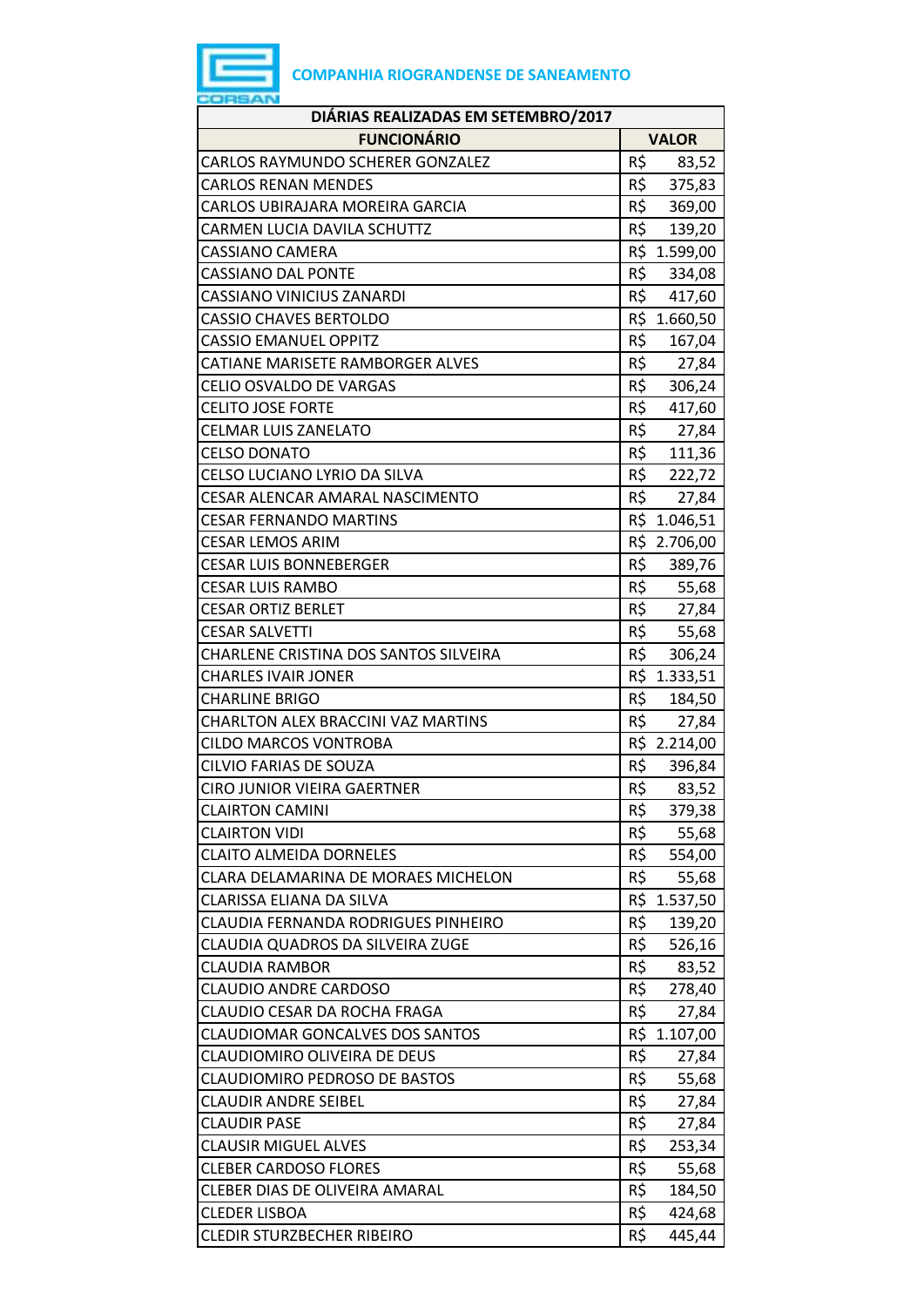

| DIÁRIAS REALIZADAS EM SETEMBRO/2017   |     |              |
|---------------------------------------|-----|--------------|
| <b>FUNCIONÁRIO</b>                    |     | <b>VALOR</b> |
| <b>CLEITON BERNSMULLER NUNES</b>      | R\$ | 139,20       |
| <b>CLEITON DA SILVA MACHADO</b>       | R\$ | 55,68        |
| <b>CLEMIR ANTONIO MORAS</b>           | R\$ | 863,04       |
| <b>CLENIO DA SILVA</b>                | R\$ | 27,84        |
| CLENIR DA GRACA BARASUOL DE AMARAL    | R\$ | 27,84        |
| <b>CLEO BORGES DA SILVA</b>           | R\$ | 55,68        |
| <b>CLEO PEREIRA MACHADO</b>           | R\$ | 717,50       |
| <b>CLEOCIR BARBIERI</b>               | R\$ | 194,88       |
| <b>CLEOFAS DINAN WILMSEN</b>          | R\$ | 27,84        |
| <b>CLEOMAR PEDRO MACHIAVELLI</b>      | R\$ | 167,04       |
| CLEUSA MARIA MACHADO CUNHA            | R\$ | 83,52        |
| <b>CRISTIAN BRUM HERBSTRITH</b>       | R\$ | 55,68        |
| <b>CRISTIAN GORGEN</b>                | R\$ | 194,88       |
| <b>CRISTIAN REIS ANSELMO</b>          | R\$ | 184,50       |
| <b>CRISTIAN ROSA DE FREITAS</b>       | R\$ | 83,52        |
| CRISTIAN SCANFERLA DA CRUZ            | R\$ | 27,84        |
| <b>CRISTIAN ZINI</b>                  | R\$ | 27,84        |
| <b>CRISTIANE ALVES DA SILVA</b>       | R\$ | 676,49       |
| CRISTIANE MACHADO LORENCI             | R\$ | 240,18       |
| CRISTIANE WAIKAMP DO AMARAL           | R\$ | 445,44       |
| CRISTIANO BANDEIRA ESPELOCIN          | R\$ | 526,16       |
| CRISTIANO DE OLIVEIRA DOICO           | R\$ | 1.968,00     |
| CRISTIANO GOULART OLIVEIRA            |     | R\$ 1.107,00 |
| <b>CRISTIANO HUBER</b>                | R\$ | 268,02       |
| <b>CRISTIANO MOREIRA MEDEIROS</b>     | R\$ | 553,50       |
| <b>CRISTIANO NUNES DE NEQUE</b>       | R\$ | 27,84        |
| <b>CRISTIANO PERES PALMEIRA NUNES</b> | R\$ | 268,02       |
| <b>CRISTIANO RODRIGUES DE FREITAS</b> | R\$ | 27,84        |
| <b>CRISTIANO TOSCANO DE BRITTO</b>    | R\$ | 27,84        |
| <b>CRISTIANO WOLF</b>                 | R\$ | 27,84        |
| DAGOBERTO SILVEIRA DA SILVA           | R\$ | 556,80       |
| DAIANE CECCHIN RODRIGUES              | R\$ | 430,50       |
| DALTO GOMES DA SILVA FRAGA            | R\$ | 27,84        |
| DALVANE DA ROSA BANDEIRA              | R\$ | 1.229,99     |
| <b>DALVO FERREIRA</b>                 | R\$ | 27,84        |
| DANIEL ANDRADES DE FRAGA              | R\$ | 194,88       |
| DANIEL AZEVEDO GOULART                | R\$ | 501,12       |
| DANIEL DA COSTA                       | R\$ | 295,86       |
| DANIEL DA ROCHA GARCIA                | R\$ | 417,60       |
| DANIEL FERRAZ DOS SANTOS              | R\$ | 27,84        |
| DANIEL FOLLMANN                       | R\$ | 334,08       |
| DANIEL FRIDERICHS PEREIRA             | R\$ | 27,84        |
| DANIEL GONCALVES BOTELHO              | R\$ | 27,84        |
| DANIEL HENRIQUE DILKIN                | R\$ | 27,84        |
| <b>DANIEL LINCK</b>                   | R\$ | 375,83       |
| DANIEL LUIS KRACHEFSKI TEIXEIRA       | R\$ | 225,50       |
| <b>DANIEL POZZATTI</b>                |     | R\$ 1.107,00 |
| DANIEL VITORIA PINHEIRO               | R\$ | 861,00       |
| DANIELA SILVA DE CARVALHO             |     | R\$ 1.250,76 |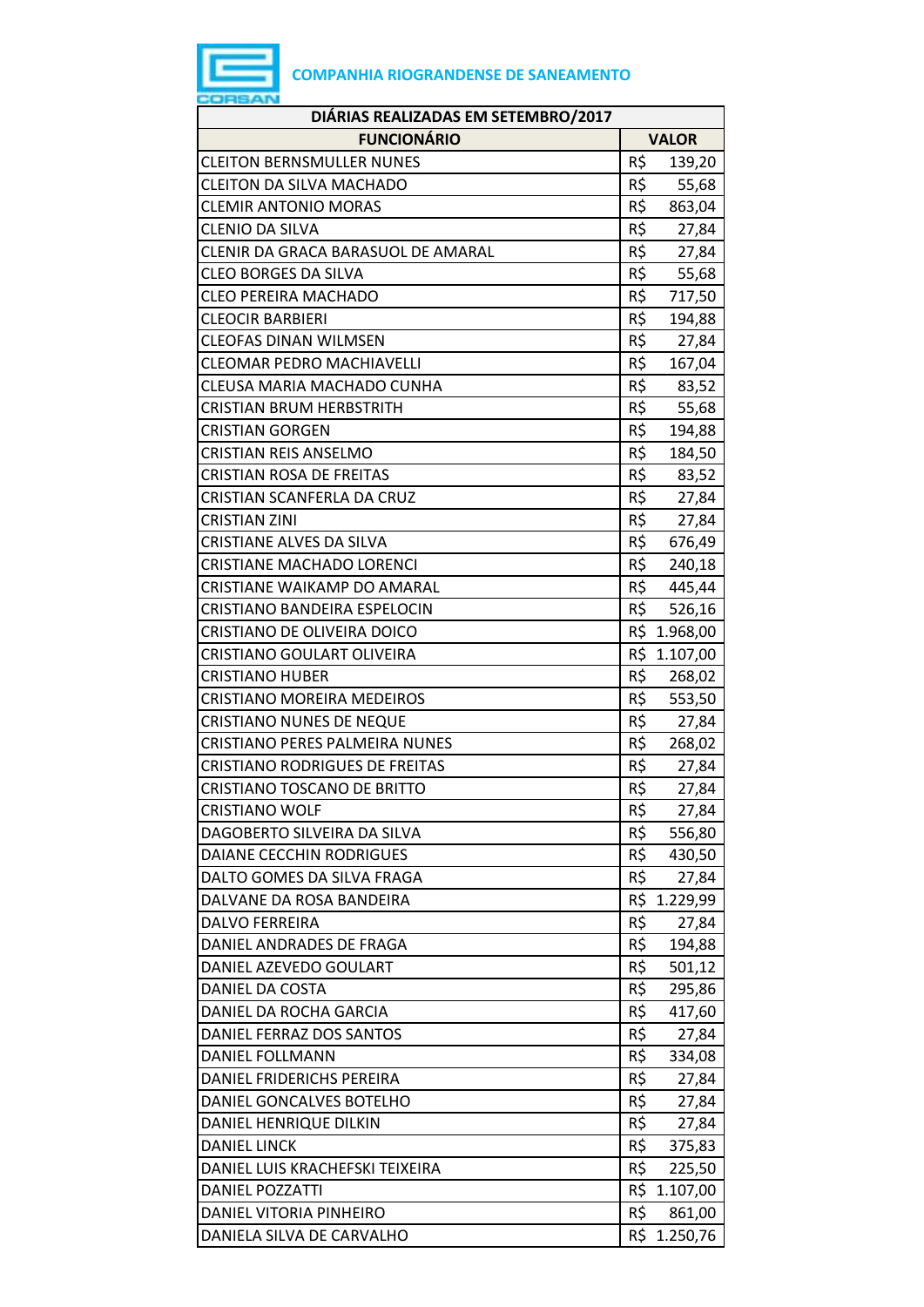

| DIÁRIAS REALIZADAS EM SETEMBRO/2017 |                          |  |  |
|-------------------------------------|--------------------------|--|--|
| <b>FUNCIONÁRIO</b>                  | <b>VALOR</b>             |  |  |
| DANIELE DE MORAIS GONCALVES         | R\$<br>922,50            |  |  |
| <b>DANIELE STURMER MARTINS</b>      | R\$<br>225,50            |  |  |
| <b>DARCI SCHUMANN</b>               | R\$<br>55,68             |  |  |
| DAVID PAULO HEPP                    | R\$ 139,20               |  |  |
| DAYNNER MACHADO FARIAS              | R\$ 1.783,49             |  |  |
| <b>DEBORA MARIA DOS SANTOS</b>      | R\$ 1.660,50             |  |  |
| DEISE CAROLINE ALBIERO MARCAL       | R\$<br>27,84             |  |  |
| DEISE CRISTINA FERRARI KROHN        | R\$<br>27,84             |  |  |
| <b>DEISE DUARTE EHLERT</b>          | R\$<br>27,84             |  |  |
| DEISE NASCIMENTO NUNES              | R\$<br>27,84             |  |  |
| DEISE PEREIRA MACHADO               | R\$<br>55,68             |  |  |
| DEJALMA JUNIOR BONCOSKI BRIZOLA     | R\$<br>55,68             |  |  |
| <b>DELCIO PERIN</b>                 | R\$<br>111,36            |  |  |
| <b>DELMAR MATTOS SOUZA</b>          | R\$<br>27,84             |  |  |
| <b>DELSO FRANCISCO ZWIRTES</b>      | R\$<br>212,34            |  |  |
| <b>DENIS DOS SANTOS GONCALVES</b>   | R\$ 1.196,34             |  |  |
| <b>DENIZ BATISTA DE FREITAS</b>     | R\$ 2.767,50             |  |  |
| <b>DEOCLECIO ENIO TRAMPUSCH</b>     | R\$<br>27,84             |  |  |
| <b>DEONIR TADEU REIS GIL</b>        | R\$<br>250,56            |  |  |
| <b>DERLEI DORNELLES JACQUES</b>     | R\$<br>55,68             |  |  |
| <b>DESYREE BATISTA RIBEIRO</b>      | R\$<br>167,04            |  |  |
| <b>DIEGO AMARAL GUTHS</b>           | R\$<br>83,52             |  |  |
| <b>DIEGO BRIAO DIAS</b>             | R\$ 1.906,50             |  |  |
| DIEGO DOS REIS DAKAN                | R\$<br>222,72            |  |  |
| <b>DIEGO FERREIRA</b>               | R\$<br>83,52             |  |  |
| <b>DIEGO MATOS VENES</b>            | R\$<br>27,84             |  |  |
| DIEGO NEVES SOARES                  | R\$<br>445,44            |  |  |
| <b>DIEGO RENAN SANTIN</b>           | R\$<br>139,20            |  |  |
| DIEGO ROSA CASTANHEIRA              | R\$<br>984,00            |  |  |
| <b>DIEGO STRIEDER</b>               | R\$ 1.229,99             |  |  |
| <b>DIEGO TURCATO DUARTE</b>         | R\$ 1.230,00             |  |  |
| DIELI DORNELLES BRAGA CAMPAGNER     | R\$<br>27,84             |  |  |
| DIENARO LEOTE GIANNECHINI           | R\$<br>27,84             |  |  |
| <b>DILMAR COLISSI</b>               | R\$<br>334,08            |  |  |
| DILNEI EDUARDO CORREA RIBEIRO       | R\$ 1.660,50             |  |  |
| <b>DILNEI GOMES DUARTE</b>          | R\$<br>83,52             |  |  |
| <b>DIMITRY NARDI</b>                | R\$<br>55,68             |  |  |
| DIOGO PEREIRA DA SILVEIRA           | R\$<br>625,38            |  |  |
| DIONATAN DE OLIVEIRA                | R\$<br>55,68             |  |  |
| <b>DIONATAN FECK DIAS</b>           | R\$<br>278,40            |  |  |
| DIONATHAN DOS SANTOS SOARES         | R\$<br>445,44            |  |  |
| <b>DIONISIO LANIUS</b>              | R\$ 1.107,00             |  |  |
| <b>DIONISIO LUIZ RIGOTTI</b>        | R\$<br>83,52             |  |  |
| DIRCE ISABEL FELTES SCHMITT         | $R\overline{S}$<br>55,68 |  |  |
| <b>DIRCEU CHAVIER</b>               | R\$<br>27,84             |  |  |
| DIRLEI LUIZ BONCOSKI BRIZOLA        | R\$<br>83,52             |  |  |
| DIULIANO PAVLAK DAMASCENO           | R\$<br>450,99            |  |  |
| DOMINGOS SAVIO DE FARIAS            | R\$<br>609,18            |  |  |
| DOUGLAS DA SILVA GAMBA              | R\$ 1.043,99             |  |  |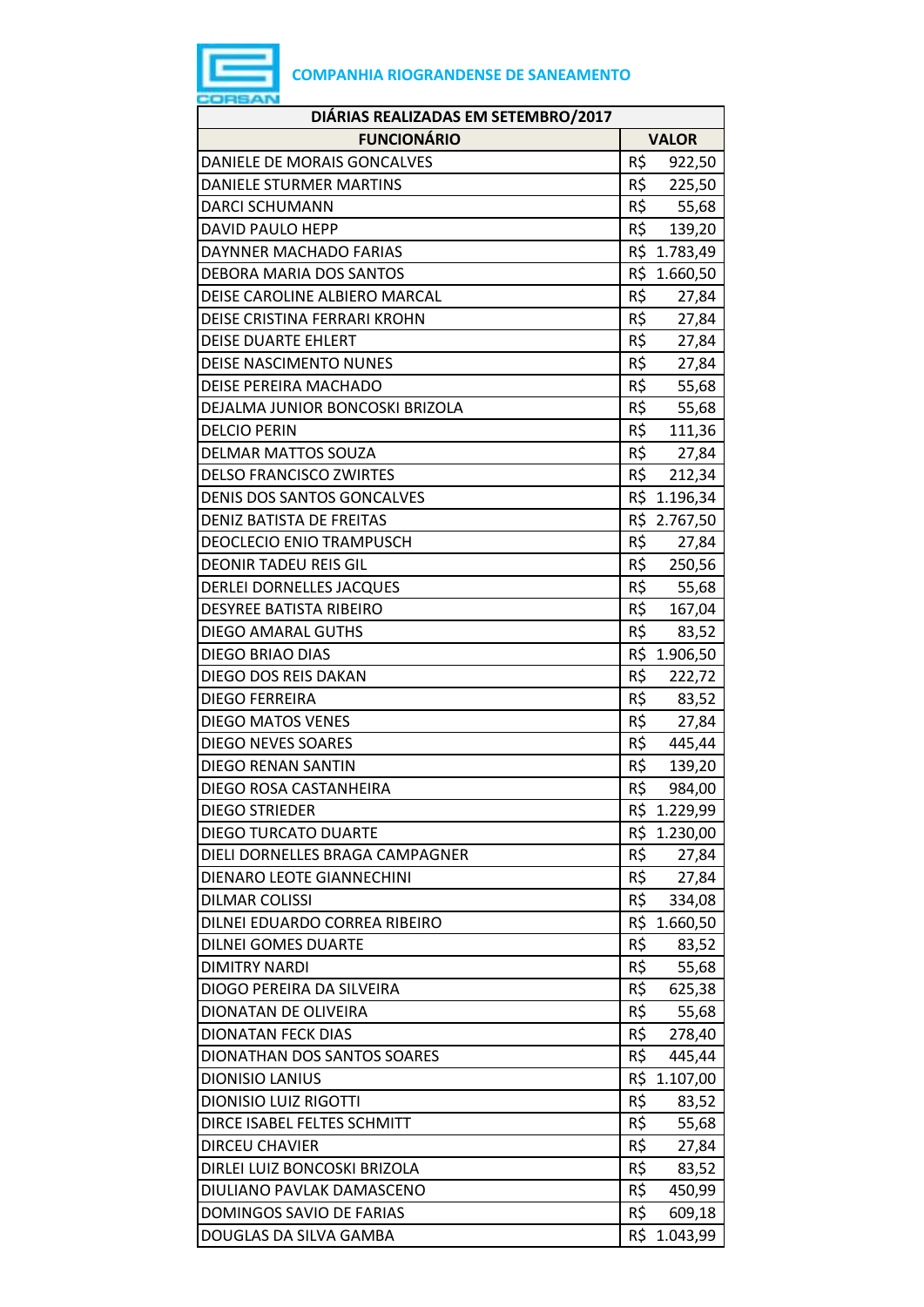## **COMPANHIA RIOGRANDENSE DE SANEAMENTO**

| DIÁRIAS REALIZADAS EM SETEMBRO/2017 |     |              |
|-------------------------------------|-----|--------------|
| <b>FUNCIONÁRIO</b>                  |     | <b>VALOR</b> |
| DOUGLAS DE CARVALHO                 |     | R\$ 1.045,50 |
| DOUGLAS OSCAR GALVAO DO AMARAL      | R\$ | 55,68        |
| <b>DOUGLAS SCHEREN</b>              |     | R\$ 1.134,84 |
| DULCAMAR ELISANDRO CONCEICAO        | R\$ | 686,88       |
| <b>EDELMAR DOS SANTOS TOPA</b>      | R\$ | 278,40       |
| <b>EDEMAR ANTONIO BURATTI</b>       |     | R\$ 55,68    |
| <b>EDEMILSON PROVENSI</b>           | R\$ | 83,52        |
| EDER ALVES QUINTANILHA              | R\$ | 83,52        |
| EDER BENITES DE ALMEIDA DOS SANTOS  | R\$ | 253,34       |
| <b>EDER LUIS PINTO BERTUOL</b>      | R\$ | 612,48       |
| <b>EDER MACHADO MORAES</b>          |     | R\$ 1.073,34 |
| <b>EDER MATTANA</b>                 | R\$ | 309,02       |
| <b>EDERSON ALMEIDA</b>              | R\$ | 240,18       |
| EDEVALDO ANTONIO MORAIS TRAMONTIN   |     | R\$ 27,84    |
| <b>EDIMAR JOSE MARIO</b>            | R\$ | 379,38       |
| EDINELSON CARLOS DOS SANTOS LIMA    |     | R\$ 2.521,50 |
| EDISON JORGE SILVEIRA PALACIO       |     | R\$ 1.783,50 |
| EDISON LACERDA MOURA                | R\$ | 83,52        |
| EDISON LUIS ROCHA DE CASTRO         |     | R\$ 375,83   |
| EDISON NEGRAO DA SILVA              | R\$ | 225,50       |
| EDISON UBIRAJARA RODRIGUES          | R\$ | 361,92       |
| <b>EDSON BEMFICA QUILES</b>         | R\$ | 27,84        |
| <b>EDSON JARBAS DOS SANTOS</b>      | R\$ | 184,50       |
| <b>EDSON JOSBENTI GOTTARDO</b>      |     | R\$ 27,84    |
| <b>EDSON JOSE SCHNEIDER</b>         | R\$ | 27,84        |
| <b>EDSON LUIZ LOPES PEREIRA</b>     | R\$ | 55,68        |
| EDSON MARIAO OLIVEIRA PITUCO        |     | R\$ 1.018,67 |
| <b>EDSON NESTOR EMMEL</b>           |     | R\$ 1.291,50 |
| <b>EDSON ROBERTO AUTH</b>           | R\$ | 27,84        |
| <b>EDUARDO BACIGALUZ GUIMARAES</b>  | R\$ | 1.202,66     |
| <b>EDUARDO BIANCHI NETO</b>         | R\$ | 448,22       |
| <b>EDUARDO BORBA DE LEMOS</b>       | R\$ | 922,50       |
| EDUARDO DOBRACHINSKI BARBOSA        | R\$ | 27,84        |
| <b>EDUARDO FERREIRA FILHO</b>       | R\$ | 55,68        |
| <b>EDUARDO LEAL DE BEM FARIAS</b>   | R\$ | 922,50       |
| <b>EDUARDO MARTINS NUNES</b>        | R\$ | 880,50       |
| <b>EDUARDO RAGUSE QUADROS</b>       | R\$ | 27,84        |
| EDUARDO RAMOS DA SILVA              | R\$ | 615,00       |
| EDUARDO VIEIRA MUNHOZ               | R\$ | 240,18       |
| ELADIO LUIZ RIOS SOUZA              | R\$ | 1.107,00     |
| ELAINE TERESINHA DA ROSA            | R\$ | 27,84        |
| ELDER DA LUZ DIAS                   | R\$ | 225,50       |
| ELDER PEREIRA BONORINO              | R\$ | 396,84       |
| ELIANA BEATRIZ BISCHOFF             | R\$ | 528,96       |
| <b>ELIANDRO NUNES FERNANDES</b>     | R\$ | 278,40       |
| ELIANE ANDRIOLI MATOS MARAFON       | R\$ | 83,52        |
| ELIANE CAMILOTTI SONZA              | R\$ | 150,33       |
| ELIANE DE FATIMA BRUM DE SOUZA      | R\$ | 445,44       |
| ELIANE PACHECO DE SOUZA             | R\$ | 55,68        |

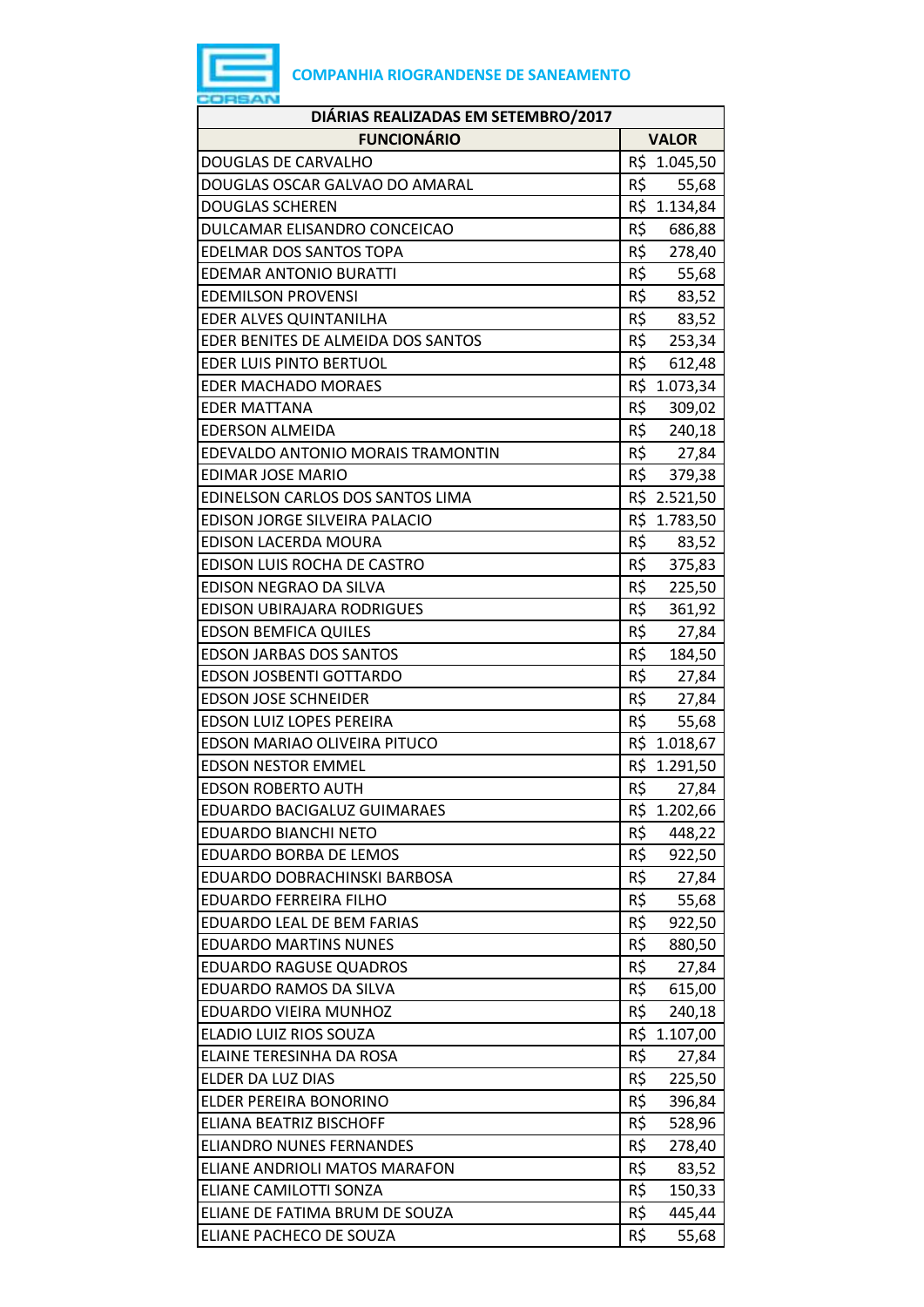

| DIÁRIAS REALIZADAS EM SETEMBRO/2017  |                 |  |  |
|--------------------------------------|-----------------|--|--|
| <b>FUNCIONÁRIO</b>                   | <b>VALOR</b>    |  |  |
| <b>ELIANE PIFFERO GOULART</b>        | R\$<br>212,34   |  |  |
| <b>ELIANE PIRES DUARTE</b>           | R\$<br>27,84    |  |  |
| <b>ELIAS PINTO COSTA</b>             | R\$<br>55,68    |  |  |
| ELIETE RAQUEL EIDELWEIN OLIVEIRA     | R\$<br>83,52    |  |  |
| ELISANGELA CARINE RICHTER HERBSTRITH | R\$<br>55,68    |  |  |
| <b>ELISETE APPEL</b>                 | R\$<br>27,84    |  |  |
| <b>ELISEU BERNARDON</b>              | R\$ 1.257,84    |  |  |
| ELISIANE LAZZARE VIDORI              | R\$<br>27,84    |  |  |
| ELIZETE RAMBORGER CASSAFUZ           | R\$<br>184,50   |  |  |
| ELIZIANE CARDOSO MASCHMANN           | R\$<br>27,84    |  |  |
| <b>ELLEN STEIN</b>                   | R\$<br>528,96   |  |  |
| ELOISA DOBERSTEIN DE MOURA           | R\$<br>334,08   |  |  |
| <b>ELTON LEAL MOSSATE</b>            | R\$ 2.556,17    |  |  |
| <b>ELTON LUIZ ERNZEN</b>             | R\$<br>55,68    |  |  |
| <b>ELTON LUTHER NOGUEIRA</b>         | R\$ 1.291,50    |  |  |
| ELTON MARQUES DA ROSA                | R\$<br>556,80   |  |  |
| <b>ELTON VALMOR FRANCK</b>           | R\$<br>111,36   |  |  |
| <b>EMERSON LUIS CHARAO JOBIM</b>     | R\$<br>738,00   |  |  |
| <b>EMERSON LUIS KRAEMER BENDER</b>   | R\$ 1.599,00    |  |  |
| <b>EMERSON SOARES</b>                | R\$<br>27,84    |  |  |
| EMILIO OLIVEIRA DE OLIVEIRA          | R\$<br>430,50   |  |  |
| <b>ENDERSON LUIZ VIANA</b>           | R\$<br>184,50   |  |  |
| <b>ENEAS JOAO POLUBOIARINOV</b>      | R\$<br>27,84    |  |  |
| <b>ENIO FRANCISCO DA ROSA</b>        | R\$<br>27,84    |  |  |
| <b>ENIO JOSENDE FILHO</b>            | R\$<br>984,00   |  |  |
| <b>ENIO RICARDO TELLES</b>           | R\$<br>250,56   |  |  |
| ERALDO LUIS DOS SANTOS FERREIRA      | R\$<br>27,84    |  |  |
| <b>ESMAEL OLICIO DA SILVA</b>        | R\$<br>55,68    |  |  |
| <b>EUCLIDES LAURO WENDLER</b>        | R\$<br>83,52    |  |  |
| <b>EUGENIO PEREZ FERREIRA</b>        | R\$<br>306,24   |  |  |
| <b>EUGENIO RICARDO MAES</b>          | R\$ 1.291,50    |  |  |
| <b>EULOGIO RODRIGUES ORNES FILHO</b> | R\$<br>55,68    |  |  |
| EUNIRA FAGUNDES DA SILVA             | R\$<br>184,50   |  |  |
| <b>EVANDRO BOLZAN</b>                | R\$<br>1.827,53 |  |  |
| <b>EVANDRO BORGHARDT</b>             | R\$<br>676,49   |  |  |
| EVANDRO CARVALHO DA SILVA            | R\$<br>556,80   |  |  |
| EVANDRO DA SILVA                     | R\$ 1.845,00    |  |  |
| EVANDRO DE OLIVEIRA                  | R\$<br>139,20   |  |  |
| <b>EVANDRO KIEVEL</b>                | R\$<br>83,52    |  |  |
| EVANDRO LUIZ ALVES CARDOSO           | R\$<br>55,68    |  |  |
| EVANDRO ROSA DE ALMEIDA              | R\$<br>184,50   |  |  |
| <b>EVERALDO BONORINO DOS SANTOS</b>  | R\$<br>323,70   |  |  |
| <b>EVERALDO DE SOUZA SCHEFER</b>     | R\$<br>369,00   |  |  |
| <b>EVERALDO EDSON MAIA</b>           | R\$<br>27,84    |  |  |
| EVERSON DOS SANTOS DE SOUZA          | R\$<br>528,96   |  |  |
| EVERTO DA ROSA CAMARGO               | R\$ 1.984,20    |  |  |
| <b>EVERTON ANDRE DA SILVA</b>        | R\$<br>473,28   |  |  |
| <b>EVERTON CAETANO DA SILVA</b>      | R\$<br>334,08   |  |  |
| <b>EVERTON DIAS PADILHA</b>          | R\$<br>27,84    |  |  |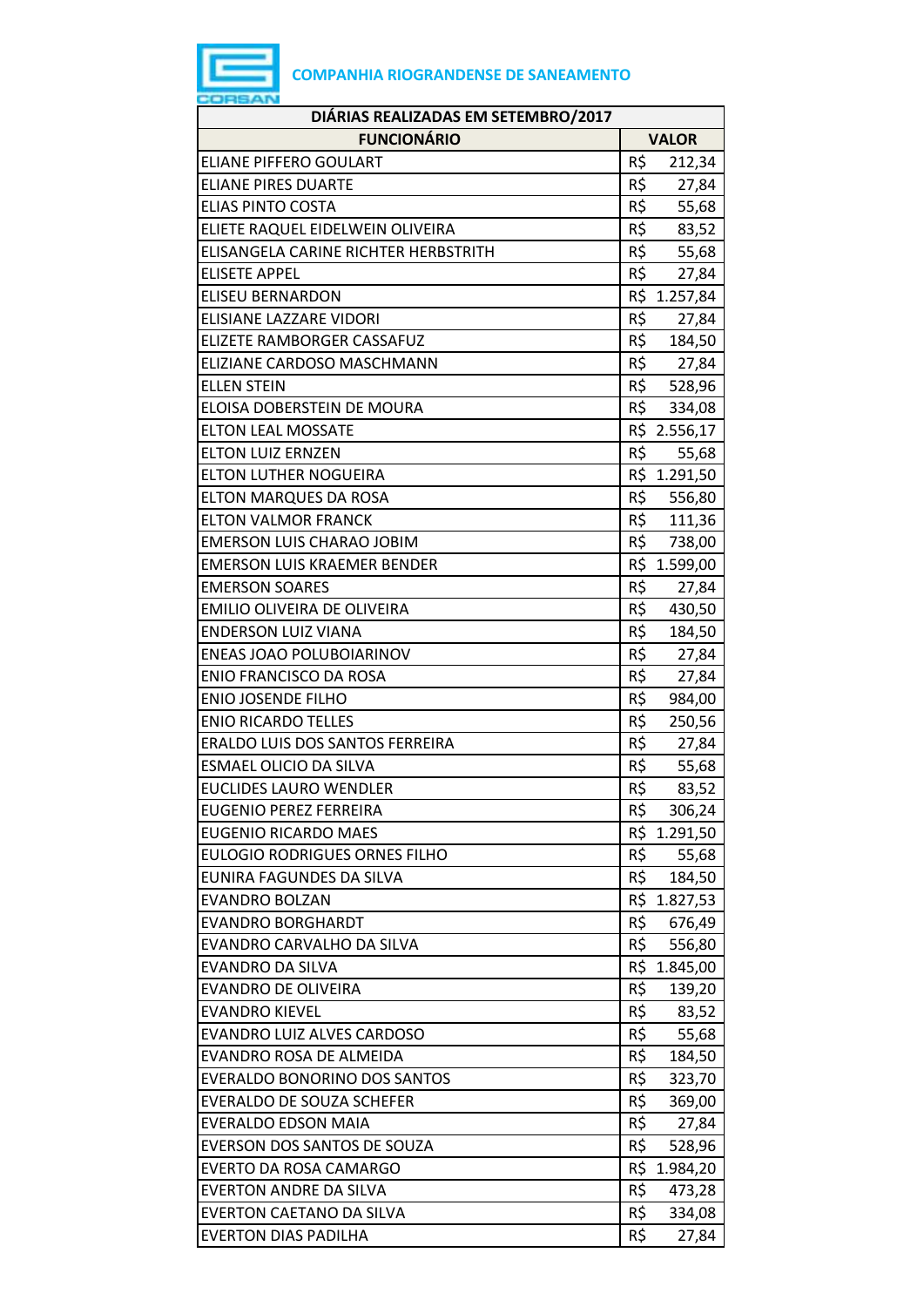

| DIÁRIAS REALIZADAS EM SETEMBRO/2017  |               |  |
|--------------------------------------|---------------|--|
| <b>FUNCIONÁRIO</b>                   | <b>VALOR</b>  |  |
| <b>EVERTON LARA PERAZOLO</b>         | R\$ 1.107,00  |  |
| <b>EVERTON LUIS CRESTANI</b>         | R\$<br>184,50 |  |
| EVERTON LUIZ MOREIRA DIECKMANN       | R\$<br>369,00 |  |
| <b>EVERTON MAGALHAES JACQUES</b>     | R\$<br>27,84  |  |
| <b>FABIANA KOEHLER DO PRADO</b>      | R\$ 1.496,76  |  |
| <b>FABIANA MAIA SCHMIDT</b>          | R\$<br>27,84  |  |
| <b>FABIANE ALINE ZILLMER</b>         | R\$<br>83,52  |  |
| <b>FABIANE FROIS BAZANELLA</b>       | R\$<br>83,52  |  |
| <b>FABIANO CASSOL DE VARGAS</b>      | R\$<br>363,18 |  |
| <b>FABIANO JARBAS PEDRALLI</b>       | R\$ 1.660,50  |  |
| FABIANO LUIZ DOMINGOS DA SILVA       | R\$<br>581,34 |  |
| <b>FABIANO MACHADO ALVES</b>         | R\$<br>27,84  |  |
| <b>FABIANO MANETTI DA CRUZ</b>       | R\$<br>212,34 |  |
| <b>FABIANO MENDES DOS SANTOS</b>     | R\$<br>526,16 |  |
| <b>FABIANO MULLER MARTINS</b>        | R\$<br>922,50 |  |
| <b>FABIANO VIANNA</b>                | R\$<br>55,68  |  |
| <b>FABIELI ALINE BRESSA</b>          | R\$<br>184,50 |  |
| <b>FABIO ALEX MARQUES DE SOUZA</b>   | R\$<br>295,86 |  |
| <b>FABIO ANTONIO SIRENA</b>          | R\$<br>581,34 |  |
| <b>FABIO ARAUJO LOPES</b>            | R\$ 1.107,00  |  |
| FABIO AUGUSTO PEREIRA DE SOUZA       | R\$<br>553,50 |  |
| <b>FABIO BASTIANI PIAZER</b>         | R\$<br>881,76 |  |
| <b>FABIO BOERE BOTTLENDER</b>        | R\$<br>83,52  |  |
| <b>FABIO BRINGHENTI</b>              | R\$<br>554,00 |  |
| <b>FABIO DIAS NIEVES</b>             | R\$<br>27,84  |  |
| <b>FABIO IRINEU HOFFMANN</b>         | R\$<br>27,84  |  |
| FABIO JOSE DA SILVA GIBBON           | R\$ 1.783,50  |  |
| <b>FABIO JUNIOR DE VARGAS FRANCO</b> | R\$<br>55,68  |  |
| <b>FABIO JUNIOR JARRE PRESTES</b>    | R\$<br>225,50 |  |
| <b>FABIO LEANDRO BUHLER</b>          | R\$<br>83,52  |  |
| <b>FABIO LUIS RHODEN</b>             | R\$<br>615,00 |  |
| FABIO MARCELO DE PAULA PAVLAK        | R\$<br>553,50 |  |
| <b>FABIO MARTINS DOS SANTOS</b>      | R\$<br>473,28 |  |
| FABIO NETO DA SILVA BARCELOS         | R\$<br>83,52  |  |
| <b>FABIO POLINO NEVES</b>            | R\$<br>111,36 |  |
| <b>FABIO RICARDO PINTO CANALS</b>    | R\$ 1.414,50  |  |
| <b>FABIO RICARDO PIRES DA SILVA</b>  | R\$<br>27,84  |  |
| FABIO ROBERTO SANTANA DA SILVEIRA    | R\$<br>445,44 |  |
| FABIO SOARES CASTELLO BRANCO         | R\$<br>55,68  |  |
| <b>FABIO TADEU FURTI SANTIAGO</b>    | R\$<br>27,84  |  |
| <b>FABIO TONDIM DE OLIVEIRA</b>      | R\$<br>55,68  |  |
| <b>FABIOLA LOPES BEBBER</b>          | R\$<br>55,68  |  |
| <b>FABRICIO MACIEL COELHO</b>        | R\$<br>167,04 |  |
| <b>FABRICIO MALGARIN PULGATTI</b>    | R\$<br>478,84 |  |
| <b>FABRICIO RAMOS SEGATTO</b>        | R\$<br>526,16 |  |
| <b>FABRICIO SPIERING</b>             | R\$<br>27,84  |  |
| <b>FABRIZIO SOARES DELGADO</b>       | R\$<br>184,50 |  |
| FELIPE AMADOR TAMANINI               | R\$<br>501,12 |  |
| FELIPE AUGUSTO BONZANINI             | R\$<br>323,70 |  |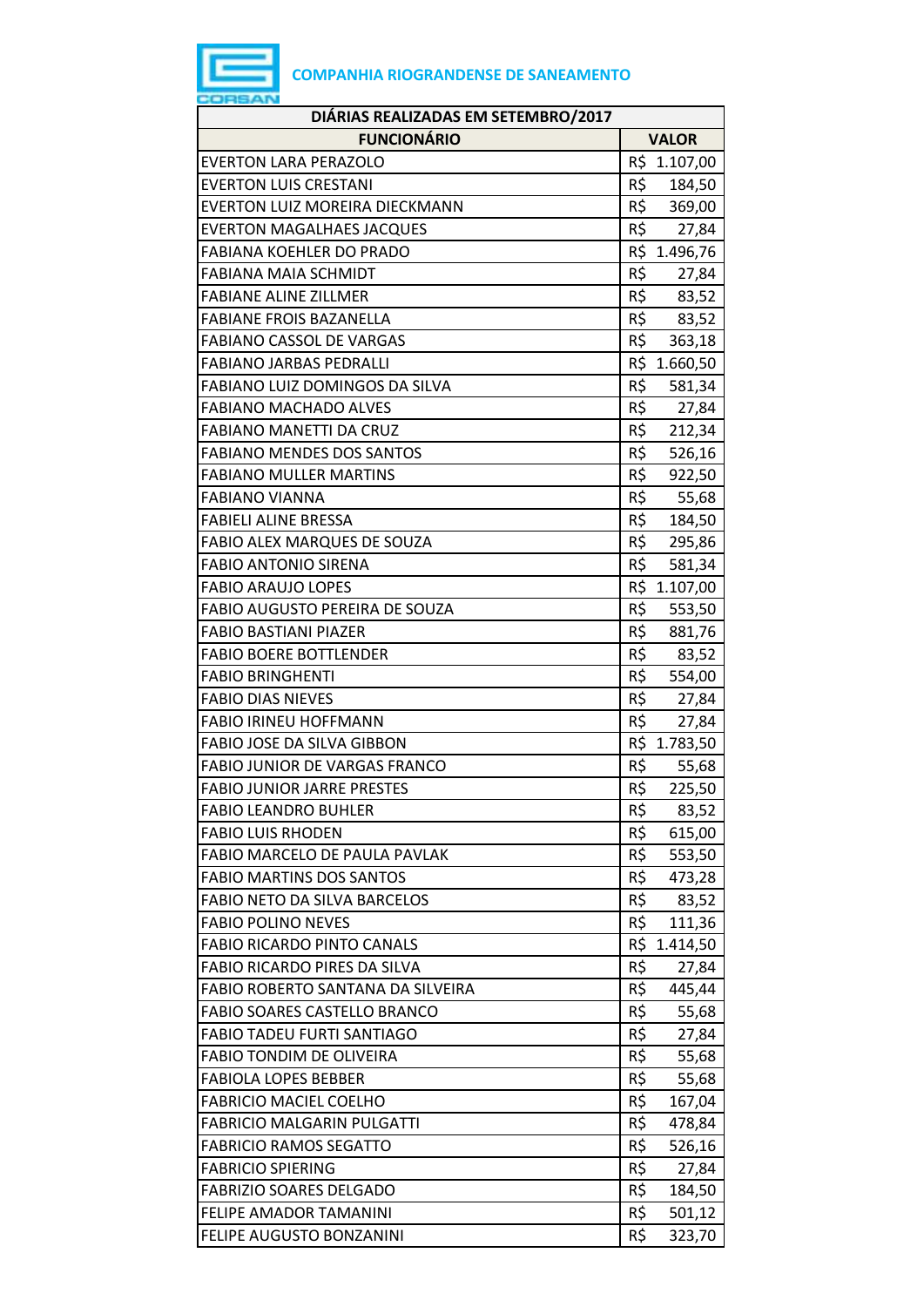| DIÁRIAS REALIZADAS EM SETEMBRO/2017   |     |              |  |  |
|---------------------------------------|-----|--------------|--|--|
| <b>FUNCIONÁRIO</b>                    |     | <b>VALOR</b> |  |  |
| <b>FELIPE BEN RODRIGUES</b>           | R\$ | 738,00       |  |  |
| <b>FELIPE BRACHT</b>                  | R\$ | 55,68        |  |  |
| FELIPE CARDOSO NEUTZLING              |     | R\$<br>83,52 |  |  |
| FELIPE CORDEIRO PANAZZOLO             |     | R\$ 1.250,76 |  |  |
| FELIPE COSTA DA CUNHA                 | R\$ | 55,68        |  |  |
| <b>FELIPE HUFF</b>                    | R\$ | 139,20       |  |  |
| <b>FELIPE LAMB WERNER</b>             | R\$ | 916,68       |  |  |
| FELIPE LORETO DO PRADO                | R\$ | 194,88       |  |  |
| <b>FELIPE MACHADO PERES</b>           |     | R\$ 184,50   |  |  |
| FELIPE RIBEIRO DE FREITAS             |     | R\$ 1.414,50 |  |  |
| <b>FELIPE SOUZA CAMARGO</b>           |     | R\$ 1.107,00 |  |  |
| FELIPE VIGNOL DA SILVA                |     | R\$ 2.090,99 |  |  |
| FERNANDA ANZILIERO GONCALVES          | R\$ | 184,50       |  |  |
| FERNANDA TAUFER PADILHA               | R\$ | 55,68        |  |  |
| FERNANDO BOHRER DE OLIVEIRA           | R\$ | 83,52        |  |  |
| FERNANDO CIRINEU DA SILVA NARDON      | R\$ | 184,50       |  |  |
| <b>FERNANDO GIONGO</b>                | R\$ | 391,02       |  |  |
| FERNANDO KULMAN BARRETO               |     | R\$ 55,68    |  |  |
| <b>FERNANDO RODRIGUES</b>             | R\$ | 27,84        |  |  |
| FILIPE MINUSSI ROSSI                  | R\$ | 1.278,34     |  |  |
| <b>FLAVIA SANTOS DA COSTA</b>         | R\$ | 27,84        |  |  |
| <b>FLAVIO ANTONIO COLPO</b>           | R\$ | 27,84        |  |  |
| <b>FLAVIO ELEMAR DA ROSA</b>          | R\$ | 616,01       |  |  |
| <b>FLAVIO FAERMANN BARTH</b>          | R\$ | 779,49       |  |  |
| <b>FLAVIO FERREIRA PRESSER</b>        | R\$ | 1.449,30     |  |  |
| <b>FLAVIO LUIZ KRAMPE</b>             | R\$ | 55,68        |  |  |
| <b>FLAVIO RENAN FARIAS CONRAD</b>     | R\$ | 55,68        |  |  |
| <b>FLAVIO SONIMAR CAVALLI</b>         |     | R\$ 2.214,00 |  |  |
| FLORIBAL DA CUNHA FIALHO              | R\$ | 984,00       |  |  |
| FLORICIO ALEXIS GOMES MIRANDA         |     | R\$ 3.813,00 |  |  |
| <b>FRANCIELI SOTTILI</b>              | R\$ | 984,00       |  |  |
| <b>FRANCIELLE PROCOPIO ARSENO</b>     | R\$ | 922,50       |  |  |
| <b>FRANCINE BOTH</b>                  | R\$ | 111,36       |  |  |
| FRANCINI MADEIRA EUZEBIO              | R\$ | 111,36       |  |  |
| <b>FRANCISCO ANDRE DOS SANTOS</b>     | R\$ | 27,84        |  |  |
| <b>FRANCISCO CARLOS ROZA</b>          | R\$ | 212,34       |  |  |
| FRANCISCO GERALDO GRASS DE ALMEIDA    | R\$ | 553,50       |  |  |
| <b>FRANCISCO PIRES FIRMINO</b>        | R\$ | 27,84        |  |  |
| <b>FRANCISCO RICARDO FAGUNDES</b>     | R\$ | 55,68        |  |  |
| <b>FRANCO CEZAR REICHSTEIN</b>        | R\$ | 194,88       |  |  |
| <b>FRANKO TELOKEN</b>                 | R\$ | 184,50       |  |  |
| <b>GABRIEL AREND</b>                  | R\$ | 111,36       |  |  |
| <b>GABRIEL BAUER NOVASKI</b>          | R\$ | 222,72       |  |  |
| <b>GABRIEL LISMAR MORGAN GREGORIO</b> | R\$ | 268,02       |  |  |
| <b>GABRIEL MARQUES DA SILVA</b>       | R\$ | 184,50       |  |  |
| <b>GABRIEL ROSA DOS SANTOS</b>        |     | R\$ 1.537,50 |  |  |
| <b>GABRIEL SILVA LORENCI</b>          | R\$ | 55,68        |  |  |
| <b>GABRIELA ALVES DIAS</b>            | R\$ | 139,20       |  |  |
| <b>GABRIELA DE LIMA</b>               | R\$ | 435,06       |  |  |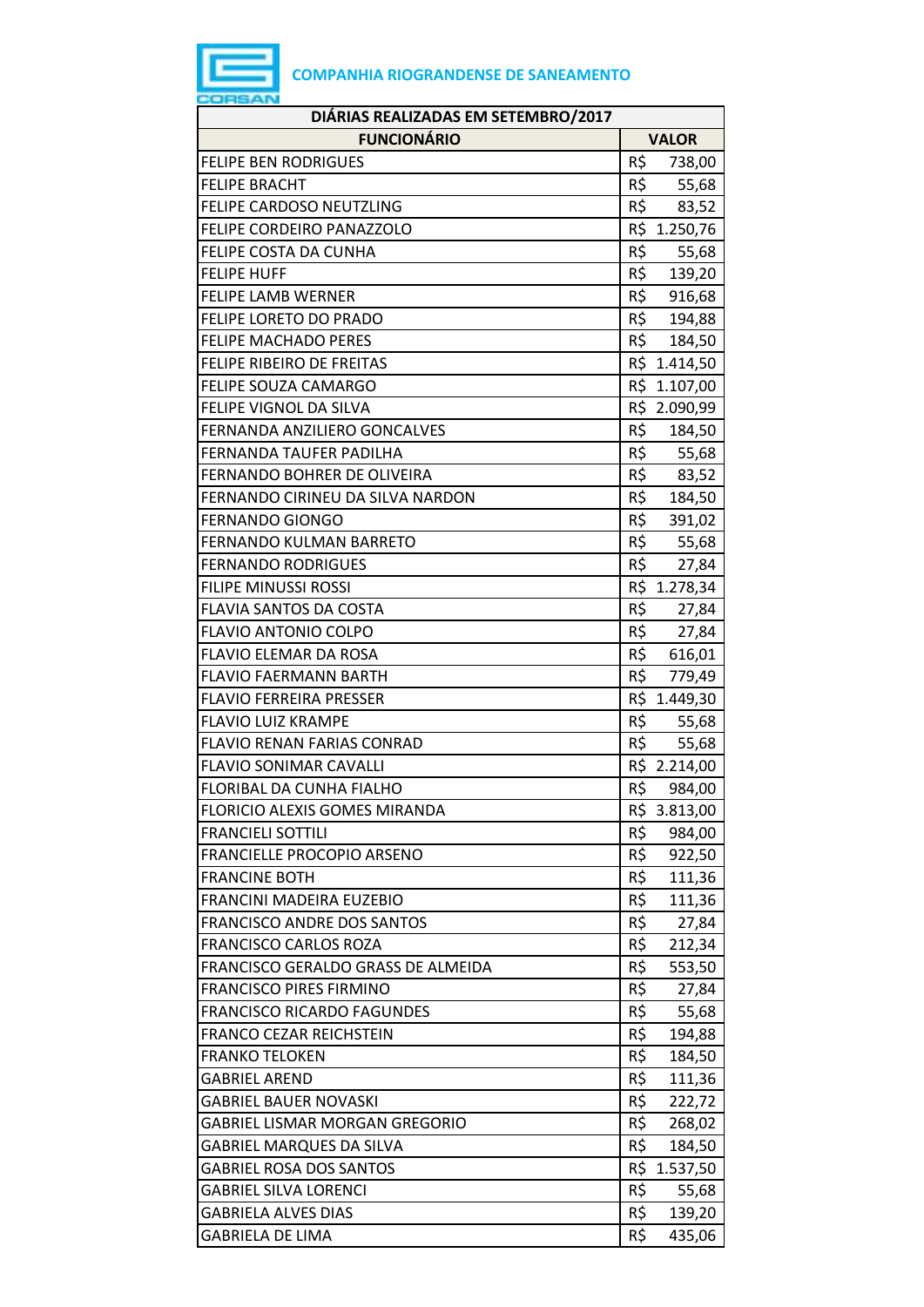

| DIÁRIAS REALIZADAS EM SETEMBRO/2017  |     |              |  |  |
|--------------------------------------|-----|--------------|--|--|
| <b>FUNCIONÁRIO</b>                   |     | <b>VALOR</b> |  |  |
| GABRIELA DECAVATA PAGOT              | R\$ | 83,52        |  |  |
| GABRIELA MARINA POMPEO QUEIROZ       | R\$ | 55,68        |  |  |
| <b>GABRIELI RODRIGUES DE AVILA</b>   | R\$ | 307,50       |  |  |
| <b>GELCY SCHNEIDER</b>               | R\$ | 194,88       |  |  |
| <b>GELSON DARCI HEPP</b>             | R\$ | 55,68        |  |  |
| <b>GELSON LENZ</b>                   |     | R\$ 1.476,00 |  |  |
| <b>GELSON LUIS PERLIN</b>            | R\$ | 83,52        |  |  |
| <b>GEOMAR CHAGAS ODORICO</b>         | R\$ | 307,50       |  |  |
| <b>GEOVANE DELESKI ASSIS</b>         | R\$ | 27,84        |  |  |
| <b>GERALDO NICOLAU FONTOURA</b>      | R\$ | 83,52        |  |  |
| GERMANO KAEZALA                      | R\$ | 111,36       |  |  |
| <b>GERRI CLEI RODRIGUES DA SILVA</b> | R\$ | 55,68        |  |  |
| <b>GERSON ADRIANO CARDOSO</b>        | R\$ | 27,84        |  |  |
| <b>GERSON DE SOUZA AQUINO</b>        | R\$ | 526,16       |  |  |
| <b>GERSON HAMMES</b>                 | R\$ | 581,34       |  |  |
| <b>GERSON JAIME RODRIGUES</b>        | R\$ | 375,83       |  |  |
| <b>GERSON KLEIN</b>                  | R\$ | 83,52        |  |  |
| <b>GIANCARLO KOSBY SCHMITT</b>       | R\$ | 27,84        |  |  |
| <b>GILBERTO BOBSIN</b>               | R\$ | 27,84        |  |  |
| <b>GILBERTO DA SILVA JOB</b>         | R\$ | 514,02       |  |  |
| <b>GILBERTO DA SILVA LIMA</b>        | R\$ | 184,50       |  |  |
| <b>GILBERTO GUILHERME ROESE</b>      | R\$ | 55,68        |  |  |
| <b>GILBERTO JOAO SOUTHIER</b>        | R\$ | 307,50       |  |  |
| <b>GILCEU SIMONETTI</b>              | R\$ | 139,20       |  |  |
| GILMAR AZEREDO WALLAU                | R\$ | 253,34       |  |  |
| <b>GILMAR ELENILTO PIRES</b>         |     | R\$ 1.168,50 |  |  |
| GILSON DOS SANTOS DE OLIVEIRA        | R\$ | 27,84        |  |  |
| <b>GILSON DOS SANTOS FERREIRA</b>    | R\$ | 27,84        |  |  |
| <b>GILSON JULIANO VOLKART</b>        | R\$ | 27,84        |  |  |
| GILSON VANDELI CAVALHEIRO MARTINS    | R\$ | 55,68        |  |  |
| <b>GILSONEY KRUGER</b>               | R\$ | 111,36       |  |  |
| <b>GILSONI IVANI EHLERS PRADO</b>    | R\$ | 27,84        |  |  |
| GILVAN DINIZ TAYLOR DE ALMEIDA       | R\$ | 83,52        |  |  |
| <b>GILVAN GOMES VIVIAN</b>           | R\$ | 111,36       |  |  |
| <b>GIMENES JOSE PERIN</b>            | R\$ | 27,84        |  |  |
| <b>GIORGIO BENHUR RUI MASTELLA</b>   | R\$ | 55,68        |  |  |
| <b>GIORGIO OSORIO NEVES</b>          | R\$ | 212,34       |  |  |
| <b>GIOSEPE MAINO BICA</b>            | R\$ | 1.101,18     |  |  |
| <b>GIOVANE DA SILVA</b>              | R\$ | 167,04       |  |  |
| GIOVANI ALBERTO BACIN                | R\$ | 27,84        |  |  |
| <b>GIOVANI DE OLIVEIRA</b>           | R\$ | 27,84        |  |  |
| <b>GIOVANI MARTINS DE SOUZA</b>      | R\$ | 306,24       |  |  |
| GIOVANI PEDROSO DA SILVA             | R\$ | 2.829,00     |  |  |
| GIOVANNI SANT ANNA BRUM              | R\$ | 615,00       |  |  |
| <b>GISELDA STEFANHAK</b>             | R\$ | 27,84        |  |  |
| GISELE FEIJO BRISOLARA CABEDA        | R\$ | 27,84        |  |  |
| <b>GIVANILDO JOSE DOS ANJOS</b>      | R\$ | 222,72       |  |  |
| GLADES MARIA LEAL PERUFO             | R\$ | 307,50       |  |  |
| GLADIMIR ROGERIO AGUIAR DA SILVA     | R\$ | 27,84        |  |  |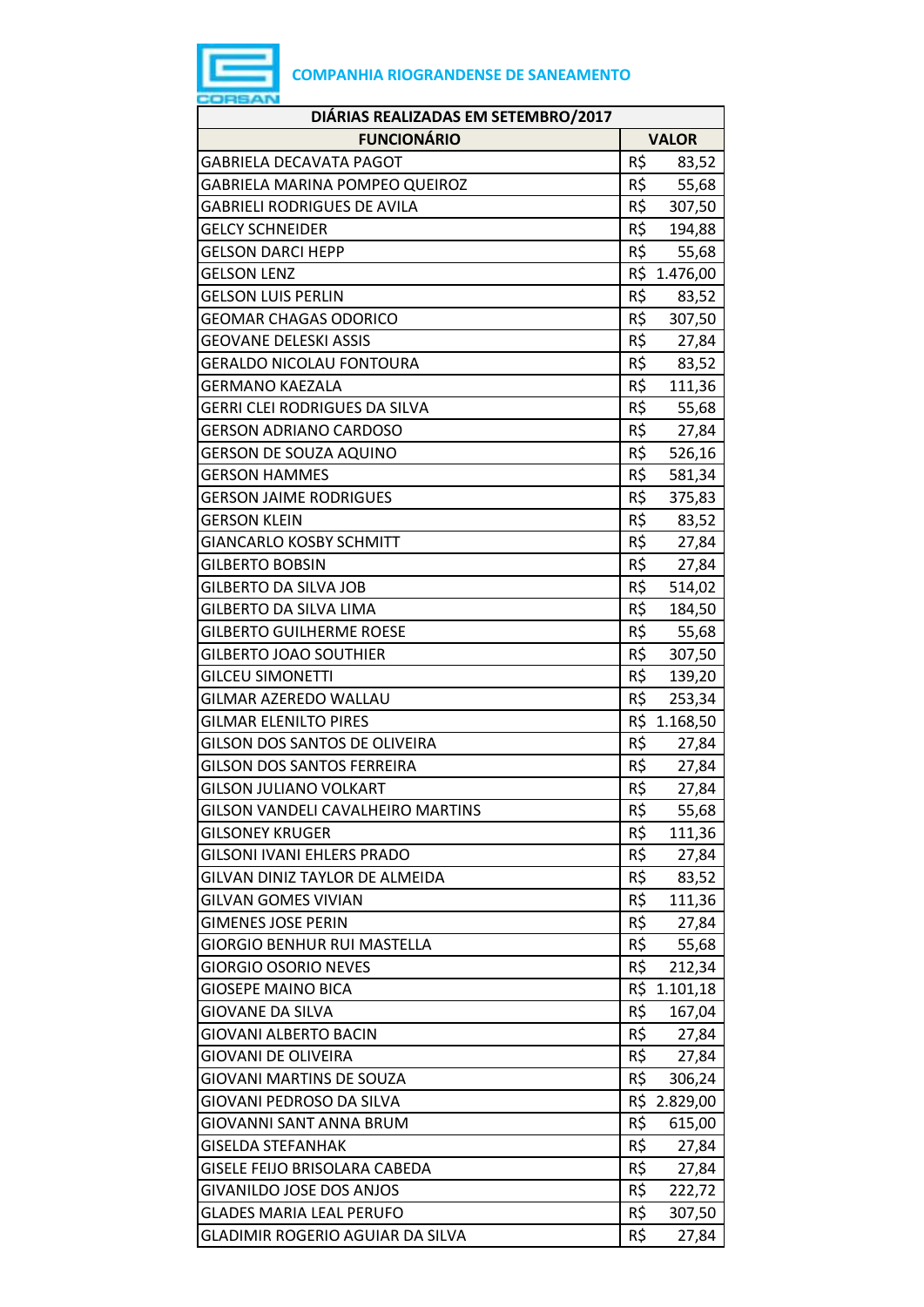

| DIÁRIAS REALIZADAS EM SETEMBRO/2017   |               |  |  |  |
|---------------------------------------|---------------|--|--|--|
| <b>FUNCIONÁRIO</b>                    | <b>VALOR</b>  |  |  |  |
| <b>GLAUBER DUARTE DE ALMEIDA</b>      | R\$<br>139,20 |  |  |  |
| <b>GLEISON BURATTI</b>                | R\$<br>27,84  |  |  |  |
| <b>GLENIO LUIZ MOMBACH</b>            | R\$ 1.414,50  |  |  |  |
| <b>GRAZIELA BOHN FLORES</b>           | R\$<br>307,50 |  |  |  |
| GUILHERME ALEXANDRE BATISTA WOBETO    | R\$<br>445,44 |  |  |  |
| <b>GUILHERME DA SILVA GUTLER</b>      | R\$ 1.107,00  |  |  |  |
| <b>GUILHERME DE OLIVEIRA SANTOS</b>   | R\$<br>27,84  |  |  |  |
| <b>GUILHERME IGNACIO CABELLO</b>      | R\$<br>83,52  |  |  |  |
| <b>GUILHERME MAGALHAES SOUZA</b>      | R\$<br>526,16 |  |  |  |
| <b>GUILHERME PAIVA GOMES</b>          | R\$ 1.968,00  |  |  |  |
| <b>GUILHERME RENATO SCHULER</b>       | R\$<br>27,84  |  |  |  |
| <b>GUSTAVO DA SILVA</b>               | R\$ 1.107,00  |  |  |  |
| GUSTAVO GRAMS TEIXEIRA                | R\$<br>222,72 |  |  |  |
| <b>GUSTAVO MACHADO OTTO</b>           | R\$<br>27,84  |  |  |  |
| GUSTAVO RADA PRADELLA                 | R\$<br>139,20 |  |  |  |
| <b>GUSTAVO ZANIOL MARSILIO</b>        | R\$<br>27,84  |  |  |  |
| <b>HARLEY SCHNEIDER</b>               | R\$<br>55,68  |  |  |  |
| HEBER ELISEU DA ROSA PIRES            | R\$<br>526,16 |  |  |  |
| <b>HELENO ZANDONAI</b>                | R\$<br>27,84  |  |  |  |
| HELIO ALCANTARA MAGALHAES ALVAREZ     | R\$<br>478,84 |  |  |  |
| <b>HELIO BETIM DOS SANTOS</b>         | R\$ 2.460,00  |  |  |  |
| <b>HENRIQUE ANTUNES WEDIG</b>         | R\$<br>640,32 |  |  |  |
| <b>HERBERT WALTER KUHN</b>            | R\$<br>55,68  |  |  |  |
| <b>HERBI DINEI KLEIN</b>              | R\$<br>861,00 |  |  |  |
| HILSON ORESTES PETER JUNIOR           | R\$<br>224,87 |  |  |  |
| <b>HUDINI CHIARAMONTE MACIEL</b>      | R\$<br>139,20 |  |  |  |
| <b>HUGO ADRIANO OGLIARI</b>           | R\$<br>83,52  |  |  |  |
| <b>HUMBERTO DE SOUZA DILL</b>         | R\$<br>184,50 |  |  |  |
| <b>IGOR CASA NOVA DOS SANTOS</b>      | R\$<br>526,16 |  |  |  |
| <b>IGOR MODERNEL PIO</b>              | R\$<br>111,36 |  |  |  |
| <b>IGOR SANTOS ELIAS</b>              | R\$<br>612,48 |  |  |  |
| <b>IGOR VANDRE REZNER</b>             | R\$<br>184,50 |  |  |  |
| <b>IGOR XAVIER DE FIGUEIREDO</b>      | R\$<br>307,50 |  |  |  |
| ILDA ELISANGELA SOUZA GRASS           | R\$<br>445,44 |  |  |  |
| ILMOR CONCEICAO DORR                  | R\$<br>184,50 |  |  |  |
| <b>ILSON ANGONESE</b>                 | R\$<br>369,00 |  |  |  |
| <b>INRI MORALES BENEDETTI</b>         | R\$<br>654,23 |  |  |  |
| <b>IRENO LOUREIRO DORNELLES NETTO</b> | R\$<br>167,04 |  |  |  |
| ISABEL CRISTINA DA CRUZ DRESCH        | R\$<br>55,68  |  |  |  |
| <b>ISMAEL BRAUN</b>                   | R\$<br>27,84  |  |  |  |
| <b>ISMAEL LAUX GHISIO</b>             | R\$<br>278,40 |  |  |  |
| <b>ISRAEL BAUM COELHO</b>             | R\$<br>167,04 |  |  |  |
| <b>ISRAEL DIEGO PINTO MARTINS</b>     | R\$<br>250,56 |  |  |  |
| <b>IURI NAZARIO RIBAS</b>             | R\$<br>27,84  |  |  |  |
| <b>IURI SANT ANA PACICO</b>           | R\$<br>111,36 |  |  |  |
| <b>IVAN CARLOS PALUDO</b>             | R\$<br>194,88 |  |  |  |
| <b>IVAN SILVA DE OLIVEIRA</b>         | R\$<br>417,60 |  |  |  |
| <b>IVANIO VARGAS DA ROSA</b>          | R\$<br>351,54 |  |  |  |
| <b>IVANOR ADELAR PETTER</b>           | R\$<br>222,72 |  |  |  |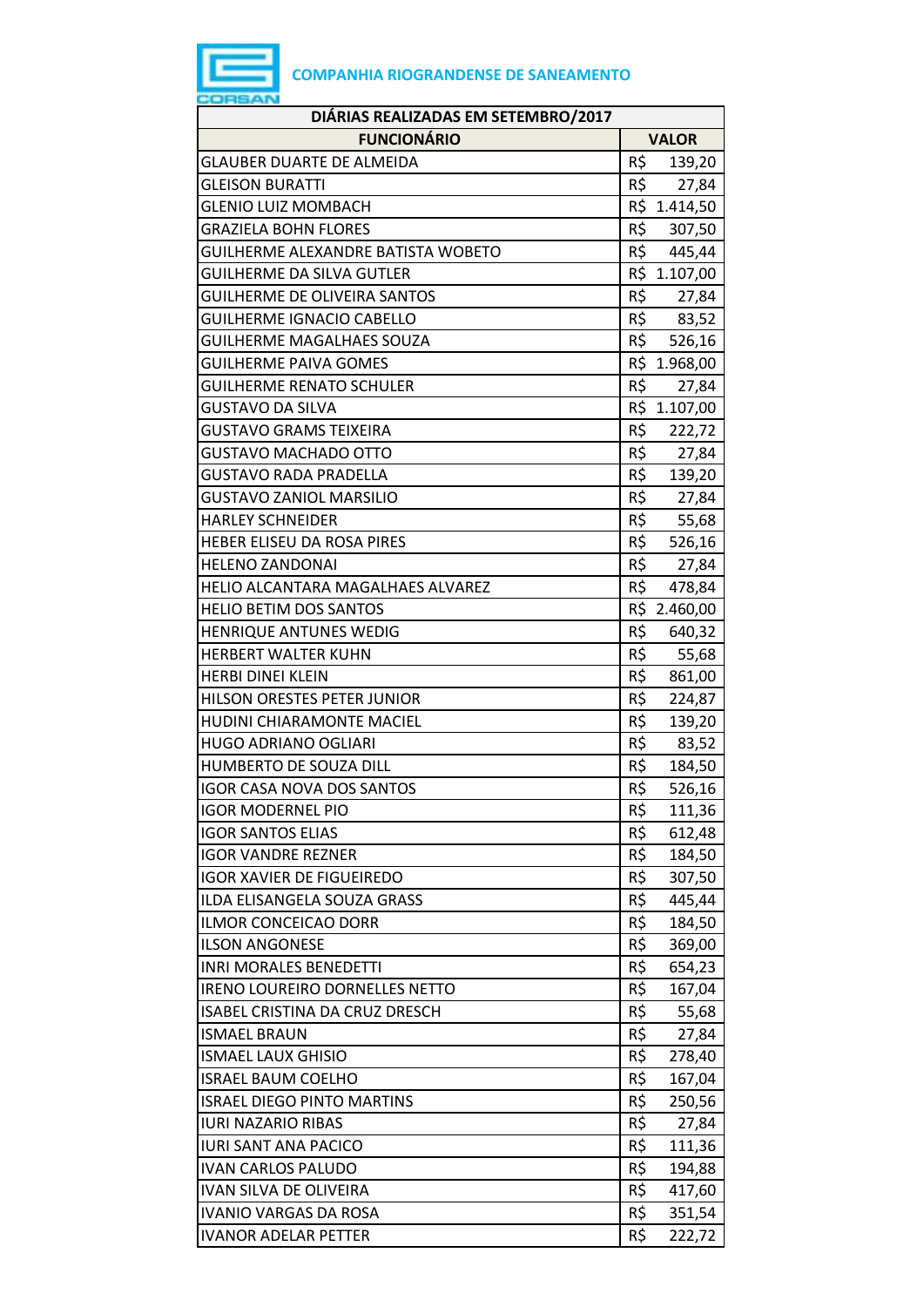| DIÁRIAS REALIZADAS EM SETEMBRO/2017 |     |              |  |  |
|-------------------------------------|-----|--------------|--|--|
| <b>FUNCIONÁRIO</b>                  |     | <b>VALOR</b> |  |  |
| <b>IVAR ANTONIO TRICHES</b>         | R\$ | 184,50       |  |  |
| <b>IVO MARIO NALIN</b>              | R\$ | 250,56       |  |  |
| <b>IVO RICARDO PITZER RASIA</b>     | R\$ | 27,84        |  |  |
| JACIR ROGERIO DOS SANTOS            | R\$ | 83,52        |  |  |
| <b>JACKSON AMARAL BOTELHO</b>       | R\$ | 526,16       |  |  |
| JACKSON SAINT PIERRE DULL RITTER    | R\$ | 55,68        |  |  |
| <b>JACO WILLE STAUDT</b>            | R\$ | 83,52        |  |  |
| JACSON MARCELO VARGAS DE OLIVEIRA   | R\$ | 27,84        |  |  |
| JADER DUARTE DIAS                   | R\$ | 27,84        |  |  |
| JADER MAYER DA SILVA                |     | R\$ 1.107,00 |  |  |
| <b>JADIR AURI RHODEN</b>            |     | R\$ 1.126,50 |  |  |
| JAIME DOS SANTOS GONCALVES          |     | R\$ 1.050,06 |  |  |
| JAIR ALFREDO ANTONIO CARVALHO       |     | R\$ 1.167,24 |  |  |
| JAIR ANTONIO DRESCHER               |     | R\$ 225,50   |  |  |
| JAIR FRANCISCO STADTLOBER           |     | R\$ 27,84    |  |  |
| <b>JAIR GHISOLFI</b>                | R\$ | 27,84        |  |  |
| <b>JAIR JABLONSKI</b>               |     | R\$ 3.075,00 |  |  |
| JAIR MARINHO JARDIM DA SILVA        | R\$ | 27,84        |  |  |
| <b>JAIR NUNES</b>                   | R\$ | 150,33       |  |  |
| JAIRO ALCI DE GOES FERREIRA         | R\$ | 369,00       |  |  |
| <b>JAIRO FERRAZ DE OLIVEIRA</b>     | R\$ | 27,84        |  |  |
| JAIRO PAULO DO NASCIMENTO           | R\$ | 83,52        |  |  |
| JAIRO QUADROS VALENTI JUNIOR        | R\$ | 553,50       |  |  |
| JANETE DA ROSA SIQUEIRA             | R\$ | 526,16       |  |  |
| <b>JANICE DAUNIS GUSMAO</b>         | R\$ | 83,52        |  |  |
| <b>JANICE NUNES TUPARAY</b>         | R\$ | 212,34       |  |  |
| JAQUELINE CASTRO BORGES             | R\$ | 473,28       |  |  |
| <b>JAQUELINE PAGLIARINI</b>         | R\$ | 676,49       |  |  |
| <b>JAQUES ALEX TANSCHEIT</b>        | R\$ | 27,84        |  |  |
| JAQUES DE LIMA OLIVEIRA             | R\$ | 445,44       |  |  |
| JARDEL LUCIANO FUHR                 | R\$ | 55,68        |  |  |
| JARGER DA ROSA SILVA                | R\$ | 240,18       |  |  |
| JAURO ROSA DO NASCIMENTO            | R\$ | 225,50       |  |  |
| JAYME SIDNEY LEMOS JUNIOR           | R\$ | 111,36       |  |  |
| JEAN CARLO DE MARCHI CASTELLI       | R\$ | 27,84        |  |  |
| JEAN CARLO GALARCA PEREIRA          | R\$ | 240,18       |  |  |
| JEAN CARLOS BRANDAO DE SOUZA        | R\$ | 55,68        |  |  |
| JEAN CARLOS MACHADO                 | R\$ | 27,84        |  |  |
| JEAN DELANJE NUNES LEAO             | R\$ | 501,12       |  |  |
| JEAN MARCELO LEIVAS SELVEIRA        | R\$ | 27,84        |  |  |
| JEFERSON BRUCKCHEN SCHONARDIE       |     | R\$ 1.005,00 |  |  |
| JEFERSON DA SILVA BRUM              | R\$ | 27,84        |  |  |
| JEFERSON DA VEIGA DE OLIVEIRA       |     | R\$ 1.039,68 |  |  |
| JEFERSON DELGADO DA SILVA           | R\$ | 807,36       |  |  |
| JEFERSON ELIAS KASPER               |     | R\$ 1.514,22 |  |  |
| JEFERSON MENEZES PALACIOS           | R\$ | 738,00       |  |  |
| JEFFERSON DALANHOL                  | R\$ | 83,52        |  |  |
| JEISON DA ROCHA BATISTA             | R\$ | 27,84        |  |  |
| JERRI ANTONIO TATSCH                | R\$ | 554,00       |  |  |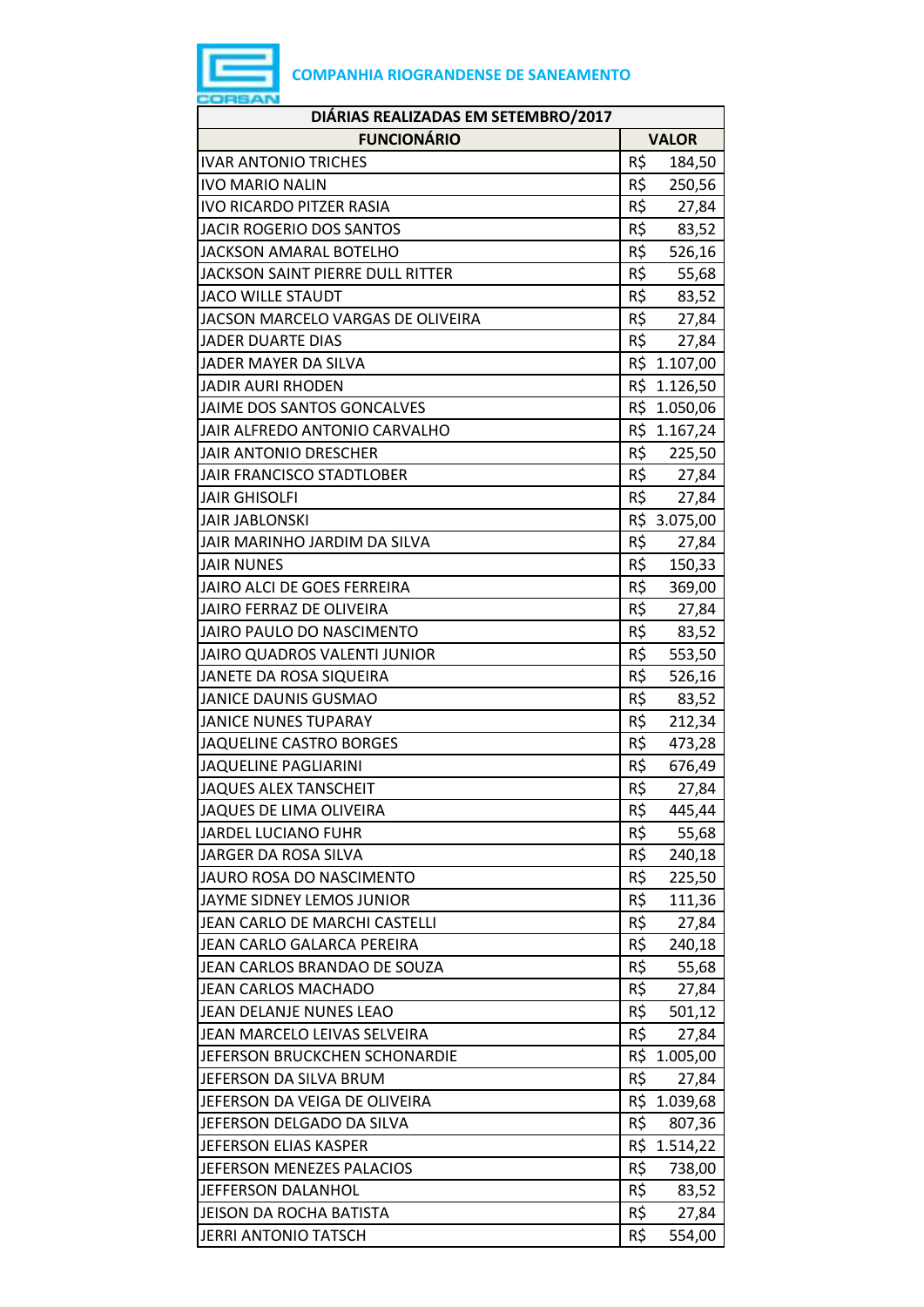| DIÁRIAS REALIZADAS EM SETEMBRO/2017       |     |              |  |  |
|-------------------------------------------|-----|--------------|--|--|
| <b>FUNCIONÁRIO</b>                        |     | <b>VALOR</b> |  |  |
| <b>JERSON BARBOZA VINHAS</b>              | R\$ | 407,22       |  |  |
| <b>JESSICA CAMARGO</b>                    | R\$ | 212,34       |  |  |
| JESSICA SABRINA DE SOUZA                  | R\$ | 250,56       |  |  |
| <b>JESUM CARLOS CARVALHO</b>              | R\$ | 83,52        |  |  |
| <b>JIMI CARLO TRENTINI</b>                | R\$ | 683,33       |  |  |
| JOAILSON NASCIMENTO DA SILVA              |     | R\$ 1.107,00 |  |  |
| <b>JOANA AVILA PEREIRA</b>                | R\$ | 27,84        |  |  |
| <b>JOANEI ANTONELLI</b>                   | R\$ | 55,68        |  |  |
| JOAO ALFREDO SOARES DA SILVA              | R\$ | 27,84        |  |  |
| JOAO ANTONIO DEBOM SILVA                  | R\$ | 27,84        |  |  |
| JOAO ANTONIO STEFFEN                      |     | R\$ 2.521,50 |  |  |
| JOAO BALBINO DIAS FILHO                   | R\$ | 1.148,50     |  |  |
| JOAO BATISTA CORIM DA ROSA                | R\$ | 629,17       |  |  |
| JOAO BATISTA DE ALMEIDA                   | R\$ | 306,24       |  |  |
| JOAO BATISTA OLIVEIRA FILHO               | R\$ | 27,84        |  |  |
| JOAO BATISTA PAILLO MACHADO               | R\$ | 111,36       |  |  |
| <b>JOAO BATISTA SOLIGO SOARES</b>         | R\$ | 184,50       |  |  |
| JOAO CARLOS EVARISTO RUSSI                | R\$ | 501,12       |  |  |
| JOAO CARLOS MELO NORONHA                  | R\$ | 799,50       |  |  |
| <b>JOAO CARLOS RODRIGUES</b>              | R\$ | 27,84        |  |  |
| <b>JOAO CARLOS SCHMITZ</b>                | R\$ | 55,68        |  |  |
| JOAO FRANCISCO FINAMOR PINTO              | R\$ | 27,84        |  |  |
| JOAO GILMAR PANTA FONTOURA                | R\$ | 111,36       |  |  |
| JOAO GUSTAVO DA SILVA                     | R\$ | 861,00       |  |  |
| <b>JOAO HENRIQUE KUHN</b>                 | R\$ | 27,84        |  |  |
| JOAO LUIS DOS SANTOS MEDEIROS             | R\$ | 27,84        |  |  |
| JOAO LUIS SCHMAEDECKE                     |     | R\$ 1.332,50 |  |  |
| JOAO LUIZ VAZ DA COSTA                    | R\$ | 27,84        |  |  |
| <b>JOAO LUIZ WERNER</b>                   | R\$ | 55,68        |  |  |
| JOAO PAULO COSTA SILVA                    | R\$ | 55,68        |  |  |
| JOAO PAULO PESEGOGINSKI FLORES DOS SANTOS | R\$ | 184,50       |  |  |
| JOAO ROGERIO OLIVEIRA                     | R\$ | 501,12       |  |  |
| JOAO VALTENOR EBERHARDT JUNIOR            | R\$ | 363,18       |  |  |
| <b>JOAO VANTUIR VANACOR</b>               | R\$ | 27,84        |  |  |
| JOAQUIM RENE NASCIMENTO RAMBO             | R\$ | 27,84        |  |  |
| JOCEMAR ANTONIO MAGRYTA                   | R\$ | 407,22       |  |  |
| JOCIVAL DE MORAES MACHADO                 | R\$ | 1.045,50     |  |  |
| <b>JOEL DUARTE OLIVEIRA</b>               | R\$ | 55,68        |  |  |
| JOEL RICARDO HEMSING SCHUMACHER           | R\$ | 27,84        |  |  |
| JOELCI LUIS DA SILVA MACIEL               | R\$ | 27,84        |  |  |
| <b>JOELSON PESCADOR</b>                   | R\$ | 512,48       |  |  |
| JOICE MARI POLTOZI DA CUNHA               | R\$ | 676,49       |  |  |
| <b>JONAS GUIMARAES NUNES</b>              | R\$ | 27,84        |  |  |
| <b>JONAS KNEIP ARAUJO</b>                 | R\$ | 240,18       |  |  |
| <b>JONAS RIBOLI</b>                       | R\$ | 55,68        |  |  |
| <b>JONATA HIRSCH</b>                      | R\$ | 526,16       |  |  |
| JONATAN DE GODOY DA SILVEIRA              | R\$ | 389,76       |  |  |
| JONATAN JOSUE ANTON                       | R\$ | 225,50       |  |  |
| JONATAS MECALA MACHADO                    | R\$ | 584,64       |  |  |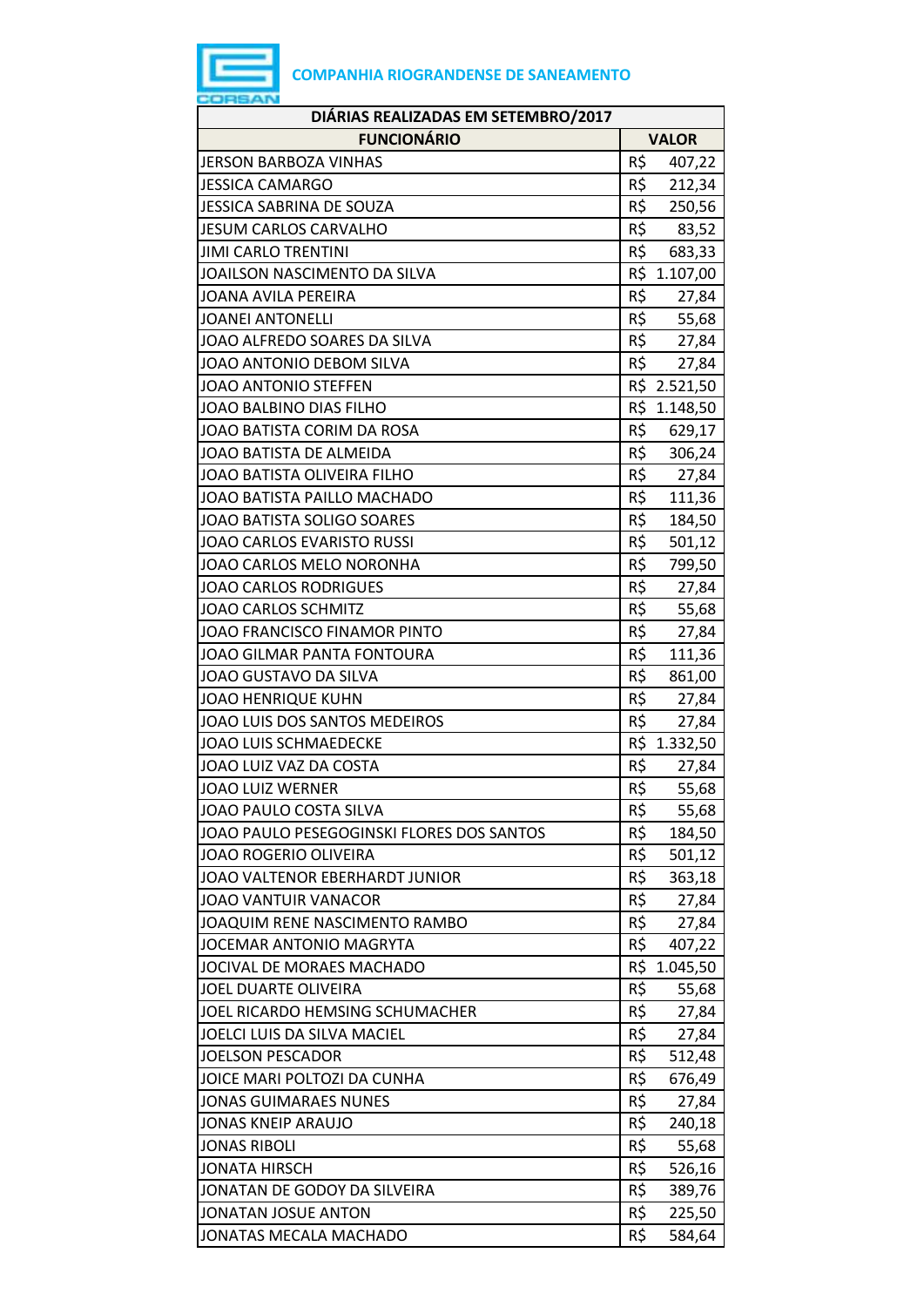

| DIÁRIAS REALIZADAS EM SETEMBRO/2017 |     |              |  |  |
|-------------------------------------|-----|--------------|--|--|
| <b>FUNCIONÁRIO</b>                  |     | <b>VALOR</b> |  |  |
| JONATHAN DA SILVA BROSE             | R\$ | 83,52        |  |  |
| JONATHAN PERES ABREU                | R\$ | 55,68        |  |  |
| <b>JONI PEDROTTI</b>                | R\$ | 27,84        |  |  |
| <b>JONY BONADIMAN</b>               | R\$ | 369,00       |  |  |
| <b>JORCELI ARAUJO NOLASCO</b>       | R\$ | 334,08       |  |  |
| JORDANA DA SILVA CASTRO BIASIBETTI  |     | R\$ 1.301,88 |  |  |
| JORGE ANDRADES MARTINS DA SILVA     | R\$ | 225,50       |  |  |
| JORGE LUIS BARBOSA MOLINA           | R\$ | 526,16       |  |  |
| JORGE LUIZ COSTA MELO               | R\$ | 606,89       |  |  |
| <b>JORGE LUIZ PORTELLA</b>          | R\$ | 194,88       |  |  |
| JORGE ODIMAR ZANDONAI DA COSTA      | R\$ | 83,52        |  |  |
| <b>JORGE TEIXEIRA</b>               | R\$ | 55,68        |  |  |
| <b>JORGE ZYMBAL</b>                 | R\$ | 55,68        |  |  |
| JOSANA DE CANDIDO                   | R\$ | 27,84        |  |  |
| <b>JOSCELINO JOSE MIKULSKI</b>      | R\$ | 27,84        |  |  |
| JOSE AIRTON DOS SANTOS              |     | R\$ 1.968,00 |  |  |
| <b>JOSE ALENCAR BENTAQUI</b>        | R\$ | 445,44       |  |  |
| JOSE ANTONIO CAETANO GARCIA         | R\$ | 502,38       |  |  |
| JOSE ANTONIO MARIN DE OLIVEIRA      | R\$ | 111,36       |  |  |
| JOSE AUGUSTO DA SILVA VIEIRA        | R\$ | 83,52        |  |  |
| JOSE CASIMIRO CAETANO               | R\$ | 83,52        |  |  |
| JOSE CLAUDIO DE ARAUJO COVALESKY    | R\$ | 307,50       |  |  |
| <b>JOSE DOMINGOS DA SILVA LOPES</b> | R\$ | 369,00       |  |  |
| JOSE FRANCISCO SOUZA BUT            | R\$ | 27,84        |  |  |
| JOSE GUILHERME RODRIGUES DOYLE      |     | R\$ 1.525,86 |  |  |
| JOSE HENRIQUE MARINHO DA SILVA      | R\$ | 194,88       |  |  |
| JOSE HORACIO SILVA DA SILVA         | R\$ | 27,84        |  |  |
| JOSE IVAN DORNELLES MULER           | R\$ | 55,68        |  |  |
| <b>JOSE JOAREZ REQUE</b>            | R\$ | 1.984,20     |  |  |
| JOSE LEONARDO ANDRADE SILVA         | R\$ | 27,84        |  |  |
| JOSE LUIS GOMES LISBOA              | R\$ | 278,40       |  |  |
| JOSE LUIZ DE LIMA VIANNA            | R\$ | 222,72       |  |  |
| JOSE MARIO FERREIRA SANTANA JUNIOR  | R\$ | 435,06       |  |  |
| JOSE NILTON VIEIRA GIDIEL           | R\$ | 194,88       |  |  |
| JOSE ORTIZ MARQUES CARDOSO          | R\$ | 55,68        |  |  |
| <b>JOSE PAULO METTLER</b>           | R\$ | 222,72       |  |  |
| <b>JOSE RAUL BRAZ</b>               | R\$ | 361,92       |  |  |
| JOSE RICARDO RODRIGUES DA SILVA     | R\$ | 334,08       |  |  |
| JOSE ROBERTO CEOLIN EPSTEIN         | R\$ | 740,53       |  |  |
| JOSEANE DE FREITAS JUNG             | R\$ | 307,50       |  |  |
| JOSIANE PISTORELLO                  | R\$ | 184,50       |  |  |
| JOSIE CRISTINA DUARTE SCHWALM       | R\$ | 27,84        |  |  |
| JOSIEL ANTONIO PESSOA NUNES         | R\$ | 278,40       |  |  |
| JOSMAR DO AMARAL VARGAS             | R\$ | 27,84        |  |  |
| JOZIANO LUIZ DA CRUZ                | R\$ | 307,50       |  |  |
| <b>JOZIAS FONTANA BATISTA</b>       | R\$ | 451,00       |  |  |
| JUAREZ CESCA MARCHIORO              | R\$ | 83,52        |  |  |
| JUAREZ OLAVO FAGUNDES DA ROSA       | R\$ | 139,20       |  |  |
| JUAREZ PEREIRA FRANCILIO            | R\$ | 1.968,00     |  |  |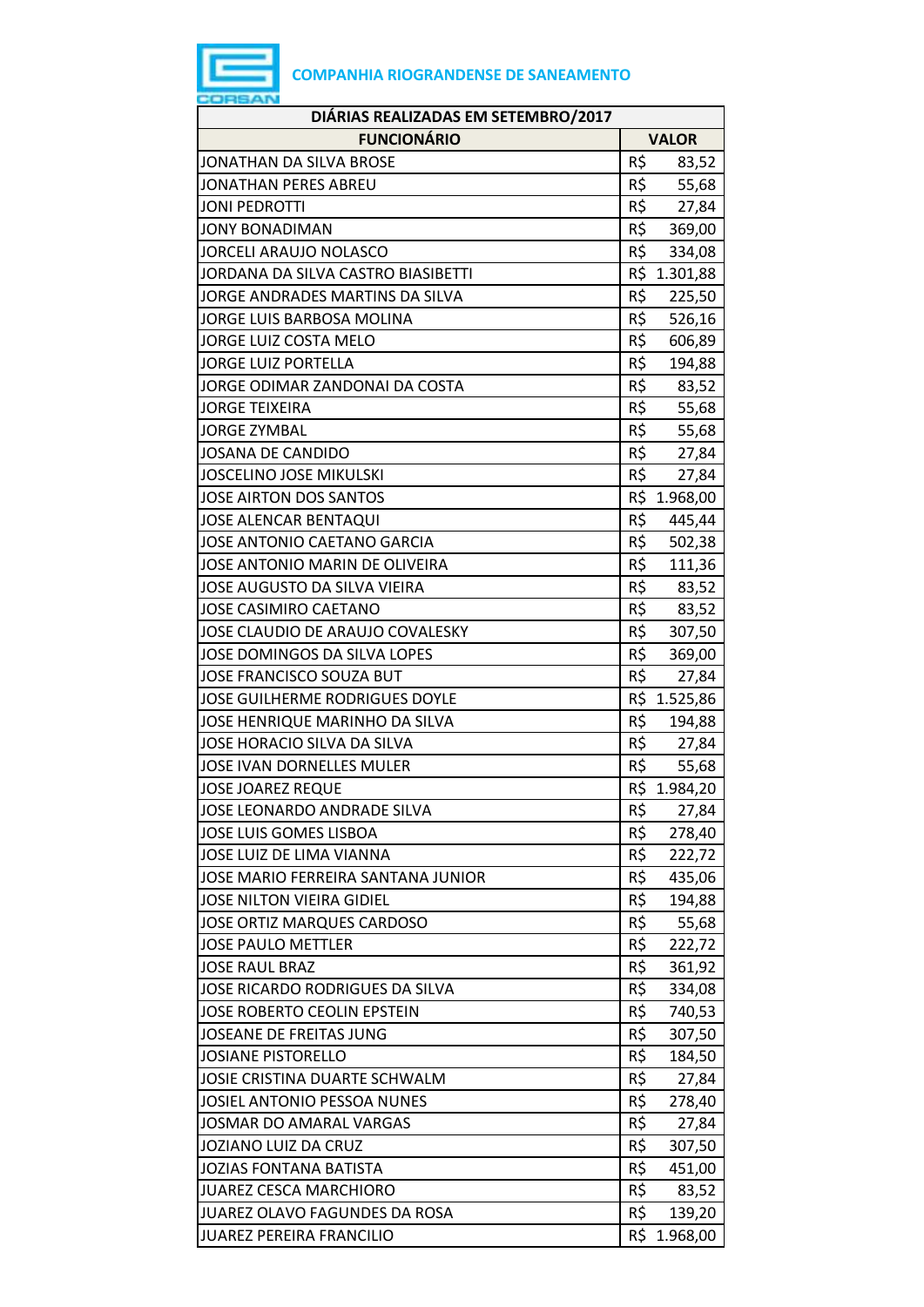| DIÁRIAS REALIZADAS EM SETEMBRO/2017       |                 |              |  |  |
|-------------------------------------------|-----------------|--------------|--|--|
| <b>FUNCIONÁRIO</b>                        |                 | <b>VALOR</b> |  |  |
| <b>JUAREZ RASQUINHA</b>                   |                 | R\$ 2.214,00 |  |  |
| <b>JUCELITO MISSIO</b>                    | R\$             | 27,84        |  |  |
| <b>JUCELMA CONTER VENTURA</b>             | R\$             | 139,20       |  |  |
| <b>JUCIMAR PANCOT</b>                     | R\$             | 27,84        |  |  |
| <b>JUELMIR NUNES SARAIVA</b>              | R\$             | 250,56       |  |  |
| JULIANA ANTUNES DE FREITAS                | R\$             | 27,84        |  |  |
| JULIANA LORENZETT DIHL                    | R\$             | 27,84        |  |  |
| JULIANA QUEIROZ MACHADO CARRION           | R\$             | 184,50       |  |  |
| <b>JULIANA SOARES BORBA</b>               | R\$             | 111,36       |  |  |
| <b>JULIANO AIOLFI</b>                     | R\$             | 27,84        |  |  |
| JULIANO BORTOLUZZI BOCK                   | R\$             | 250,56       |  |  |
| JULIANO CEZAR SIQUEIRA DO NASCIMENTO      | R\$             | 306,24       |  |  |
| <b>JULIANO DE AZEVEDO BORGES</b>          | R\$             | 526,16       |  |  |
| JULIANO DELESKI NAIBERT                   | R\$             | 111,36       |  |  |
| <b>JULIANO DOS PASSOS</b>                 | R\$             | 334,08       |  |  |
| JULIANO DOS SANTOS TORRES                 | R\$             | 723,84       |  |  |
| <b>JULIANO GOULART</b>                    | R\$             | 184,50       |  |  |
| <b>JULIANO MAFRA LEDUR</b>                | R\$             | 268,02       |  |  |
| JULIANO MARQUES SONNEMANN                 | R\$             | 55,68        |  |  |
| <b>JULIANO MOREIRA DOS SANTOS</b>         | R\$             | 861,00       |  |  |
| JULIANO NUGENT DA SILVA                   | R\$             | 506,67       |  |  |
| <b>JULIANO PEREIRA DE MELO</b>            | R\$             | 27,84        |  |  |
| <b>JULIANO SCALVI</b>                     | R\$             | 83,52        |  |  |
| JULIANO ZAMPIERI DOS SANTOS               | R\$             | 139,20       |  |  |
| <b>JULIO CESAR CAPRA</b>                  | R\$             | 111,36       |  |  |
| JULIO CESAR DO ESPIRITO SANTO ROCHA       |                 | R\$ 1.845,00 |  |  |
| JULIO CESAR ORTIZ GONZALES                | R\$             | 27,84        |  |  |
| JULIO CESAR TAVARES RIBEIRO               | R\$             | 83,52        |  |  |
| <b>JULIO CEZAR XAVIER</b>                 | $R\overline{S}$ | 27,84        |  |  |
| JULLION NICOLAS SPEROTTO                  | R\$             | 506,67       |  |  |
| JUNIOR CESAR DA SILVA                     | R\$             | 306,24       |  |  |
| JUNIOR CEZAR CONTER VENTURA               | R\$             | 83,52        |  |  |
| KAMILA FRAGA GOMES DA SILVEIRA            | R\$             | 676,49       |  |  |
| KARINA MUSTAFA RIZEQ                      | R\$             | 83,52        |  |  |
| KATIA DANIELLE LIESENFELD                 | R\$             | 167,04       |  |  |
| KELEN CRISTIANE PINHEIRO MARTINS CAMBRAIA | R\$             | 430,50       |  |  |
| KELI SILVEIRA DA SILVA                    | R\$             | 710,66       |  |  |
| <b>KENER LIMA VIEIRA</b>                  | R\$             | 55,68        |  |  |
| KERI RAQUEL PINHEIRO MARTINS MACHADO      | R\$             | 526,16       |  |  |
| KERLEN DE CARVALHO RIZZATTI               | R\$             | 83,52        |  |  |
| <b>KRISTTIAN WALKER PIRES</b>             | R\$             | 27,84        |  |  |
| <b>KURT NERI STRACK</b>                   | R\$             | 27,84        |  |  |
| <b>LAIRTON SILVESTRINI</b>                | R\$             | 55,68        |  |  |
| LARIANE SCHOSSLER DE BRITES               | R\$             | 212,34       |  |  |
| LAURI VALENTIN BARON                      | R\$             | 553,50       |  |  |
| LAURO ANTONIO GAIESKI                     | R\$             | 222,72       |  |  |
| <b>LAURO DE FREITAS FLORES</b>            | R\$             | 27,84        |  |  |
| LAURO RODRIGUES SOBRINHO                  | R\$             | 445,44       |  |  |
| LAZARO NEUMANN DE OLIVEIRA                | R\$             | 139,20       |  |  |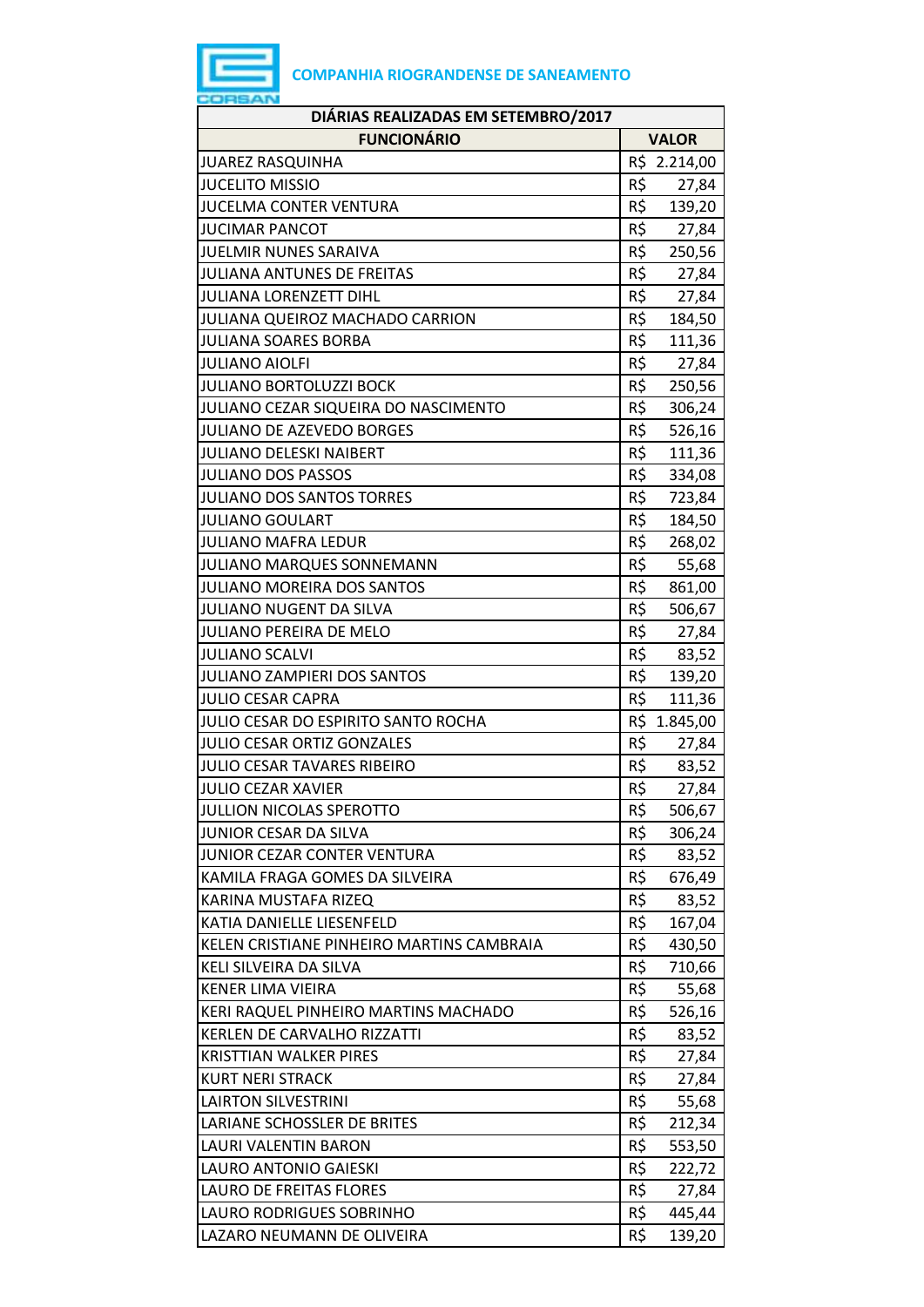

| DIÁRIAS REALIZADAS EM SETEMBRO/2017 |     |              |  |  |
|-------------------------------------|-----|--------------|--|--|
| <b>FUNCIONÁRIO</b>                  |     | <b>VALOR</b> |  |  |
| LAZIE DA COSTA DE OLIVEIRA          | R\$ | 139,20       |  |  |
| LEA PATRICIA PINHEIRO BASEI         | R\$ | 451,00       |  |  |
| <b>LEANDRO ARAGON CALDEIRA</b>      |     | R\$ 1.565,34 |  |  |
| LEANDRO AUGUSTO MUMBACH             | R\$ | 27,84        |  |  |
| LEANDRO BIZOTTO PADILHA             | R\$ | 250,56       |  |  |
| LEANDRO CAPITAO ROCA                | R\$ | 361,92       |  |  |
| LEANDRO DA CONCEICAO DA SILVEIRA    | R\$ | 445,44       |  |  |
| LEANDRO DA SILVA ROCHA              | R\$ | 83,52        |  |  |
| <b>LEANDRO DOS SANTOS MENDES</b>    | R\$ | 581,34       |  |  |
| <b>LEANDRO MINUSCOLI</b>            |     | R\$ 1.660,50 |  |  |
| LEANDRO MOREIRA EUFRAZIO            | R\$ | 194,88       |  |  |
| LEANDRO RODRIGUES DA CRUZ           | R\$ | 640,32       |  |  |
| <b>LEANDRO RODRIGUES DOYLE</b>      |     | R\$ 1.229,99 |  |  |
| LEANDRO ROSA DE ALMEIDA             | R\$ | 55,68        |  |  |
| LEANDRO SILVA DE MENEZES            | R\$ | 553,50       |  |  |
| LEANDRO SOUSTRUZNIK AGUILAR         | R\$ | 55,68        |  |  |
| LEANDRO VALENTE NICOLAU             | R\$ | 83,52        |  |  |
| LEDOEL SILVA DA SILVA               | R\$ | 83,52        |  |  |
| LEILA CRISTINA LEMOS STIEBBE        | R\$ | 55,68        |  |  |
| LELIO DA SILVA COSTA                | R\$ | 55,68        |  |  |
| LENARA RODRIGUES JASNIEWICZ         | R\$ | 334,08       |  |  |
| LEO AUGUSTO DA SILVA                | R\$ | 723,84       |  |  |
| LEONARA MISZEVSKI MIOLA             | R\$ | 55,68        |  |  |
| LEONARDO AZAMBUJA FARIAS            | R\$ | 334,08       |  |  |
| <b>LEONARDO COSTA ALVES</b>         | R\$ | 111,36       |  |  |
| LEONARDO DA SILVA DUTRA             | R\$ | 123,00       |  |  |
| LEONARDO DA SILVA PEREIRA           | R\$ | 528,96       |  |  |
| LEONARDO DAITX DE BITENCOURT        | R\$ | 445,44       |  |  |
| LEONARDO ESPINDOLA ROCHA            | R\$ | 83,52        |  |  |
| LEONARDO FERREIRA DE ALMEIDA        | R\$ | 55,68        |  |  |
| <b>LEONARDO GORGEN</b>              | R\$ | 250,56       |  |  |
| LEONARDO JULIO MARTINS              | R\$ | 490,74       |  |  |
| LEONARDO PEDROZO CORREA             | R\$ | 194,88       |  |  |
| <b>LEONARDO RAMOS PIRES</b>         | R\$ | 55,68        |  |  |
| LEONARDO SANTOS HUZALO              | R\$ | 55,68        |  |  |
| LEONARDO SILVA DE MARINS            | R\$ | 194,88       |  |  |
| LEONARDO SOZIN RUFINO               | R\$ | 417,60       |  |  |
| <b>LEONARDO STUMPF</b>              | R\$ | 1.660,50     |  |  |
| LEONIDAS ESSVEIN SOUZA              | R\$ | 445,44       |  |  |
| LEONIL DOS SANTOS CAVALHEIRO        | R\$ | 240,18       |  |  |
| <b>LEONIR BRITZKE</b>               | R\$ | 27,84        |  |  |
| LERIO RODRIGUES DA FONSECA          | R\$ | 1.168,50     |  |  |
| LETICIA BANDEIRA GUIMARAES          | R\$ | 27,84        |  |  |
| LETICIA DE FREITAS VELOSO           | R\$ | 184,50       |  |  |
| LETICIA HERNANDES ALVES             | R\$ | 676,49       |  |  |
| LETICIA LETTNIN ROLL                | R\$ | 492,00       |  |  |
| LETICIA PASTERNAK KRAMM             | R\$ | 139,20       |  |  |
| <b>LIDIANE RADTKE</b>               | R\$ | 27,84        |  |  |
| <b>LISETE ZECHIN</b>                | R\$ | 27,84        |  |  |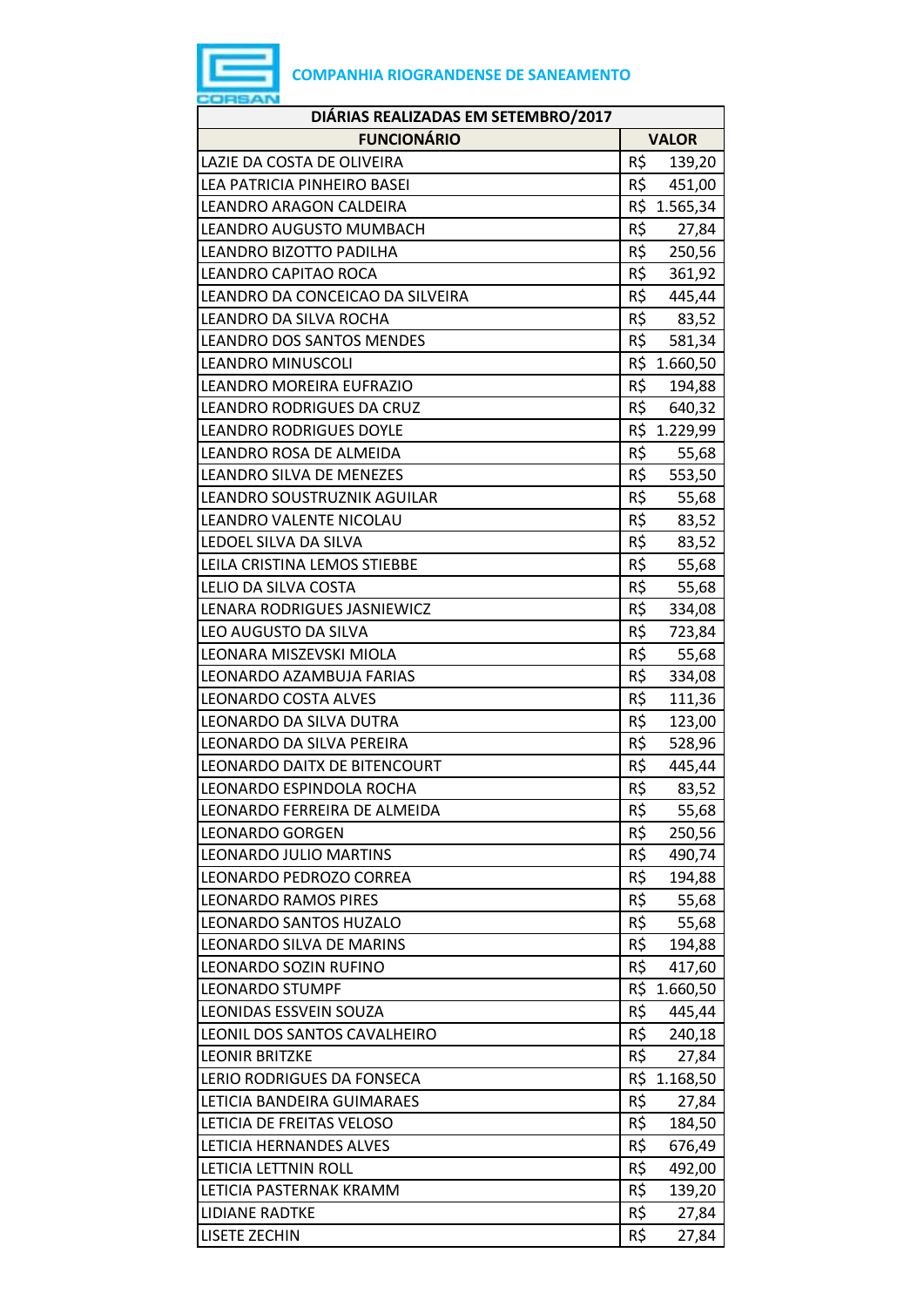

| DIÁRIAS REALIZADAS EM SETEMBRO/2017 |     |              |  |
|-------------------------------------|-----|--------------|--|
| <b>FUNCIONÁRIO</b><br><b>VALOR</b>  |     |              |  |
| LISIANE DE LIMA FIGUEIREDO          | R\$ | 184,50       |  |
| LISIANE OTTONELLI BELINAZZO         | R\$ | 83,52        |  |
| LISIANE REGINA ALVES VOLKWEIS       | R\$ | 83,52        |  |
| LISIANE VIDAL LIMA                  | R\$ | 184,50       |  |
| LOIVO DA SILVA GONCALVES            | R\$ | 676,50       |  |
| LOIVO JOSE SCHU                     | R\$ | 27,84        |  |
| LOUISE DA ROSA CARDOSO              | R\$ | 556,80       |  |
| LUCAS AUGUSTO DA SILVA ZOLET        | R\$ | 225,50       |  |
| <b>LUCAS BRAVO CADORE</b>           | R\$ | 861,50       |  |
| LUCAS GUIMARAES PAMPLONA            | R\$ | 111,36       |  |
| LUCAS MARCHI DA MOTTA               | R\$ | 184,50       |  |
| <b>LUCAS VARGAS LEAES</b>           | R\$ | 1.678,72     |  |
| LUCELI GONCALVES DE VARGAS          | R\$ | 27,84        |  |
| <b>LUCIA IARA SACOL</b>             | R\$ | 560,84       |  |
| LUCIANA GAMPERT MIRANDA             | R\$ | 27,84        |  |
| LUCIANE CORREA ROZNIESKI            | R\$ | 27,84        |  |
| LUCIANO DA COSTA GARCIA             | R\$ | 375,83       |  |
| LUCIANO DA SILVA LIMA               | R\$ | 278,40       |  |
| LUCIANO DA SILVA RIBEIRO            | R\$ | 27,84        |  |
| LUCIANO DE FREITAS LOPES            | R\$ | 184,50       |  |
| <b>LUCIANO DOTTE</b>                | R\$ | 83,52        |  |
| <b>LUCIANO ELI MARTIN</b>           | R\$ | 809,23       |  |
| <b>LUCIANO GARCIA PFEIFER</b>       | R\$ | 445,44       |  |
| LUCIANO JACOB QUINTANA              | R\$ | 167,04       |  |
| LUCIANO PONCIANO VITT               | R\$ | 556,80       |  |
| LUCIANO RODRIGUES CARVALHO          | R\$ | 27,84        |  |
| LUCIANO VINICIUS DALBERTO           | R\$ | 111,36       |  |
| <b>LUCIDIO NERI CORREA</b>          | R\$ | 27,84        |  |
| <b>LUCIO AGNES</b>                  | R\$ | 27,84        |  |
| LUCIO SERGIO MESQUITA CAMPBELL      | R\$ | 55,68        |  |
| LUIS ALEXANDRE HELUANY PINTO        | R\$ | 83,52        |  |
| LUIS ANDRE DE ALMEIDA MACIEL        | R\$ | 474,54       |  |
| <b>LUIS CARLOS MARTINS</b>          | R\$ | 225,50       |  |
| LUIS CESAR RAMBOR DA SILVA          | R\$ | 83,52        |  |
| LUIS EDUARDO MENDES                 | R\$ | 139,20       |  |
| LUIS ERASMO DE FREITAS CAMPOS       | R\$ | 27,84        |  |
| LUIS FELIPE ALVES DOS SANTOS        | R\$ | 1.230,00     |  |
| LUIS FELIPE LEAO PINHEIRO           | R\$ | 184,50       |  |
| LUIS FELIPE SCHVAMBACH              | R\$ | 55,68        |  |
| LUIS FERNANDO CLARO LONGARAY        | R\$ | 410,00       |  |
| LUIS FERNANDO DA ROZA VIEIRA        |     | R\$ 1.660,50 |  |
| LUIS FERNANDO GOELZER               | R\$ | 27,84        |  |
| LUIS FERNANDO ROSINSKI SKIERESZ     | R\$ | 547,68       |  |
| LUIS JERONIMO DORNELLES DA CUNHA    |     | R\$ 2.863,15 |  |
| LUIS MATHEUS FERREIRA               | R\$ | 55,68        |  |
| <b>LUIS SERGIO BARCELOS</b>         | R\$ | 335,34       |  |
| LUIZ CARLOS CRUZ DE MELO SERENO     | R\$ | 27,84        |  |
| LUIZ CARLOS DE JESUS KNIERIM PIRES  | R\$ | 55,68        |  |
| LUIZ CARLOS SALVADOR CUNHA JUNIOR   |     | R\$ 1.599,00 |  |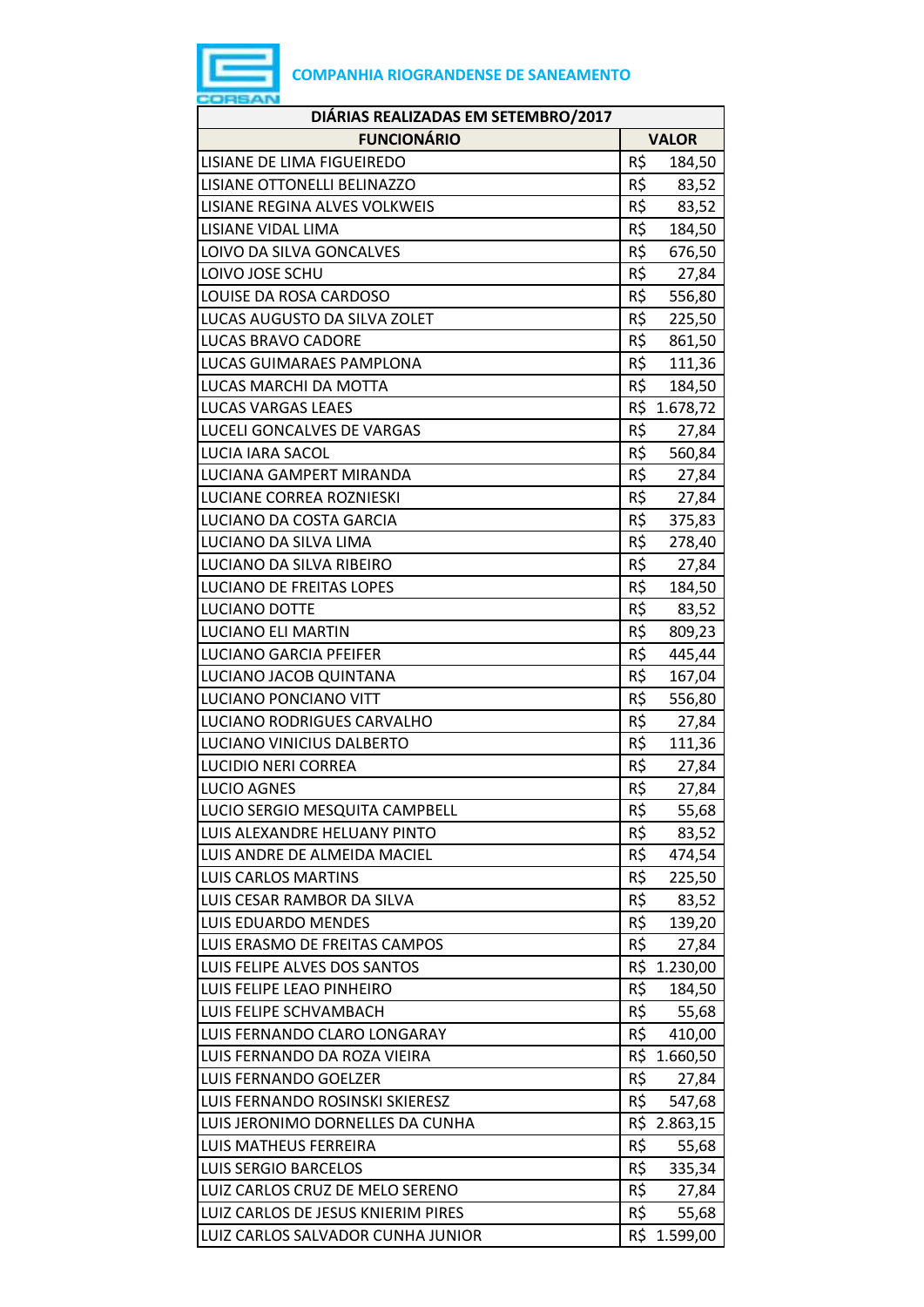

| DIÁRIAS REALIZADAS EM SETEMBRO/2017      |                 |  |  |
|------------------------------------------|-----------------|--|--|
| <b>FUNCIONÁRIO</b>                       | <b>VALOR</b>    |  |  |
| <b>LUIZ CARLOS SANTOS</b>                | R\$<br>676,49   |  |  |
| <b>LUIZ CARLOS SCHNEIDER</b>             | R\$<br>556,80   |  |  |
| <b>LUIZ CARLOS SEVAGE BITENCURT</b>      | R\$<br>83,52    |  |  |
| <b>LUIZ CESAR PEDRO</b>                  | R\$ 2.214,00    |  |  |
| LUIZ ERNESTO FERRARETTO                  | R\$<br>361,92   |  |  |
| LUIZ FELIPE ZIMMERMANN ODY               | R\$<br>27,84    |  |  |
| LUIZ FERNANDO FIGUEIREDO DORNELES JUNIOR | R\$<br>306,24   |  |  |
| LUIZ GUSTAVO MEDEIROS RICALDE            | R\$<br>246,00   |  |  |
| LUIZ GUSTAVO PETRY MACHADO               | R\$<br>27,84    |  |  |
| LUIZ HENRIQUE IANICELL                   | R\$<br>27,84    |  |  |
| LUIZ INACIO SEIMETZ                      | R\$<br>111,36   |  |  |
| LUIZ JUNIOR SOARES DA PAIXAO             | R\$ 1.291,50    |  |  |
| <b>LUIZ MANTELLI</b>                     | R\$<br>83,52    |  |  |
| LUIZ NEIRTON SOARES CORREA               | R\$<br>184,50   |  |  |
| LUIZ ROBERTO NATEL OLIVEIRA              | R\$ 1.968,00    |  |  |
| LUIZ VILSON FRANSKOVIAK DEVIT            | R\$<br>111,36   |  |  |
| <b>LUSARDO BALDIATI PARIZI</b>           | R\$<br>334,83   |  |  |
| LUZIA DE LOURDES MARQUES DE MEDEIROS     | R\$<br>27,84    |  |  |
| MADERSON ANDRE DA SILVA SANTOS           | R\$<br>55,68    |  |  |
| <b>MAGALE HOFFMANN</b>                   | R\$<br>922,50   |  |  |
| <b>MAGDA PAUSE COSTA</b>                 | R\$<br>27,84    |  |  |
| <b>MAGNUS DOS PASSOS</b>                 | R\$<br>27,84    |  |  |
| <b>MAICON RAFAEL SCHMITZ</b>             | R\$<br>27,84    |  |  |
| <b>MAICON SERGIO SALES FLORES</b>        | R\$<br>27,84    |  |  |
| MAIQUEL KOCHHANN LUNKES                  | R\$<br>519,84   |  |  |
| <b>MALTA MARIA FLUCK</b>                 | R\$<br>225,50   |  |  |
| MANOEL JOAQUIM VIEIRA CARVALHO           | R\$<br>437,84   |  |  |
| <b>MARCELA RIBAS CAMPANHA</b>            | R\$<br>167,04   |  |  |
| <b>MARCELINO BLACENE SELLA</b>           | R\$<br>392,54   |  |  |
| MARCELO ALVES SILVEIRA                   | R\$<br>835,20   |  |  |
| MARCELO BENJAMIN PIVETA ROSSAROLLA       | R\$<br>55,68    |  |  |
| MARCELO GOMES SCHMACHTENBERG             | R\$<br>27,84    |  |  |
| <b>MARCELO MOURA DOS SANTOS</b>          | R\$<br>55,68    |  |  |
| MARCELO NORONHA DA SILVA                 | R\$<br>139,20   |  |  |
| <b>MARCELO RAMALHO DE JESUS</b>          | R\$<br>417,60   |  |  |
| <b>MARCELO SANTOS FIORIN</b>             | R\$<br>417,60   |  |  |
| <b>MARCELO SCHUSTER</b>                  | R\$<br>458,34   |  |  |
| <b>MARCELO SILVEIRA</b>                  | R\$<br>27,84    |  |  |
| MARCELO SILVEIRA PEREIRA                 | R\$<br>27,84    |  |  |
| MARCIA BERGENTHAL SCHOMMER               | R\$<br>55,68    |  |  |
| MARCIA LEMOS DOS SANTOS RAMOS            | R\$<br>167,04   |  |  |
| <b>MARCIANO DAL PIZZOL</b>               | R\$<br>225,50   |  |  |
| MARCIENA FERREIRA DA SILVA               | R\$<br>751,68   |  |  |
| MARCIO ALAOR CASAGRANDE FRANCO           | R\$<br>1.476,00 |  |  |
| MARCIO DA SILVA CANIELAS                 | R\$<br>184,50   |  |  |
| <b>MARCIO DE AGUIAR GOMES</b>            | R\$<br>450,99   |  |  |
| MARCIO DE AVILA SILVEIRA                 | R\$<br>111,36   |  |  |
| <b>MARCIO DOMINGUES AIRES</b>            | R\$ 2.214,00    |  |  |
| MARCIO GIOVANI DOS SANTOS CARVALHO       | R\$<br>194,88   |  |  |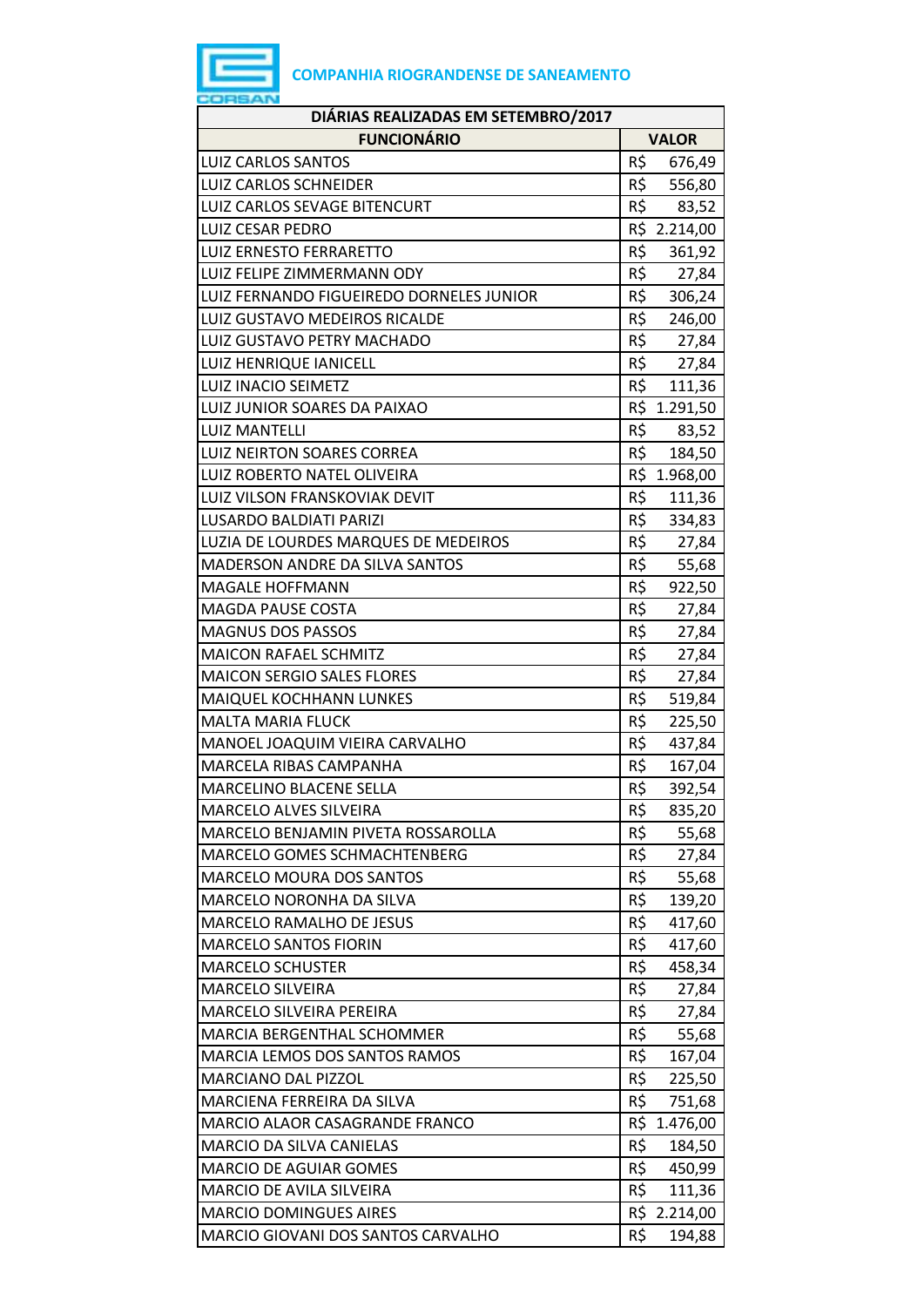

| DIÁRIAS REALIZADAS EM SETEMBRO/2017        |     |              |  |
|--------------------------------------------|-----|--------------|--|
| <b>FUNCIONÁRIO</b>                         |     | <b>VALOR</b> |  |
| <b>MARCIO JOSE HAUDT MAIA</b>              | R\$ | 27,84        |  |
| <b>MARCIO LUCAS DA SILVA MARTINS</b>       | R\$ | 111,36       |  |
| <b>MARCIO MACHADO RODRIGUES</b>            | R\$ | 27,84        |  |
| <b>MARCIO MIREK</b>                        |     | R\$ 1.218,36 |  |
| <b>MARCIO REBESCHINI</b>                   | R\$ | 123,00       |  |
| <b>MARCIO RICARDO DE OLIVEIRA</b>          | R\$ | 139,20       |  |
| <b>MARCIO ROSALES NUNES</b>                | R\$ | 250,56       |  |
| <b>MARCIO SOUZA DE OLIVEIRA</b>            | R\$ | 278,40       |  |
| <b>MARCIO VANERIO RODRIGUES DAS TREVAS</b> | R\$ | 27,84        |  |
| <b>MARCO ANTONIO DE OLIVEIRA</b>           | R\$ | 55,68        |  |
| MARCOS ALEXANDRE LIMA DA SILVA             | R\$ | 194,88       |  |
| <b>MARCOS ANTONIO ALVES PACHECO</b>        | R\$ | 27,84        |  |
| MARCOS ANTONIO DA ROCHA ROSA               | R\$ | 27,84        |  |
| <b>MARCOS CESAR NUNES CORREA</b>           | R\$ | 334,08       |  |
| <b>MARCOS MALESSA</b>                      | R\$ | 27,84        |  |
| <b>MARCOS RENAN OLIVEIRA LOPES</b>         | R\$ | 27,84        |  |
| MARCOS RICARDO MADER DA COSTA              | R\$ | 307,50       |  |
| <b>MARCOS RIZZATTI CELEPRIN</b>            | R\$ | 55,68        |  |
| <b>MARCOS ROBERTO BONALUME</b>             | R\$ | 139,20       |  |
| <b>MARCOS RODRIGO KLIER</b>                | R\$ | 27,84        |  |
| <b>MARCOS SADI WALKER</b>                  |     | R\$ 1.230,00 |  |
| <b>MARCOS TODORO SROCHINSKI</b>            | R\$ | 83,52        |  |
| <b>MARCOS VENICIO PRESTES</b>              |     | R\$ 1.107,00 |  |
| MARCUS VINICIUS SIEBURGER COSTA            | R\$ | 27,84        |  |
| <b>MARCUS VINICIUS VIEGAS SCHREIBER</b>    | R\$ | 194,88       |  |
| MARIA DA GRACA RODRIGUES DE SOUZA          | R\$ | 184,50       |  |
| MARIA DILES CAMPOS POLEZE                  | R\$ | 83,52        |  |
| MARIA INES DA SILVA BUENO                  | R\$ | 27,84        |  |
| <b>MARIANA BOCKMANN</b>                    | R\$ | 27,84        |  |
| <b>MARIEL JOSE PREUSSLER</b>               | R\$ | 554,00       |  |
| <b>MARILENE PACINI SELAU</b>               | R\$ | 225,50       |  |
| MARILU ARAUJO DA SILVA                     | R\$ | 27,84        |  |
| <b>MARINO PIRES IBALDO</b>                 | R\$ | 637,02       |  |
| MARIO AUGUSTO DE LIMA E SILVA              | R\$ | 451,00       |  |
| MARIO ROBERTO DA SILVA MARIN               | R\$ | 336,86       |  |
| <b>MARISA MOREIRA NEVES</b>                | R\$ | 306,24       |  |
| <b>MARLENE SZAST</b>                       | R\$ | 751,68       |  |
| MARLI TERESINHA SILVA DA SILVA             | R\$ | 240,18       |  |
| <b>MARLO VORLEI REX</b>                    | R\$ | 184,50       |  |
| <b>MARLON DA COSTA</b>                     | R\$ | 501,12       |  |
| <b>MARLON DE SOUZA</b>                     | R\$ | 55,68        |  |
| <b>MARLON RICARDO MARCHESAN</b>            | R\$ | 1.285,68     |  |
| <b>MARNO DIEHL</b>                         | R\$ | 83,52        |  |
| <b>MARTINHO DE TONI</b>                    | R\$ | 212,34       |  |
| MARTINHO PRUDENCIO DE ANDRADE              | R\$ | 27,84        |  |
| MATEUS DOS SANTOS GIACOMELLI               | R\$ | 55,68        |  |
| MATEUS LUNELLI DAMIAN                      | R\$ | 139,20       |  |
| <b>MATHEUS LUZ COSTA</b>                   | R\$ | 184,50       |  |
| <b>MATHEUS PERIN HEFLER</b>                | R\$ | 922,50       |  |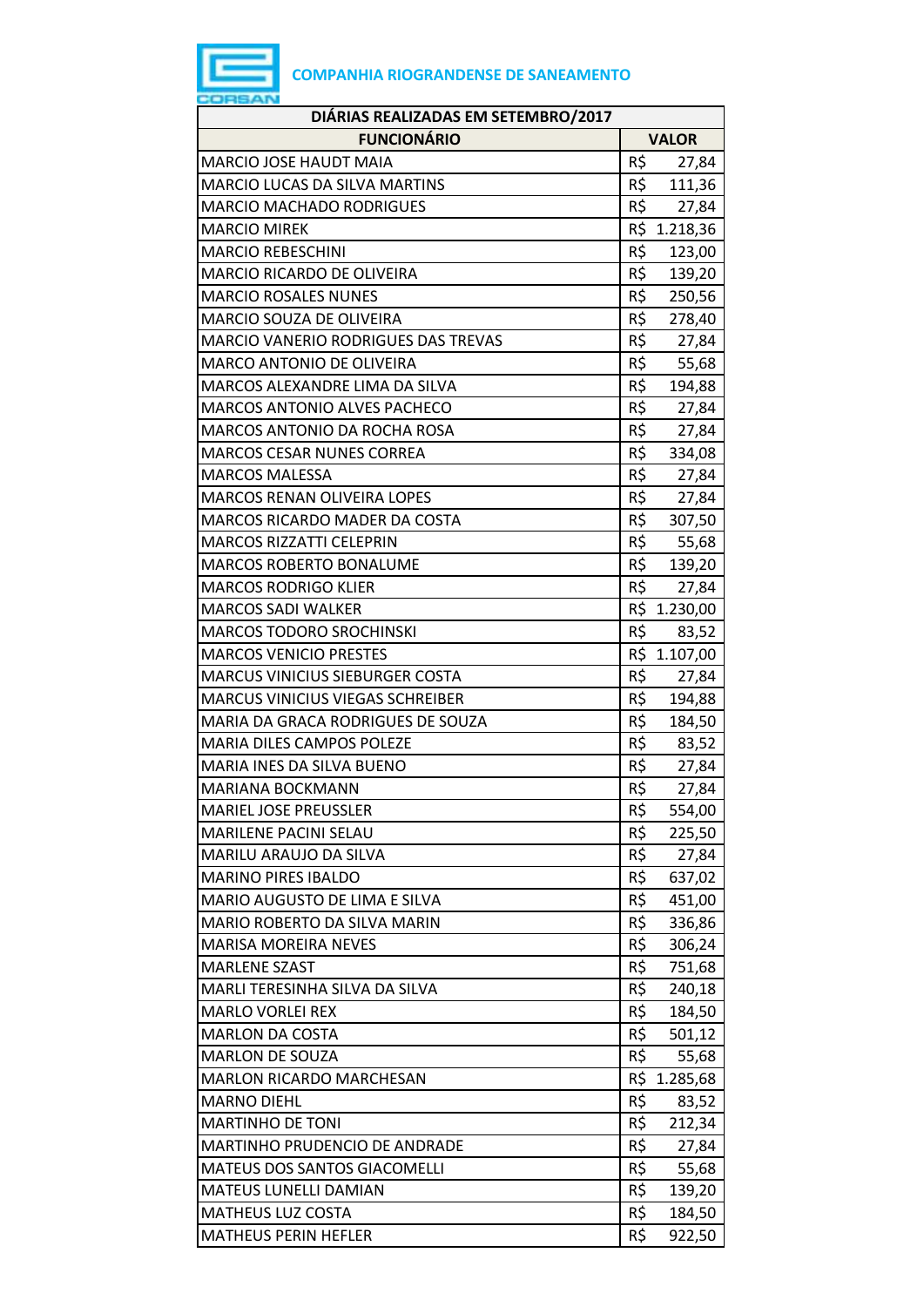

| DIÁRIAS REALIZADAS EM SETEMBRO/2017         |     |              |  |
|---------------------------------------------|-----|--------------|--|
| <b>FUNCIONÁRIO</b>                          |     | <b>VALOR</b> |  |
| <b>MATHEUS SOARES DE SOUZA</b>              | R\$ | 194,88       |  |
| <b>MATIAS AMERICO BORTOLUZZI</b>            | R\$ | 336,86       |  |
| <b>MAURICIO AFFONSO REIS DE SOUZA</b>       | R\$ | 184,50       |  |
| <b>MAURICIO BARCELLOS VARGAS</b>            | R\$ | 212,34       |  |
| <b>MAURICIO DOS SANTOS</b>                  | R\$ | 184,50       |  |
| <b>MAURICIO JURGINA ALVES</b>               | R\$ | 184,50       |  |
| <b>MAURICIO PAULO HECKLER</b>               | R\$ | 978,18       |  |
| <b>MAURICIO RODRIGO RAMOS</b>               | R\$ | 351,54       |  |
| <b>MAURICIO SILVA LEITES</b>                | R\$ | 501,12       |  |
| <b>MAURO CRISTIANO WEISS</b>                | R\$ | 55,68        |  |
| <b>MAURO DAIR KAISER</b>                    | R\$ | 55,68        |  |
| <b>MAX FREDERICO GRAEBIN</b>                | R\$ | 553,50       |  |
| <b>MAXIMILIANO ALVES DE MORAES</b>          | R\$ | 779,50       |  |
| MAXIMILIANO DA SILVA                        | R\$ | 222,72       |  |
| MERCIA MARLIZE ZIMMERMANN FEISTEL           | R\$ | 55,68        |  |
| MICAEL TOME                                 | R\$ | 556,80       |  |
| MICHELE ASSUMPCAO DEBOITA                   | R\$ | 83,52        |  |
| MIGUEL DIOGO                                | R\$ | 55,68        |  |
| MIGUEL LUGOCH                               | R\$ | 139,20       |  |
| MILENA DA SILVA FONSECA                     | R\$ | 27,84        |  |
| MILER DE SOUZA BARRAGANA                    | R\$ | 111,36       |  |
| <b>MILTON DO NASCIMENTO ANTES</b>           | R\$ | 1.218,36     |  |
| <b>MILTON GAMBINI PIRES</b>                 |     | R\$ 1.538,00 |  |
| <b>MILTON INACIO CORDEIRO</b>               | R\$ | 167,04       |  |
| MILTON RODRIGO DE OLIVEIRA                  |     | R\$ 1.252,02 |  |
| <b>MILTON ROGERIO RAMOS</b>                 | R\$ | 111,36       |  |
| MIRIAM DA COSTA CRUZ                        | R\$ | 556,80       |  |
| MIRIAN ESTELA PIPPI                         | R\$ | 526,16       |  |
| MISAEL RIBEIRO VEIGA                        | R\$ | 55,68        |  |
| <b>MOACIR ROBSON KARKOW</b>                 | R\$ | 486,18       |  |
| MOISES FANTINELI CALEGARI                   | R\$ | 27,84        |  |
| <b>MONICA CRISTINA PASTERCHAK</b>           | R\$ | 27,84        |  |
| <b>MONICA VANZO</b>                         | R\$ | 27,84        |  |
| <b>NABOR LUIZ DAPPER</b>                    | R\$ | 1.811,34     |  |
| <b>NADIA BERTELLI VELHO</b>                 | R\$ | 27,84        |  |
| NAIARA DOS SANTOS SILVA                     | R\$ | 738,00       |  |
| NAIDA DA COSTA MACHADO                      | R\$ | 55,68        |  |
| <b>NAIRTON JOAO PIOTROVSKI</b>              | R\$ | 55,68        |  |
| NARCISO CADAVAL DE OLIVEIRA                 | R\$ | 184,50       |  |
| <b>NATALIA CORA</b>                         | R\$ | 526,16       |  |
| NATALIA FERREIRA DA CRUZ                    | R\$ | 83,52        |  |
| NATIELE KRONBAUER MACHADO CANABARRO E SILVA | R\$ | 375,83       |  |
| NELIDA ROSELI GUNZEL                        | R\$ | 55,68        |  |
| <b>NELSON ANTONIO ARNHOLD</b>               | R\$ | 55,68        |  |
| <b>NELSON DA SILVA GUTLER</b>               | R\$ | 27,84        |  |
| <b>NELSON JACO BONIATTI</b>                 | R\$ | 55,68        |  |
| <b>NELSON PAULO GERHARD</b>                 | R\$ | 806,33       |  |
| NEOCIR JOSE ZORZO                           | R\$ | 83,52        |  |
| NERI IVANDO SCORTEGAGNA                     | R\$ | 451,00       |  |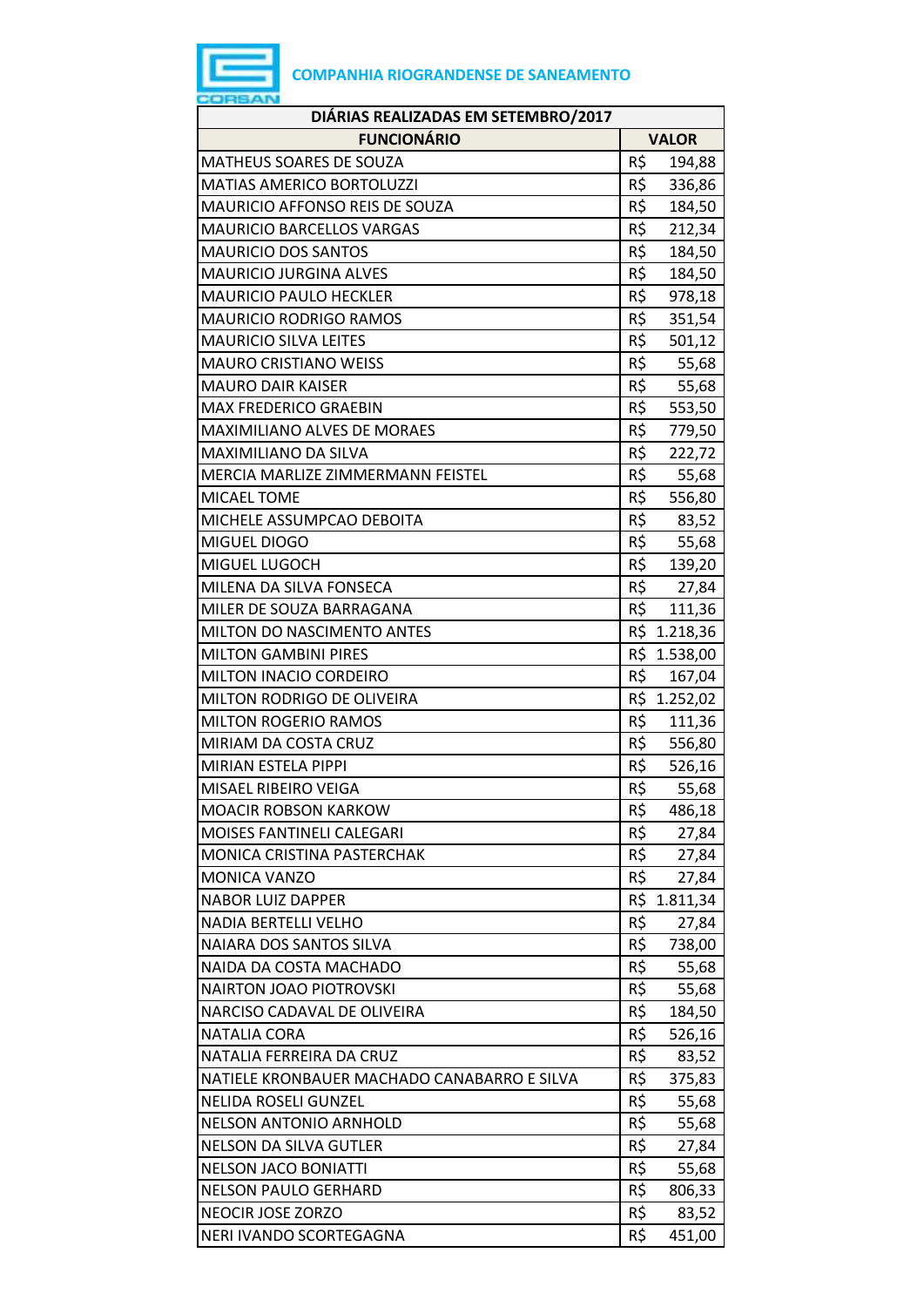

| DIÁRIAS REALIZADAS EM SETEMBRO/2017         |     |              |
|---------------------------------------------|-----|--------------|
| <b>FUNCIONÁRIO</b>                          |     | <b>VALOR</b> |
| <b>NEURI REMPEL</b>                         | R\$ | 27,84        |
| NEUTON FRANCISCO DE SOUZA MOTA              | R\$ | 369,00       |
| NEWTON JOSE ROSSO TREVISAN                  |     | R\$ 1.155,33 |
| NILMAR BACCHI                               | R\$ | 111,36       |
| NILO EDMUNDO MULLER                         | R\$ | 27,84        |
| NILSON FERNANDO FONTANA                     | R\$ | 553,50       |
| NILSON RAMOS SILVEIRA                       | R\$ | 55,68        |
| NIVALDO SOUZA MORAIS                        | R\$ | 194,88       |
| <b>NOEL DA SILVA SANTOS</b>                 | R\$ | 861,00       |
| <b>NOELE BOLZAN DUARTE</b>                  | R\$ | 55,68        |
| <b>NOIMAR MARCOS TELOKEN</b>                | R\$ | 83,52        |
| NORBERTO FERNANDES PINTO DIAS FILHO         | R\$ | 375,83       |
| OCIMAR FICAGNA                              |     | R\$ 1.783,50 |
| ODILMAR BARBOSA MENDONCA                    | R\$ | 184,50       |
| <b>ODINEI PORTELLA</b>                      |     | R\$ 1.168,50 |
| <b>OLDAIR MARTINS</b>                       | R\$ | 27,84        |
| <b>ONEIDE MARCELO ZIMMERMANN</b>            | R\$ | 27,84        |
| <b>ORION FLORES PASSINI</b>                 |     | R\$ 553,50   |
| ORLI ANGELO NERI XAVIER                     | R\$ | 27,84        |
| OSMAR DE JESUS BUENO DE BAIRROS             | R\$ | 55,68        |
| OSMAR DE VARGAS DORNELLES                   |     | R\$ 1.906,50 |
| <b>OSMAR MICHEL</b>                         | R\$ | 27,84        |
| <b>OSORIO DORNELLES MOREIRA</b>             | R\$ | 225,50       |
| OTAVIO DA SILVA FELIX                       | R\$ | 676,49       |
| OVIDIO GUZZO                                | R\$ | 27,84        |
| PABLO DA COSTA AFONSO                       | R\$ | 225,50       |
| PAMELA MACHADO BORBA                        | R\$ | 27,84        |
| PATRICIA DOS SANTOS VARGAS                  | R\$ | 83,52        |
| PATRICIA LUANA JESIUR KEGLER                | R\$ | 55,68        |
| PATRICIA VIEIRA BRAGA                       | R\$ | 55,68        |
| PAULO ANDRE POLEZE LOPES                    | R\$ | 184,50       |
| PAULO ARAMIS PAIM BORGES                    | R\$ | 123,00       |
| PAULO AUGUSTO SOUTO                         | R\$ | 612,48       |
| PAULO CELSO HALWACKS JUNIOR                 | R\$ | 27,84        |
| PAULO CESAR CARDOSO GERMANO                 | R\$ | 27,84        |
| PAULO CESAR DOS SANTOS MARQUES              | R\$ | 55,68        |
| PAULO CESAR GOMES TEIXEIRA                  | R\$ | 1.414,50     |
| PAULO CESAR MORAES PIMENTEL                 | R\$ | 556,80       |
| PAULO CESAR OLIVEIRA DOS SANTOS             | R\$ | 612,48       |
| PAULO CESAR SCHOMMER                        | R\$ | 139,20       |
| PAULO CEZAR ENGSTER                         | R\$ | 27,84        |
| PAULO CEZAR PORTOLON                        | R\$ | 295,86       |
| PAULO DANIEL MACHADO GUIMARAES              | R\$ | 27,84        |
| PAULO ERONI DOS SANTOS MEDEIROS             | R\$ | 55,68        |
| PAULO FERNANDO FERREIRA DE ALENCASTRO BRAGA | R\$ | 83,52        |
| PAULO FLAVIO DOLEJAL CONCEICAO              | R\$ | 306,24       |
| PAULO LUIS PETRY                            | R\$ | 55,68        |
| PAULO PETRONIO PERES DE PERES               | R\$ | 307,50       |
| PAULO RENATO DA SILVA DUARTE                | R\$ | 178,68       |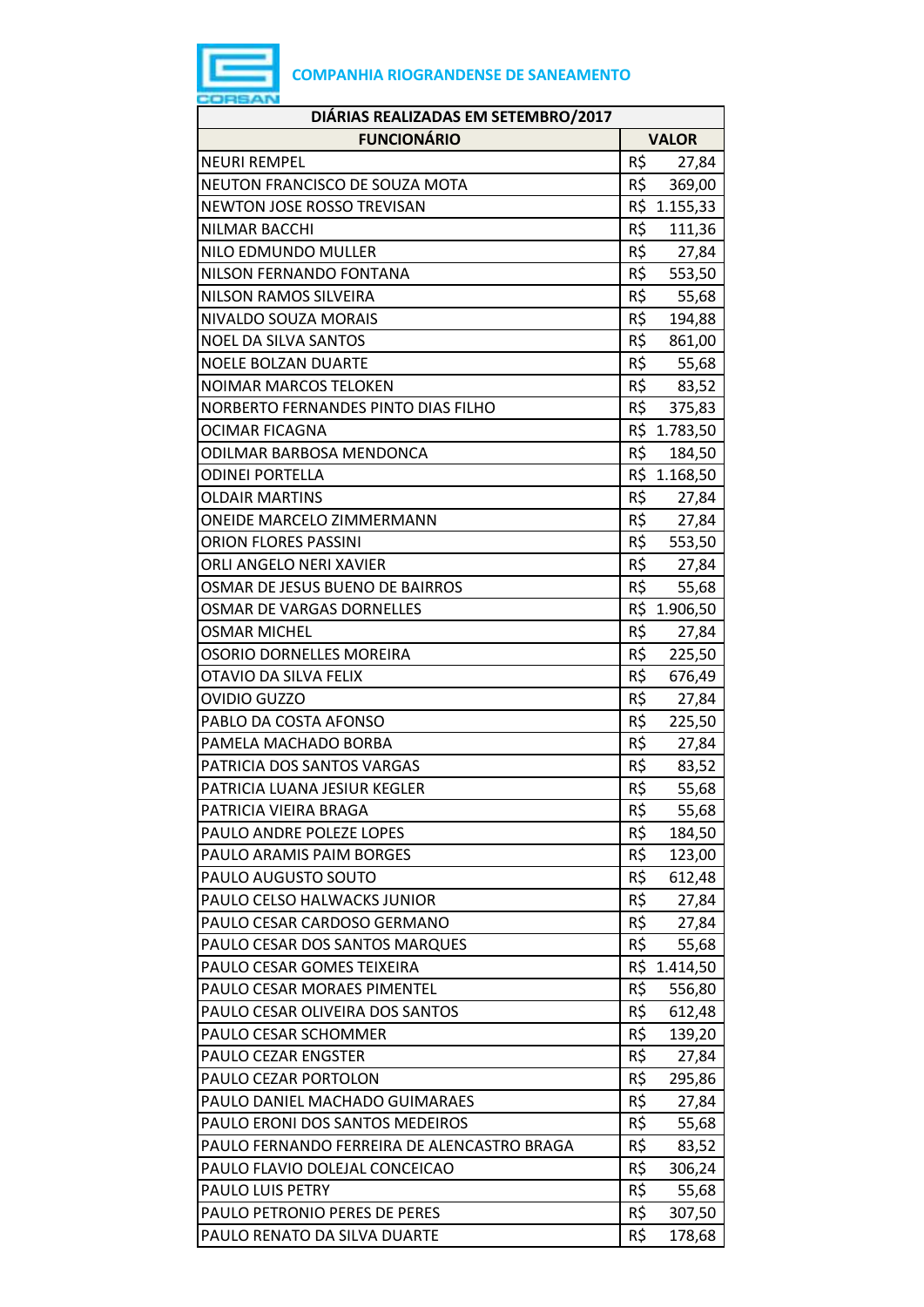

| DIÁRIAS REALIZADAS EM SETEMBRO/2017       |              |              |  |
|-------------------------------------------|--------------|--------------|--|
| <b>FUNCIONÁRIO</b>                        | <b>VALOR</b> |              |  |
| PAULO RICARDO DA SILVA                    | R\$          | 55,68        |  |
| PAULO RICARDO DA SILVA NETO               | R\$          | 55,68        |  |
| PAULO RICARDO DE ARAUJO                   | R\$          | 640,32       |  |
| PAULO RICARDO FARINHA DE OLIVEIRA         | R\$          | 462,90       |  |
| PAULO RICARDO GARCIA FRAGA                | R\$          | 334,08       |  |
| PAULO RICARDO MANINI                      | R\$          | 799,50       |  |
| PAULO RICARDO SIQUEIRA DA SILVA           | R\$          | 83,52        |  |
| PAULO ROBERTO AICH                        | R\$          | 83,52        |  |
| PAULO ROBERTO DA SILVA FIGUEIREDO         | R\$          | 307,50       |  |
| PAULO ROBERTO MACEDO CIDADE               |              | R\$ 1.168,50 |  |
| PAULO ROBERTO MARTINS DE OLIVEIRA         | R\$          | 225,50       |  |
| PAULO ROBERTO RODRIGUES CASTILHO          | R\$          | 389,76       |  |
| PAULO ROBERTO STAUDT                      |              | R\$ 27,84    |  |
| PAULO RODRIGO PEREIRA VIEIRA              | R\$          | 184,50       |  |
| PAULO ROGERIO BOTELHO CAETANO             |              | R\$ 1.414,50 |  |
| PAULO ROGERIO DA SILVA PAULON             | R\$          | 27,84        |  |
| PAULO ROGERIO RODRIGUES DO CARMO          | R\$          | 55,68        |  |
| PAULO SERGIO LANFERMANN                   | R\$          | 83,52        |  |
| <b>PAULO SERGIO PIRES</b>                 | R\$          | 631,20       |  |
| PAULO SIDINEI MINUZZO                     | R\$          | 546,42       |  |
| PAULO VOLMES MARQUES DE MACEDO            | R\$          | 194,88       |  |
| PEDRO ASTERIO HARTMANN                    | R\$          | 250,56       |  |
| PEDRO BRUM SANTOS FILHO                   | R\$          | 526,16       |  |
| PEDRO FALCO PRUSKI                        | R\$          | 451,00       |  |
| PEDRO FLECK DE BEM                        | R\$          | 55,68        |  |
| PEDRO LUIS BONGIORNO                      | R\$          | 676,49       |  |
| PEDRO MODESTO                             | R\$          | 27,84        |  |
| PEDRO RAIMUNDO POMMER                     |              | R\$ 1.168,50 |  |
| PEDRO ROBERTO CANTELE                     |              | R\$ 1.783,50 |  |
| PEDRO WALDIR AMES                         | R\$          | 167,04       |  |
| PERCIO DA SILVA                           |              | R\$ 1.783,50 |  |
| PERCIO SILVA DA SILVA                     |              | R\$ 1.230,00 |  |
| PERICLES RONDINELE LOPES DORNELES         | R\$          | 83,52        |  |
| PIETRO SERPA KONZGEN                      | R\$          | 184,50       |  |
| PLUTARCO ARISTIDES GERMANO SOARES MARQUES |              | R\$ 1.285,68 |  |
| PRISCILA DE MATOS RIBEIRO                 | R\$          | 27,84        |  |
| RAFAEL ANDREI VOGT                        | R\$          | 554,00       |  |
| RAFAEL ANTONIO MACHRY VIEIRA              | R\$          | 922,50       |  |
| RAFAEL BATISTA SILVA                      | R\$          | 55,68        |  |
| RAFAEL BRANDAO                            | R\$          | 27,84        |  |
| RAFAEL DA ROSA                            | R\$          | 83,52        |  |
| RAFAEL DE FREITAS BARRETO                 | R\$          | 184,50       |  |
| RAFAEL DIAS DA SILVA                      | R\$          | 123,00       |  |
| RAFAEL GABIATTI                           | R\$          | 111,36       |  |
| RAFAEL GIRARDELLO                         | R\$          | 55,68        |  |
| RAFAEL JOSE RIBEIRO                       | R\$          | 268,02       |  |
| RAFAEL LIMA GARCIA                        | R\$          | 27,84        |  |
| RAFAEL PINTO DA CUNHA                     | R\$          | 27,84        |  |
| RAFAEL SIQUEIRA SOUZA                     | R\$          | 184,50       |  |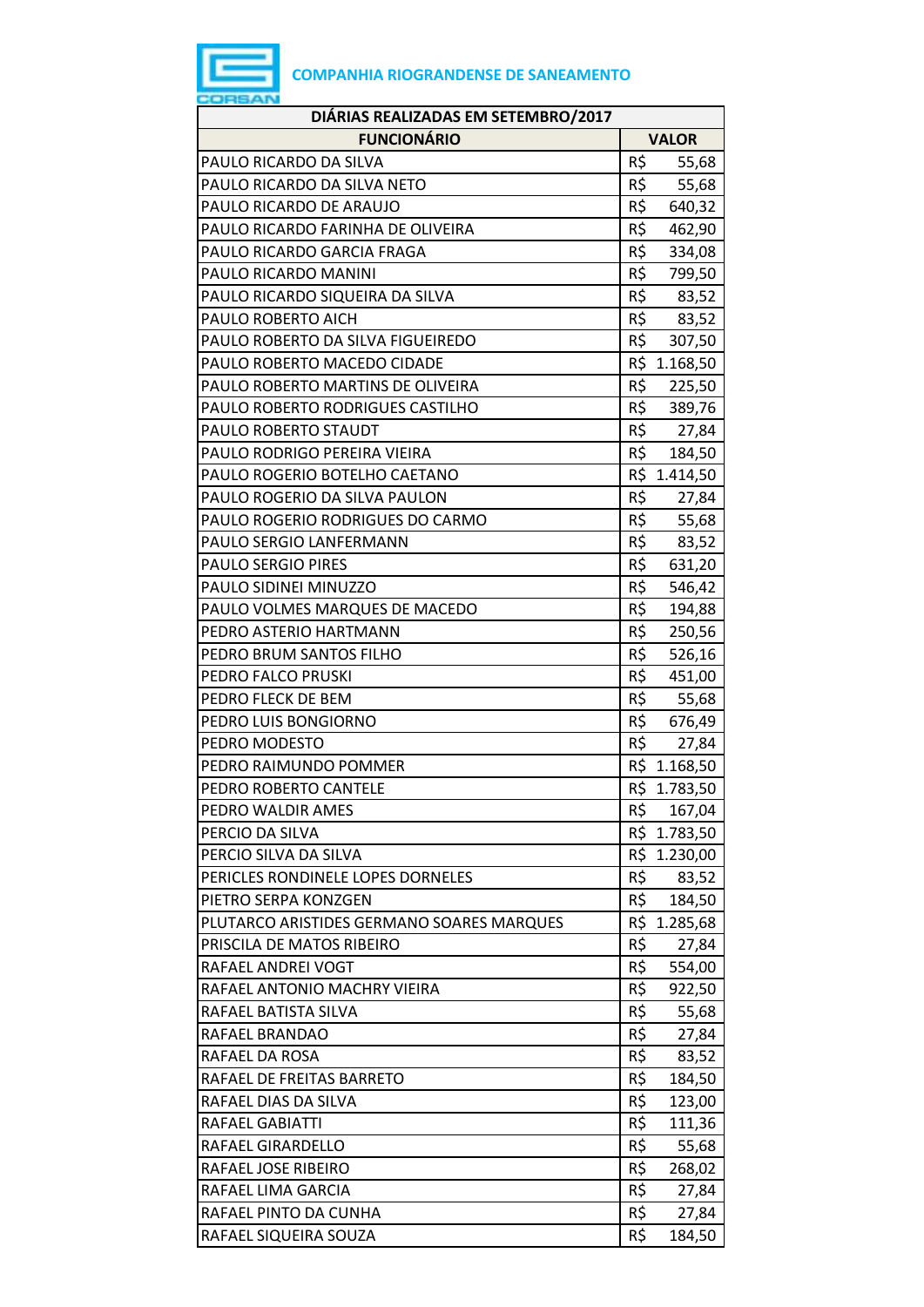| DIÁRIAS REALIZADAS EM SETEMBRO/2017   |                 |              |  |
|---------------------------------------|-----------------|--------------|--|
| <b>FUNCIONÁRIO</b>                    |                 | <b>VALOR</b> |  |
| RAFAEL SOARES DOMINGUES               | R\$             | 601,33       |  |
| RAFAEL VIEIRA TORRES                  | $R\frac{2}{3}$  | 27,84        |  |
| RAMOS VOLNEI MODINGER                 | R\$             | 27,84        |  |
| RAONI LEIVAS MOREIRA                  |                 | R\$ 1.168,50 |  |
| RAPHAELA BASSO                        | R\$             | 55,68        |  |
| RAQUEL BERLEZE TAVARES                | R\$             | 55,68        |  |
| RAQUEL DELAI CELANT                   | R\$             | 167,04       |  |
| RAQUEL GARCIA SERPA                   |                 | R\$ 2.029,50 |  |
| RAUL FERNANDO RODRIGUES RAMOS         |                 | R\$ 1.476,00 |  |
| RAUL FERNANDO SILVEIRA MALHAO         | R\$             | 83,52        |  |
| RAUL LEANDRO DE MEDEIROS GUDOLLE      | R\$             | 55,68        |  |
| <b>RAUL WEDIG</b>                     | R\$             | 417,60       |  |
| <b>REGES DE DAVID</b>                 | R\$             | 111,36       |  |
| REGINA PACHECO SILVA                  | R\$             | 27,84        |  |
| REGINALDO ROCHA DE CASTRO             |                 | R\$ 1.073,34 |  |
| <b>REGIS MACHADO COLARES</b>          | R\$             | 563,88       |  |
| <b>REINALDO MARTINS LORENA</b>        | R\$             | 27,84        |  |
| RENAN DA SILVEIRA ESPINOZA            | R\$             | 55,68        |  |
| <b>RENATA BENEVIT GIL</b>             | $R\overline{S}$ | 27,84        |  |
| RENATA DAL MAGRO                      | R\$             | 111,36       |  |
| <b>RENATO MACHADO</b>                 | R\$             | 27,84        |  |
| <b>RENATO MATIAS RATTIS</b>           | R\$             | 27,84        |  |
| <b>RENATO SERAFIM KLIPPEL</b>         | R\$             | 526,16       |  |
| <b>RENE ARI HOFF JUNIOR</b>           | R\$             | 514,02       |  |
| RENI CAMPOS FARIAS                    | R\$             | 27,84        |  |
| RICARDO BORBA RIBEIRO                 | R\$             | 27,84        |  |
| RICARDO DOS SANTOS PERACHI            | R\$             | 83,52        |  |
| RICARDO GLADIMIR DE FREITAS           | R\$             | 27,84        |  |
| RICARDO JOSE DE SOUZA ALMEIDA         | R\$             | 184,50       |  |
| RICARDO LIMA DE AZEVEDO               | R\$             | 696,00       |  |
| <b>RICARDO LOPES GUARISE</b>          | R\$             | 417,60       |  |
| RICARDO MARCELO FRIEDRICH             | R\$             | 222,72       |  |
| RICARDO MAROSTICA                     | R\$             | 361,92       |  |
| RICARDO MONTEIRO MAZOT                | R\$             | 501,12       |  |
| RICARDO MOREIRA PFEIFER               | R\$             | 83,52        |  |
| RICARDO MOURA FAGUNDES                | R\$             | 83,52        |  |
| RICARDO SEBASTIAO DE MELOS            | R\$             | 222,72       |  |
| RICARDO SIMOES DA SILVA               | R\$             | 462,90       |  |
| RICHARD LUIZ RODRIGUES LOPES          | R\$             | 361,92       |  |
| RITA DE CASSIA DA ROCHA THOME DA CRUZ | R\$             | 895,16       |  |
| RITA DE CASSIA FIGUEIREDO MACHADO     | R\$             | 111,36       |  |
| RITA DE CASSIA GOMES DE OLIVEIRA      | R\$             | 250,56       |  |
| RITIELI DOS SANTOS SOARES GUGEL       | R\$             | 27,84        |  |
| ROBERSON CLAITON SANTOS DE AVILA      | R\$             | 55,68        |  |
| ROBERTA LIRA SILVA DE MARINS          | R\$             | 27,84        |  |
| ROBERTA VIEIRA MARTINS                | R\$             | 27,84        |  |
| ROBERTO DE SOUZA BOESE                | R\$             | 139,20       |  |
| ROBERTO MARQUES PARAHYBA              | R\$             | 83,52        |  |
| <b>ROBERTO PERIN</b>                  | R\$             | 27,84        |  |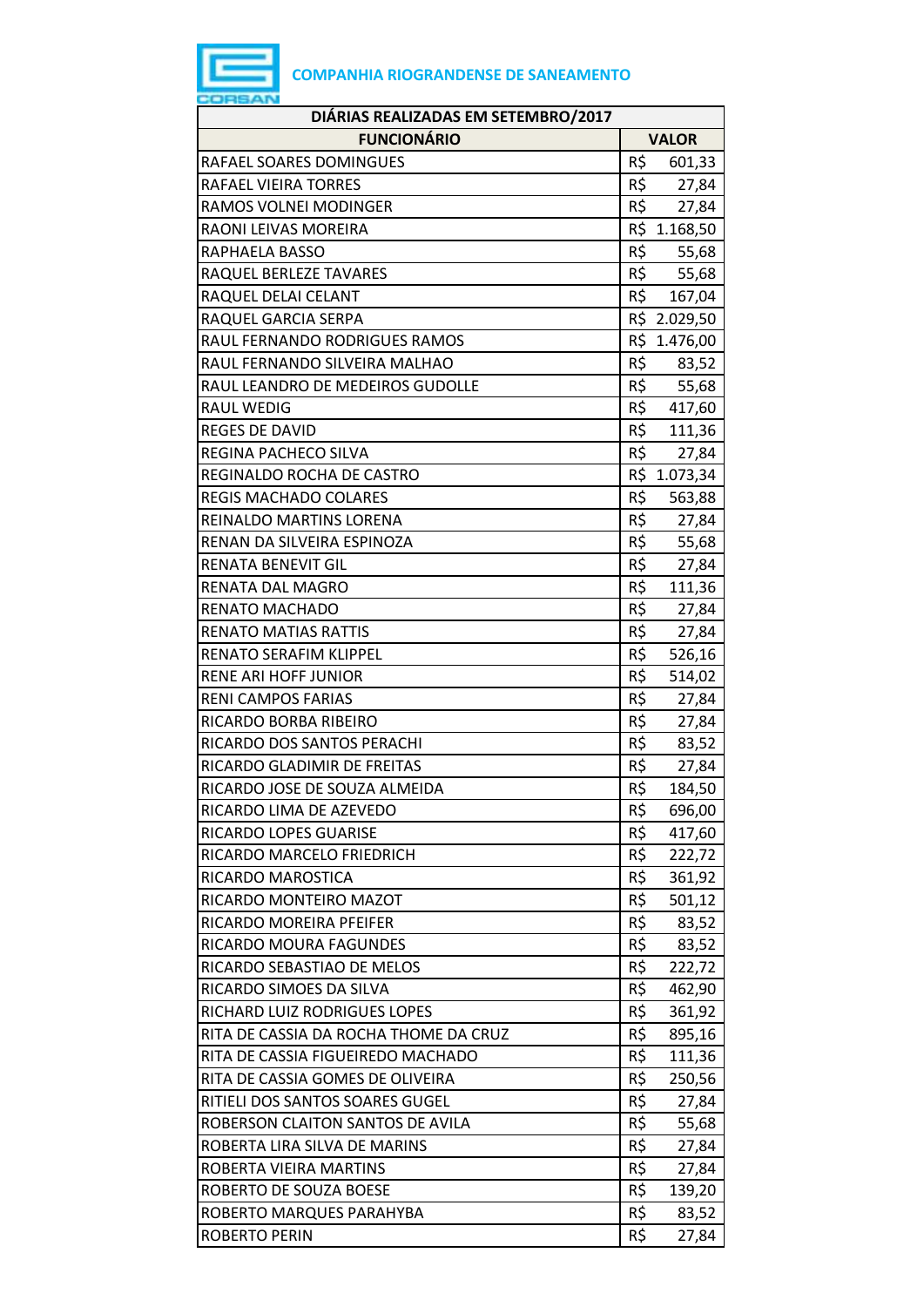

| DIÁRIAS REALIZADAS EM SETEMBRO/2017 |               |  |  |
|-------------------------------------|---------------|--|--|
| <b>FUNCIONÁRIO</b>                  | <b>VALOR</b>  |  |  |
| ROBERTO PINTO DA SILVA              | R\$<br>553,50 |  |  |
| ROBERTO SIDINEI JUNG                | R\$<br>83,52  |  |  |
| ROBERTO SILVEIRA DE BORBA           | R\$ 1.380,84  |  |  |
| ROBINSON LUIS STURMER               | R\$<br>575,52 |  |  |
| ROBISON BODE TEIXEIRA               | R\$<br>922,50 |  |  |
| RODINEI COSTA VITORIA               | R\$ 2.214,00  |  |  |
| RODINEI MIRAPALHETE CRUZ            | R\$<br>184,50 |  |  |
| RODOLFO FUCHS DOS SANTOS            | R\$ 83,52     |  |  |
| RODRIGO BRITTES DA SILVEIRA         | R\$<br>250,56 |  |  |
| RODRIGO DA SILVA ALVEAR             | R\$<br>83,52  |  |  |
| RODRIGO DA SILVA MIRANDA            | R\$<br>396,84 |  |  |
| RODRIGO DO CARMO DE ALMEIDA         | R\$<br>430,50 |  |  |
| RODRIGO GIOVENARDI                  | R\$<br>55,68  |  |  |
| RODRIGO LUPIM FERNANDES             | R\$<br>821,52 |  |  |
| RODRIGO MENDONCA GUERIM             | R\$<br>55,68  |  |  |
| <b>RODRIGO MESSIAS ORTIZ</b>        | R\$<br>27,84  |  |  |
| RODRIGO NOGUEIRA CORREA             | R\$<br>55,68  |  |  |
| RODRIGO QUINTANILHA SANTINI         | R\$<br>55,68  |  |  |
| RODRIGO SAGRILO VIDAL               | R\$<br>307,50 |  |  |
| RODRIGO SILVEIRA DE VARGAS          | R\$<br>27,84  |  |  |
| RODRIGO SOUZA DA SILVA SCHWALM      | R\$<br>139,20 |  |  |
| RODRIGO VALDEMARCA GONZALEZ ALVES   | R\$<br>167,04 |  |  |
| RODRIGO VIANA SOARES                | R\$<br>83,52  |  |  |
| ROGER BLUHM DE OLIVEIRA             | R\$ 1.045,50  |  |  |
| ROGER RODRIGO DE OLIVEIRA LOPES     | R\$<br>738,00 |  |  |
| ROGERIO BATISTA DOS SANTOS          | R\$ 1.107,00  |  |  |
| ROGERIO ESTANISLAU MEDEIROS DA ROSA | R\$<br>27,84  |  |  |
| <b>ROGERIO FERRARI</b>              | R\$<br>83,52  |  |  |
| ROGERIO HENRIQUE LOPES CORREA       | R\$<br>139,20 |  |  |
| ROGERIO LITAROVICZ MACEDO           | R\$<br>111,36 |  |  |
| ROGERIO LUCIO                       | R\$ 2.454,18  |  |  |
| ROGERIO MADRID OLIVEIRA             | R\$<br>139,20 |  |  |
| ROGERIO MARTINS VARGAS              | R\$<br>27,84  |  |  |
| ROGERIO MOACIR SANTIAGO DOS SANTOS  | R\$<br>512,48 |  |  |
| ROGERIO NUNES LOPES                 | R\$<br>531,74 |  |  |
| <b>ROMAR MULLER</b>                 | R\$<br>83,52  |  |  |
| ROMULO ROPKE PEREIRA                | R\$<br>27,84  |  |  |
| RONALDO COSTA DA SILVA              | R\$<br>27,84  |  |  |
| RONALDO KESSLER PONTES              | R\$<br>83,52  |  |  |
| RONALDO RODRIGUES DENGO             | R\$<br>27,84  |  |  |
| RONAN XAVIER COUTINHO               | R\$ 1.906,50  |  |  |
| RONEI BARREIRO FLORES               | R\$ 1.257,84  |  |  |
| RONIE FINGER BARBOSA                | R\$<br>55,68  |  |  |
| ROQUE ANILDO CAVALHEIRO REVELANT    | R\$<br>55,68  |  |  |
| ROQUE DANIEL GAUER CABRAL           | R\$<br>335,34 |  |  |
| ROSANA TAUBER FLORES                | R\$<br>526,16 |  |  |
| ROSANDRO DE ALMEIDA GARSKE          | R\$<br>27,84  |  |  |
| ROSANGELA CARRARO                   | R\$<br>27,84  |  |  |
| ROSANGELA FREITAS DOS SANTOS        | R\$<br>431,51 |  |  |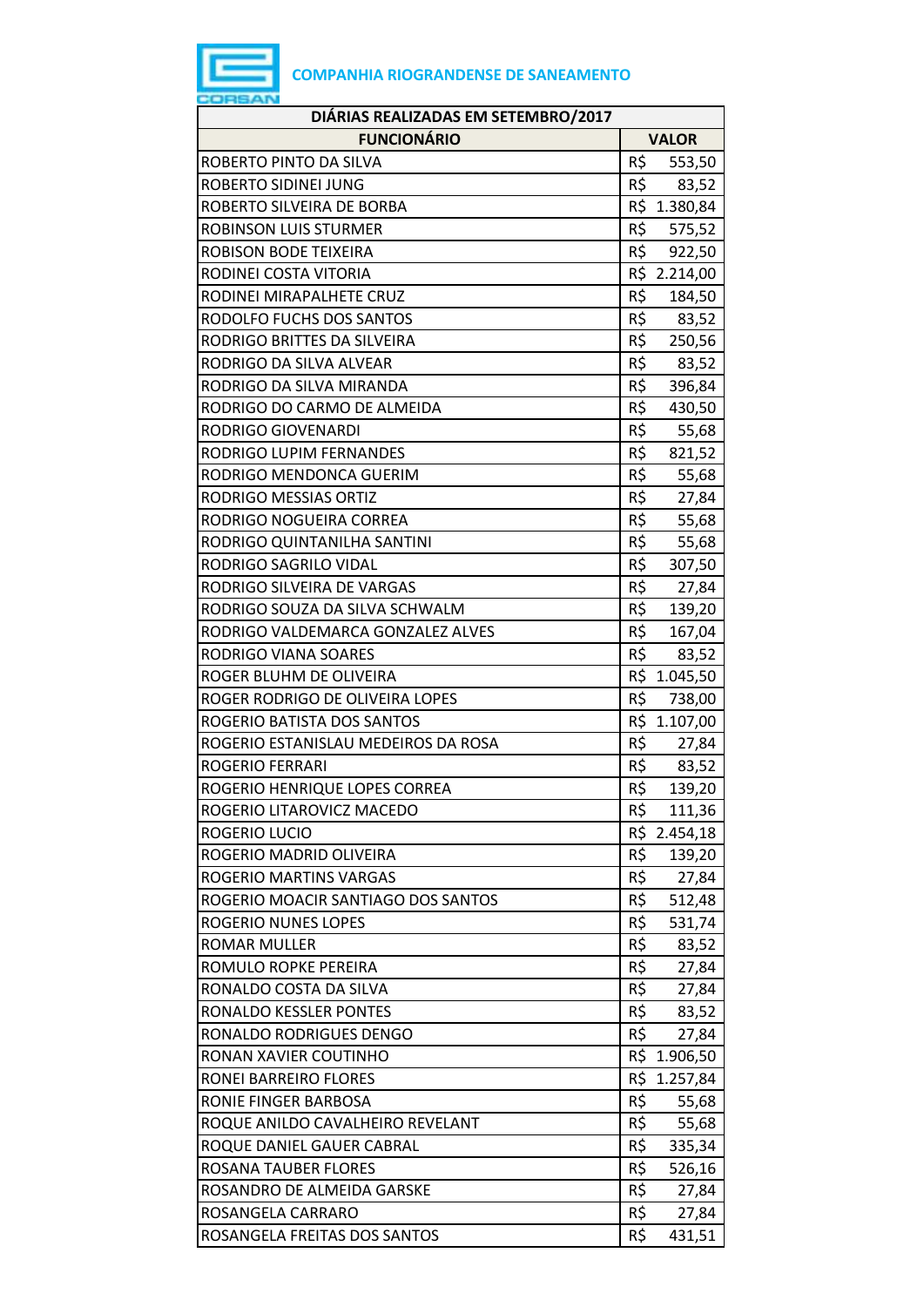

| DIÁRIAS REALIZADAS EM SETEMBRO/2017 |              |              |  |
|-------------------------------------|--------------|--------------|--|
| <b>FUNCIONÁRIO</b>                  | <b>VALOR</b> |              |  |
| ROSEAR MELLO DE CARVALHO            | R\$          | 27,84        |  |
| ROSELI DIAS PERALTA                 | R\$          | 1.537,50     |  |
| ROSIANE LEAL SANTOS                 | R\$          | 584,64       |  |
| RUBEM ELIEZER XAVIER DE OLIVEIRA    | R\$          | 27,84        |  |
| RUBEM SILVESTRE SANTOS DA COSTA     | R\$          | 361,92       |  |
| <b>RUBIMAR POST</b>                 | R\$          | 55,68        |  |
| <b>RUDIMAR BIESEKI</b>              | R\$          | 556,80       |  |
| RUDINEI ANTONIO SAUSEN              | R\$          | 111,36       |  |
| <b>RUDINEI POST</b>                 | R\$          | 212,34       |  |
| <b>RUDNEY CRACCO</b>                | R\$          | 295,86       |  |
| <b>RUI LEANDRO VARGAS</b>           |              | R\$ 1.660,50 |  |
| <b>SABRINA CORREA</b>               | R\$          | 27,84        |  |
| SABRINA DE MOURA RIBEIRO            | R\$          | 55,68        |  |
| SADI ANTONIO DAL PIVA               | R\$          | 417,60       |  |
| <b>SADY MOREIRA</b>                 | R\$          | 139,20       |  |
| SALVADOR CORREA FILHO               | R\$          | 55,68        |  |
| <b>SAMUEL BASSO</b>                 | R\$          | 55,68        |  |
| SAMUEL CHAVES DE SOUZA              | R\$          | 676,49       |  |
| SAMUEL DE SOUZA MATTIODA            | R\$          | 553,50       |  |
| <b>SAMUEL KARPSS ROTA</b>           | R\$          | 27,84        |  |
| <b>SANDRA REGINA GUEDES</b>         | R\$          | 27,84        |  |
| SANDRA VIVIANE RIBEIRO MARCANSONI   | R\$          | 27,84        |  |
| SANDRO ALEX GONCALVES VIEIRA        | R\$          | 922,50       |  |
| <b>SANDRO EMILIO RIFFEL</b>         | R\$          | 765,84       |  |
| SANDRO GUIMARAES FORQUIM            | R\$          | 55,68        |  |
| <b>SANDRO JOCELITO KLEIN</b>        |              | R\$ 3.136,50 |  |
| SANDRO ROGERIO BUZATA MACIEL        |              | R\$ 1.783,49 |  |
| SANDRO ROMIR FONTELLA DE OLIVEIRA   | R\$          | 27,84        |  |
| SANDRO SANTOS DA COSTA              | R\$          | 27,84        |  |
| <b>SARA DANIELA THOMAS</b>          |              | R\$ 2.555,62 |  |
| SARA ROSELI RODRIGUES FERNANDES     | R\$          | 225,50       |  |
| SAUL JOCIMAR WIEDEMANN              | R\$          | 27,84        |  |
| <b>SAUL MINUZZI</b>                 |              | R\$ 1.045,50 |  |
| SAULO CORTEZ DE ANDRADE             | R\$          | 1.783,50     |  |
| SAULO ORLANDO SCHOSSELER            | R\$          | 83,52        |  |
| SAULO RODRIGO GHYSIO SOUZA          | R\$          | 922,50       |  |
| SECUNDINO VOLNEI SOARES DA LUZ      | R\$          | 27,84        |  |
| SEDENIR LAUNE SCHMIDT               | R\$          | 139,20       |  |
| <b>SELVIO LOREGIAN</b>              | R\$          | 27,84        |  |
| SERGIO AUGUSTO PACHECO MENDES       |              | R\$ 1.970,02 |  |
| SERGIO DA SILVA                     |              | R\$ 1.408,68 |  |
| <b>SERGIO GONCALVES MACHADO</b>     | R\$          | 55,68        |  |
| SERGIO JOSE STUDZINSKI              | R\$          | 184,50       |  |
| SERGIO LUIS DA ROCHA MONTEZANO      | R\$          | 246,00       |  |
| <b>SERGIO LUIS FRANKLIN WINTER</b>  | R\$          | 27,84        |  |
| SERGIO MOACIR FAGUNDES AGUIRRE      | R\$          | 55,68        |  |
| <b>SERGIO PEREIRA</b>               | R\$          | 212,34       |  |
| <b>SERGIO ROCHA CORREA</b>          | R\$          | 278,40       |  |
| SERGIO VALETA JUNIOR                | R\$          | 417,60       |  |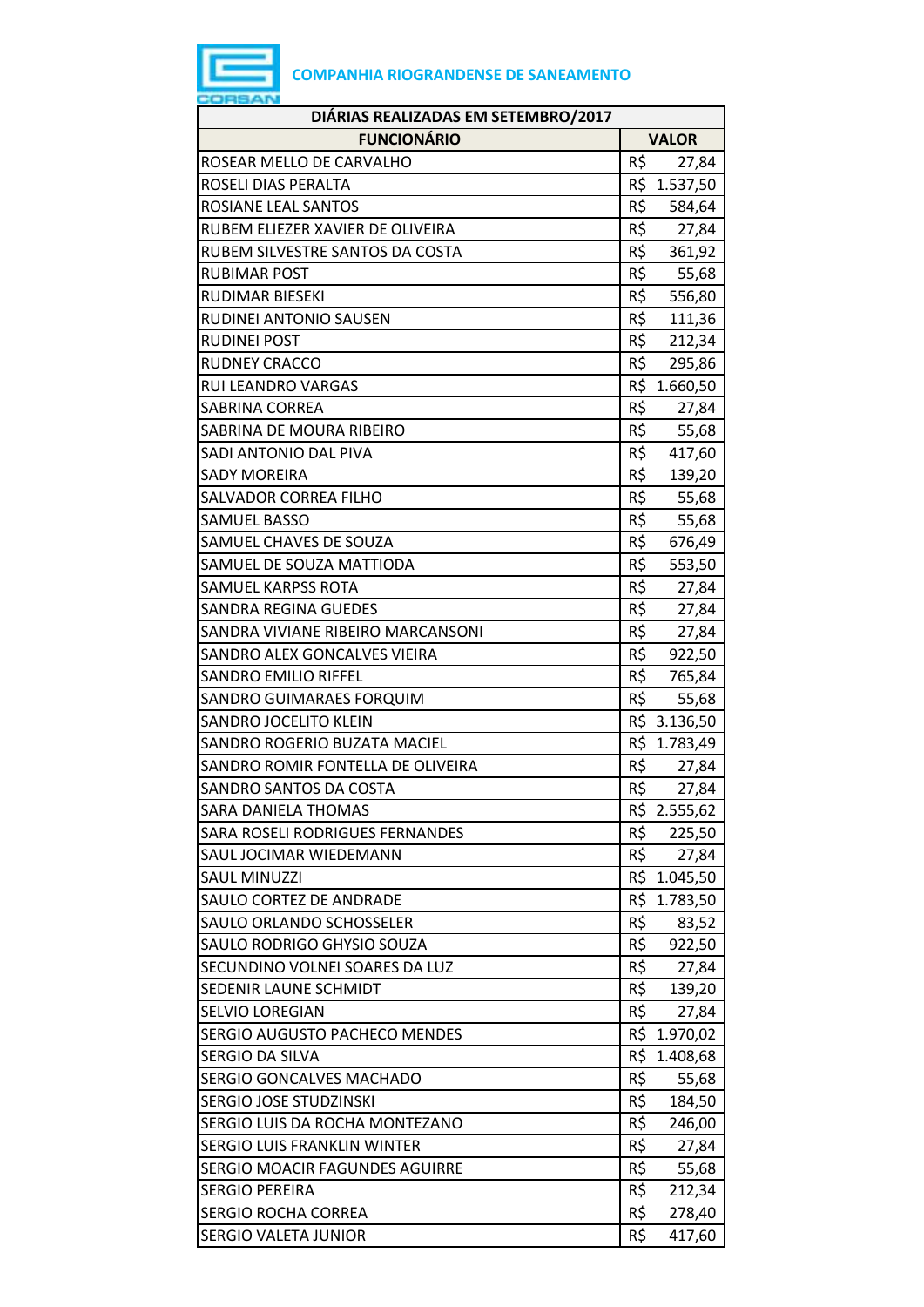| ____ | __ |
|------|----|

| DIÁRIAS REALIZADAS EM SETEMBRO/2017  |              |              |  |
|--------------------------------------|--------------|--------------|--|
| <b>FUNCIONÁRIO</b>                   | <b>VALOR</b> |              |  |
| SHEILA DENISE SULZBACH               | R\$          | 676,50       |  |
| <b>SIDNEI DOS SANTOS</b>             | R\$          | 83,52        |  |
| SIDNEI FAERMANN BARTH                | R\$          | 27,84        |  |
| SIDNEI FERNANDO TIBOLA               | R\$          | 27,84        |  |
| SIDNEI XISTO FRUETTI                 | R\$          | 55,68        |  |
| <b>SILMAR KREMER</b>                 | R\$          | 738,00       |  |
| SILVANA DE FREITAS BITENCOURT        | R\$          | 27,84        |  |
| SILVANI INES SCHEID                  | R\$          | 55,68        |  |
| SILVANO PRATAVIERA                   | R\$          | 194,88       |  |
| SILVANOR ANTONIO ONGARATTO           | R\$          | 212,34       |  |
| <b>SILVIO JOSE GABERT</b>            | R\$          | 83,52        |  |
| SILVIO LUIZ MINELLA DE ALMEIDA       | R\$          | 361,92       |  |
| <b>SILVIO SOUCHIE</b>                | R\$          | 55,68        |  |
| SIMONE BRANDOLT DA SILVA             | R\$          | 676,49       |  |
| SIMONE DA SILVA ALANO                | R\$          | 27,84        |  |
| SIMONE FATIMA FABIAN DOS SANTOS      | R\$          | 27,84        |  |
| SINARA GREICE REGINATO DO NASCIMENTO | R\$          | 307,50       |  |
| SOLENI MACHADO DE QUADROS            | R\$          | 473,28       |  |
| <b>STEPHAN HUND PRATES</b>           | R\$          | 222,72       |  |
| STIVEN RHEINLANDER BARROS LUSANI     | R\$          | 55,68        |  |
| <b>SUZAN COSTA ZILLI</b>             | R\$          | 27,84        |  |
| <b>SUZANA CARLINE SCHAEDLER</b>      | R\$          | 27,84        |  |
| TADEU ANTONIO RORIG                  | R\$          | 27,84        |  |
| TAISLENI DOS SANTOS SANCHES          | R\$          | 676,49       |  |
| TALVIRONE KRETSCHMER                 | R\$          | 2.733,84     |  |
| TANIA TEREZINHA BORDIM KNEBEL        | R\$          | 55,68        |  |
| TARCIZO CESAR BISPO                  | R\$          | 111,36       |  |
| <b>TASSENAN BECK WILDE</b>           | R\$          | 225,50       |  |
| TATIANA CEZIMBRA DA COSTA            | R\$          | 139,20       |  |
| <b>TATIANA FARIAS</b>                | R\$          | 27,84        |  |
| THAIS CANTARELLI CASARIN             |              | R\$ 1.783,49 |  |
| THAIS DE AZEVEDO MEDEIROS            | R\$          | 27,84        |  |
| THAISSA SILVA DOS SANTOS             | R\$          | 212,34       |  |
| <b>THALES POLESSO</b>                | R\$          | 83,52        |  |
| THAUANE PERACA PERACA                | R\$          | 27,84        |  |
| THIAGO DAMASCENO ROSA                | R\$          | 250,56       |  |
| THIAGO DE HERMANN PRESTES            | R\$          | 55,68        |  |
| THIAGO FELIPE HERMANN                | R\$          | 222,72       |  |
| THIAGO PINTO DA CUNHA                | R\$          | 1.329,72     |  |
| THIAGO PRATES COVALESKY              | R\$          | 581,34       |  |
| THIAGO VASCONCELLOS COSTA            | R\$          | 526,16       |  |
| THIAGO VILANOVA                      | R\$          | 459,35       |  |
| THOMAS ANTUNES CORREA                | R\$          | 83,52        |  |
| THONI UILSON FOCKING                 | R\$          | 27,84        |  |
| THYAGO BITENCOURT MILIONI            | R\$          | 27,84        |  |
| TIAGO AMARAL KELBOUSCAS              | R\$          | 703,83       |  |
| <b>TIAGO ANTONIO FAINELLO</b>        | R\$          | 167,04       |  |
| TIAGO DA SILVA                       | R\$          | 2.214,00     |  |
| TIAGO DA SILVA BARBOSA               | R\$          | 307,50       |  |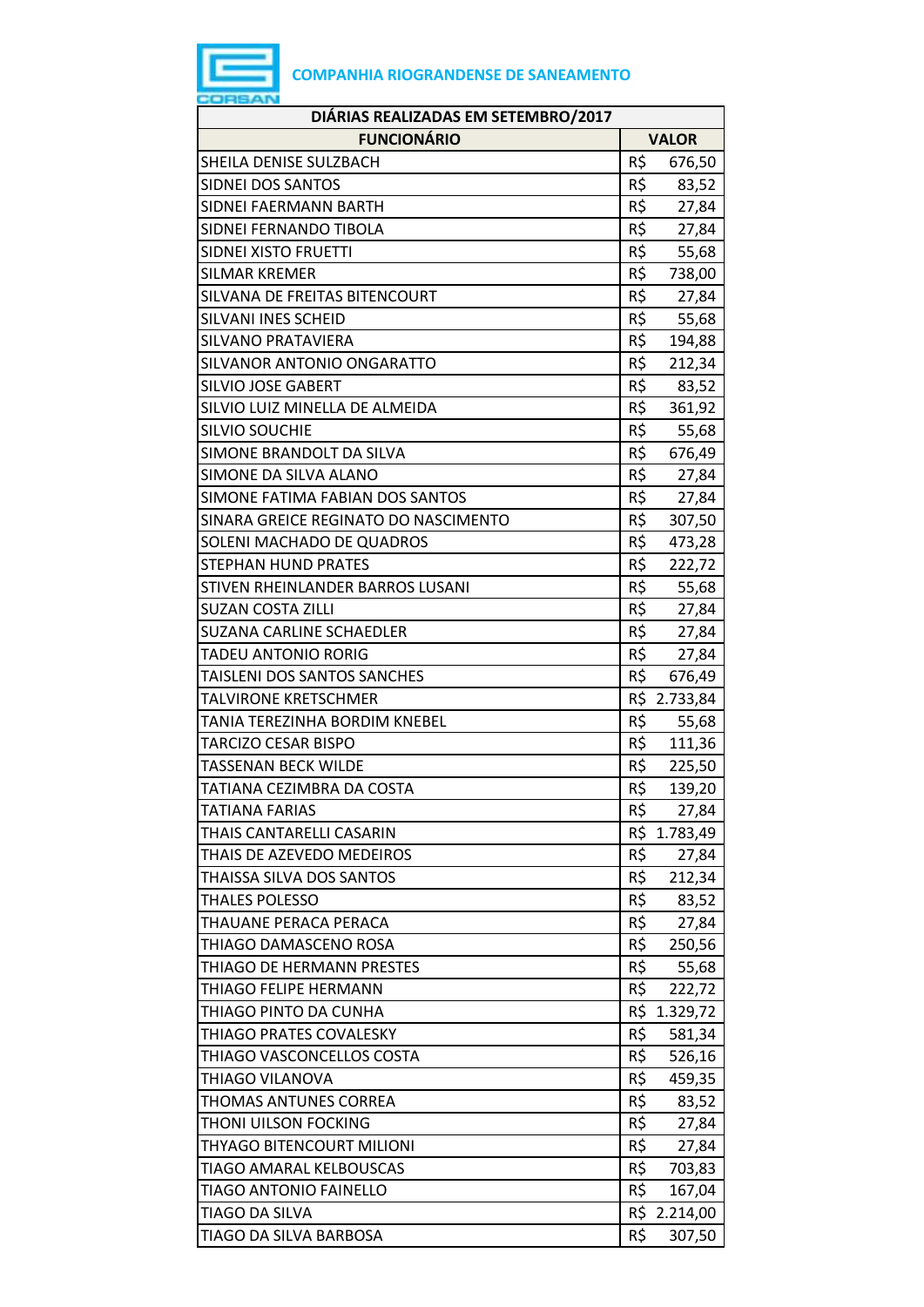| DIÁRIAS REALIZADAS EM SETEMBRO/2017  |     |              |  |  |  |  |
|--------------------------------------|-----|--------------|--|--|--|--|
| <b>FUNCIONÁRIO</b>                   |     | <b>VALOR</b> |  |  |  |  |
| TIAGO DA SILVA PACHECO               | R\$ | 278,40       |  |  |  |  |
| <b>TIAGO GOLFETTO</b>                | R\$ | 27,84        |  |  |  |  |
| TIAGO GUILHERME IEPSEN               | R\$ | 306,24       |  |  |  |  |
| TIAGO LEMOS DA SILVA                 | R\$ | 417,60       |  |  |  |  |
| TIAGO LUIS MEDINA                    | R\$ | 723,84       |  |  |  |  |
| TIAGO MACHACHESKI MARCHI             | R\$ | 212,34       |  |  |  |  |
| <b>TIAGO MARQUES DE JESUS</b>        | R\$ | 458,34       |  |  |  |  |
| <b>TIAGO MORAES DELLANHESE</b>       | R\$ | 601,84       |  |  |  |  |
| <b>TIAGO NERLEI RESENDE</b>          | R\$ | 27,84        |  |  |  |  |
| <b>TIAGO NUNES LOPES</b>             | R\$ | 27,84        |  |  |  |  |
| TIAGO PERES DA SILVA                 | R\$ | 560,33       |  |  |  |  |
| TIAGO PICH GARCIA                    | R\$ | 225,50       |  |  |  |  |
| <b>UBAIAR BARBOSA ALVES</b>          | R\$ | 27,84        |  |  |  |  |
| <b>UBIRAJARA JUSTO MENDONCA</b>      |     | R\$ 2.214,00 |  |  |  |  |
| <b>UBIRATAN DA CUNHA GUILHERME</b>   | R\$ | 27,84        |  |  |  |  |
| <b>UGLAIR MORAES MACHADO</b>         | R\$ | 250,56       |  |  |  |  |
| ULISSES DA SILVEIRA CARVALHO         | R\$ | 27,84        |  |  |  |  |
| VAGNER CANABARRO SILVEIRA            | R\$ | 83,52        |  |  |  |  |
| VAGNER FLORENTINO SILVA FERREIRA     | R\$ | 922,50       |  |  |  |  |
| VAGNER FRANCISCO DE AZEVEDO          | R\$ | 167,04       |  |  |  |  |
| VAGNER MACHADO DE FREITAS            |     | R\$ 1.107,00 |  |  |  |  |
| VAGNER RODRIGUES DA SILVA            | R\$ | 139,20       |  |  |  |  |
| <b>VAINER DE BARROS ASEVEDO</b>      | R\$ | 451,00       |  |  |  |  |
| <b>VALDAIR PASTORIO</b>              |     | R\$ 1.168,50 |  |  |  |  |
| VALDAIR VIEGAS FERREIRA              | R\$ | 139,20       |  |  |  |  |
| <b>VALDEMIR ATHANAZIO</b>            | R\$ | 27,84        |  |  |  |  |
| <b>VALDEMIR CREMONINI</b>            | R\$ | 55,68        |  |  |  |  |
| VALDEMIR VIERA                       | R\$ | 111,36       |  |  |  |  |
| VALDENI ARIOVALDO LACERDA DE QUADROS | R\$ | 83,52        |  |  |  |  |
| VALDERLEN DA SILVA CUNHA             | R\$ | 194,88       |  |  |  |  |
| <b>VALDIR DEFAVERI</b>               | R\$ | 55,68        |  |  |  |  |
| VALDIR GRAEFF                        | R\$ | 55,68        |  |  |  |  |
| <b>VALDIR PEREIRA</b>                | R\$ | 1.845,00     |  |  |  |  |
| VALDOMIRO MENDONCA FUCHS             | R\$ | 184,50       |  |  |  |  |
| <b>VALDUIR TAMIOSSO BUENO</b>        | R\$ | 55,68        |  |  |  |  |
| <b>VALERIO MOREIRA DOS SANTOS</b>    | R\$ | 83,52        |  |  |  |  |
| <b>VALMIR BORGES SOARES</b>          | R\$ | 369,00       |  |  |  |  |
| VALMIR DOS SANTOS FERREIRA           | R\$ | 27,84        |  |  |  |  |
| <b>VALMIR JOSE GRAZZIOTIN</b>        | R\$ | 27,84        |  |  |  |  |
| <b>VALMOR JORGE ARNOLD</b>           | R\$ | 27,84        |  |  |  |  |
| <b>VALMOR WEIRICH</b>                | R\$ | 27,84        |  |  |  |  |
| VALNERI ARAUJO DA SILVA JUNIOR       | R\$ | 506,68       |  |  |  |  |
| VALTER BARBOSA JUNIOR                | R\$ | 417,60       |  |  |  |  |
| <b>VALTIERI VELHO CARLOS</b>         | R\$ | 27,84        |  |  |  |  |
| <b>VANDERLEI DALTRI ICKERT</b>       | R\$ | 150,33       |  |  |  |  |
| VANDERLEI FERREIRA DA SILVA          | R\$ | 27,84        |  |  |  |  |
| VANDERLEI JOSE PERIN                 | R\$ | 139,20       |  |  |  |  |
| VANDERLEI VANAZZI                    | R\$ | 83,52        |  |  |  |  |
| VANESSA DA COSTA VIEIRA KLUSENER     | R\$ | 111,36       |  |  |  |  |